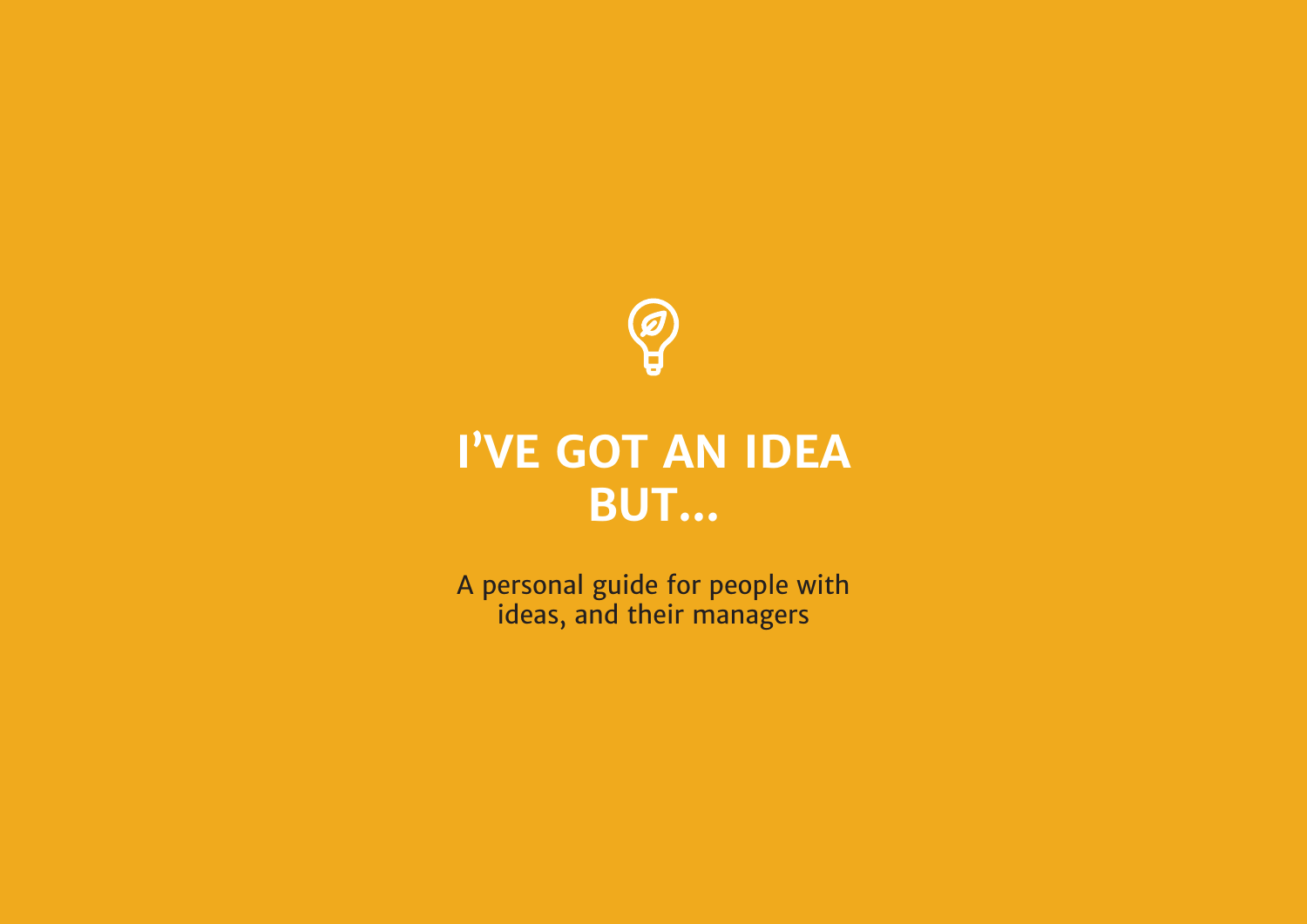# **WELCOME.**

Innovation can be as simple as finding a new way to solve a problem or improve the service you offer. If you make this happen within your job, without needing extra resources or permission, congratulations - you've turned an idea into innovation.

Sometimes your ideas might be more complex - they need the buy-in and skills of others. That's why we created this guide, in the hope it will offer you the tools and confidence to make it happen!

#### **Contents**

| Hurdles                                                                                                        |  |
|----------------------------------------------------------------------------------------------------------------|--|
|                                                                                                                |  |
|                                                                                                                |  |
| Resources                                                                                                      |  |
| Ticket to Innovate manufacture and the contract contract to the contract to the contract to Innovate 1.1.1.1.1 |  |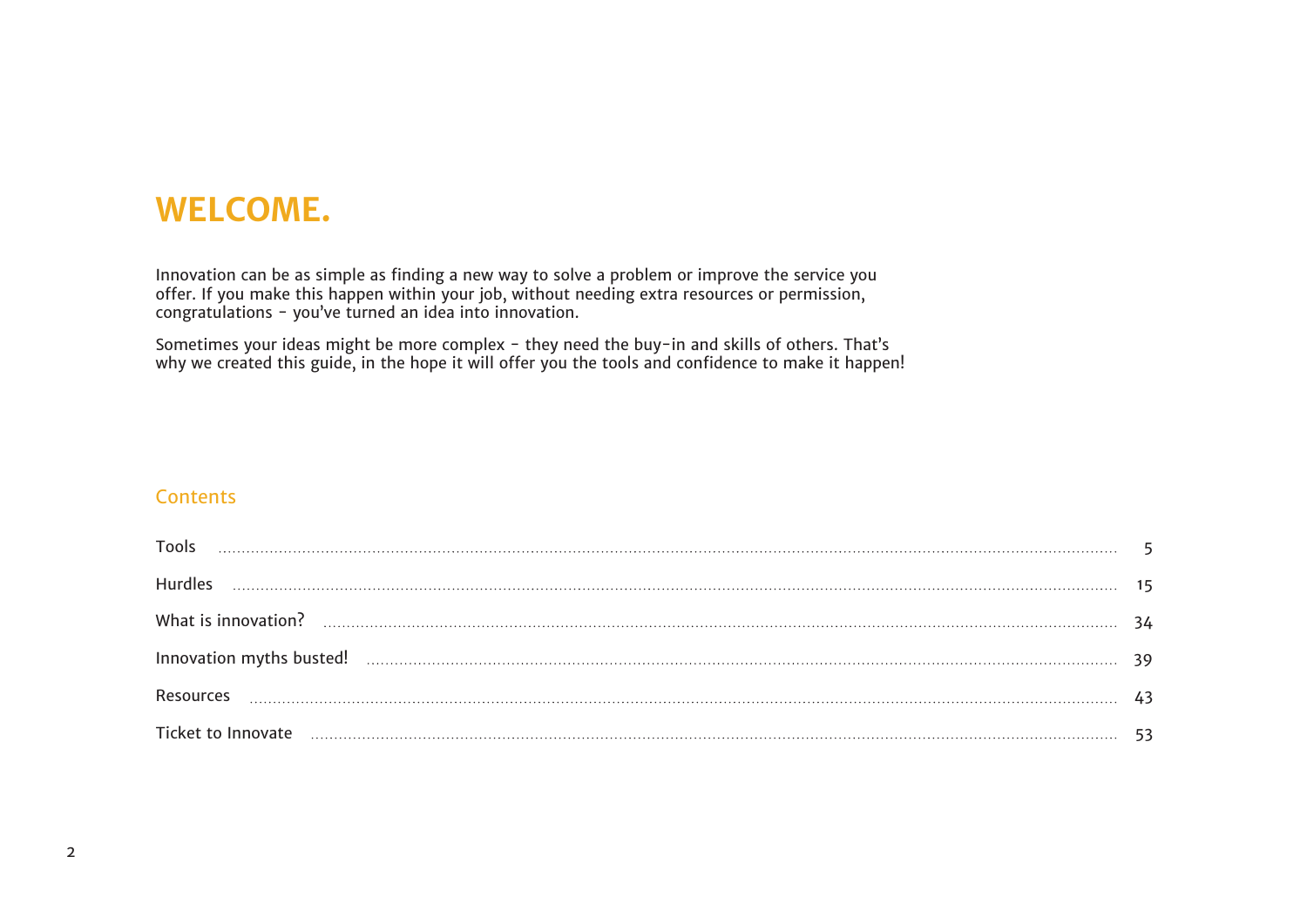# **BRING YOUR IDEAS!**

If we are to be truly successful, our organisations must innovate. To innovate we need ideas - your ideas. We need to create and nurture an environment of sharing ideas, breaking away from the status quo, and using that change to our advantage.

So what do we need to do? **We have to be open.**

Innovation is fostered by new connections; from insights gained by journeys into other disciplines or places; from active, collegial networks and fluid, open boundaries. We need ideas to bubble up from below rather than just coming from the top, because innovation is everyone's business.

Use this guide. Own your future.

Kathy Grat.

**Kathy Grant**  Chair, Otago Polytechnic

Commissioner, Southern District Health Board

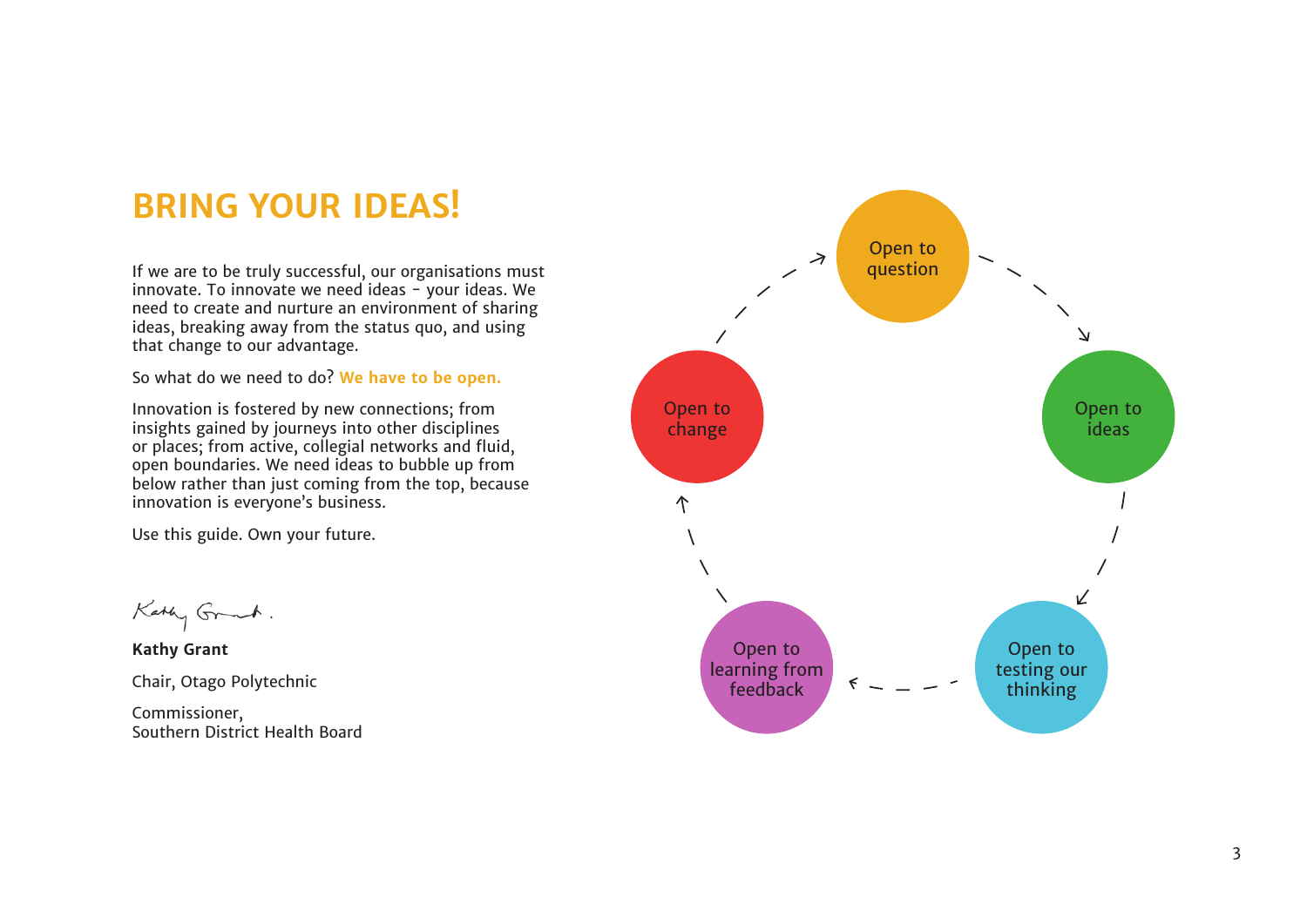"Having vision is not enough. Change comes through realising the vision and turning it into a reality. It is easy to espouse worthy goals, values and policies; the hard part is implementation" **- Sir Peter Blake**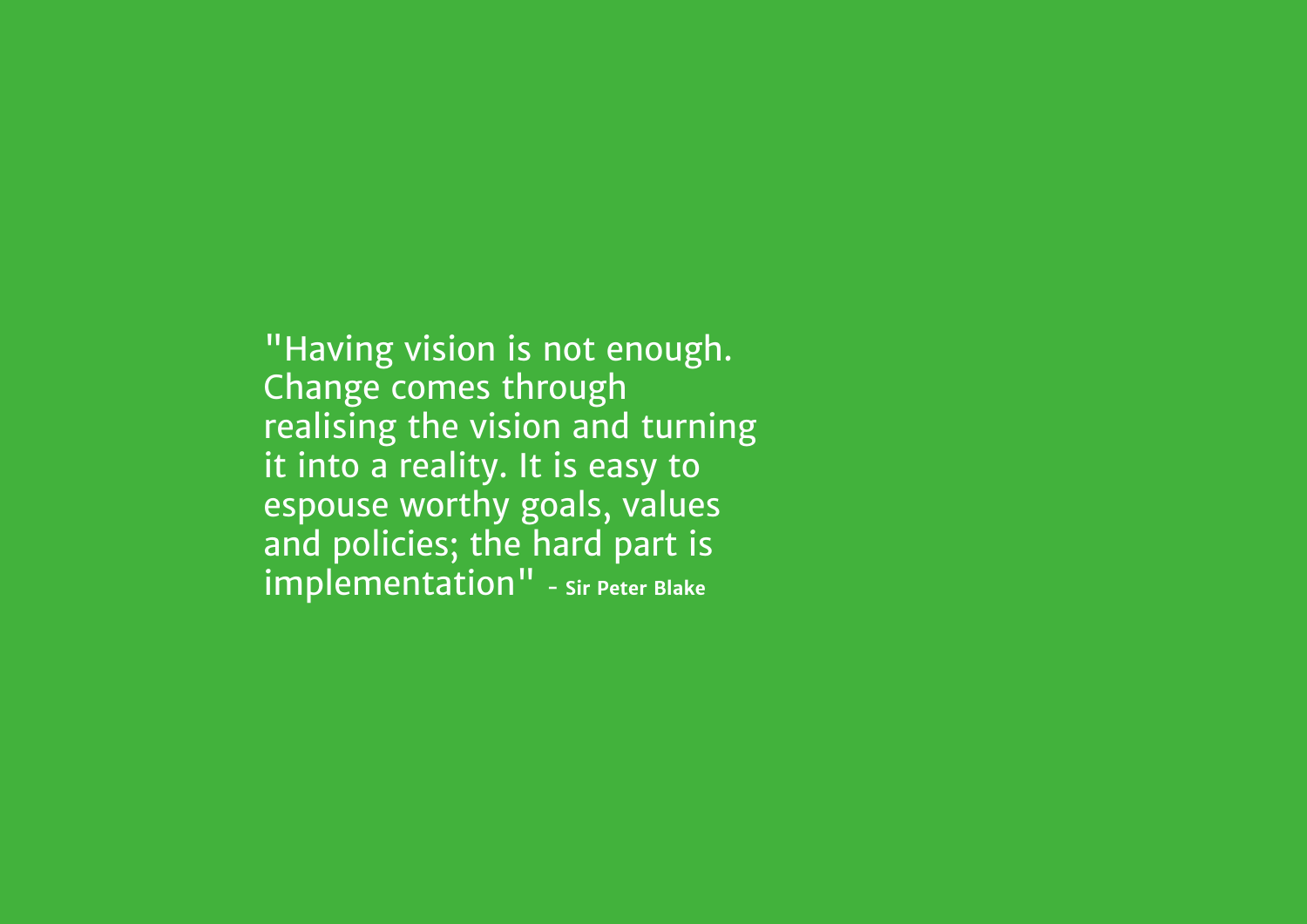

On the following pages you will find our favourite tools to help you overcome the hurdles that will undoubtedly get in the way of realising your idea. If you're a details person, read this thoroughly first, otherwise just jump straight to the hurdles pages and refer back as you need to.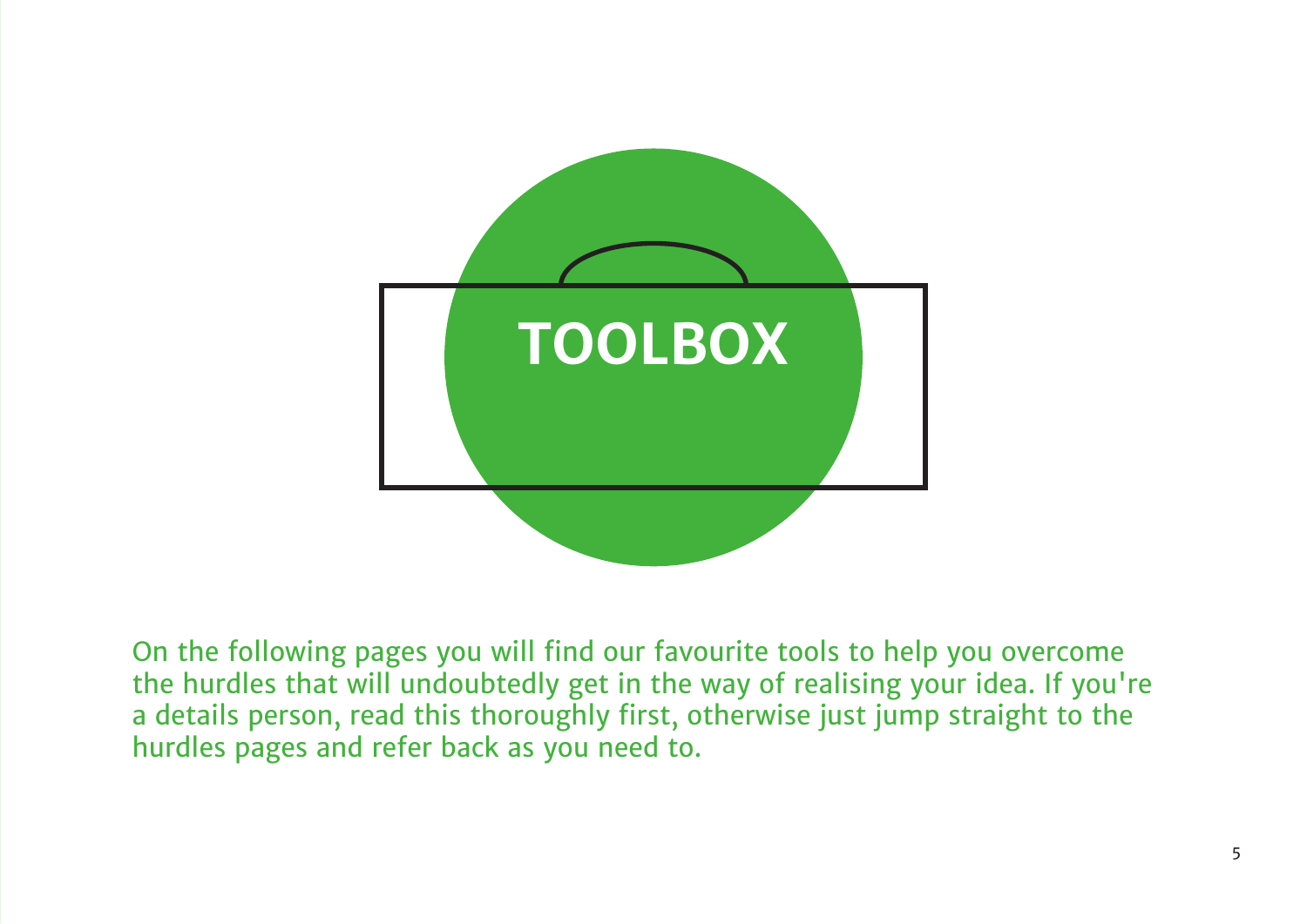# "If you don't execute your ideas, they die" **- Roger von Oech**



### **What does this mean?**

Share your idea with others and get their feedback.

# **Why is floating important to innovation?**

Ideas feel safest kept close. However, they will not become real without exposing and refining them in light of feedback.

Talking about your idea will help you refine it. You will find that your ability to 'sell' an idea is critical to its progress.

Sharing your idea helps get rid of your bias about how wonderful it is, or may confirm it!

# **How do I float?**

- Float the problem, rather than your idea, to see if others agree it is a problem worth addressing. Hold back from suggesting your idea until you have explored the other person's perspective on the problem.
- Bounce your idea off someone in an informal setting before formally pitching it. Ask for honest feedback. Often friends or family can be more concerned about hurting your feelings than saying what they really think  $-$  emphasise that you are keen to hear the good AND bad.
- Pitch your idea to a group then leave the room! Come back in 15 minutes and ask people what you've missed.
- Put together a short presentation that summarises the problem, the gap in the current solutions, and your idea. This can be printed out to run through with people to help you explain yourself in a structured way.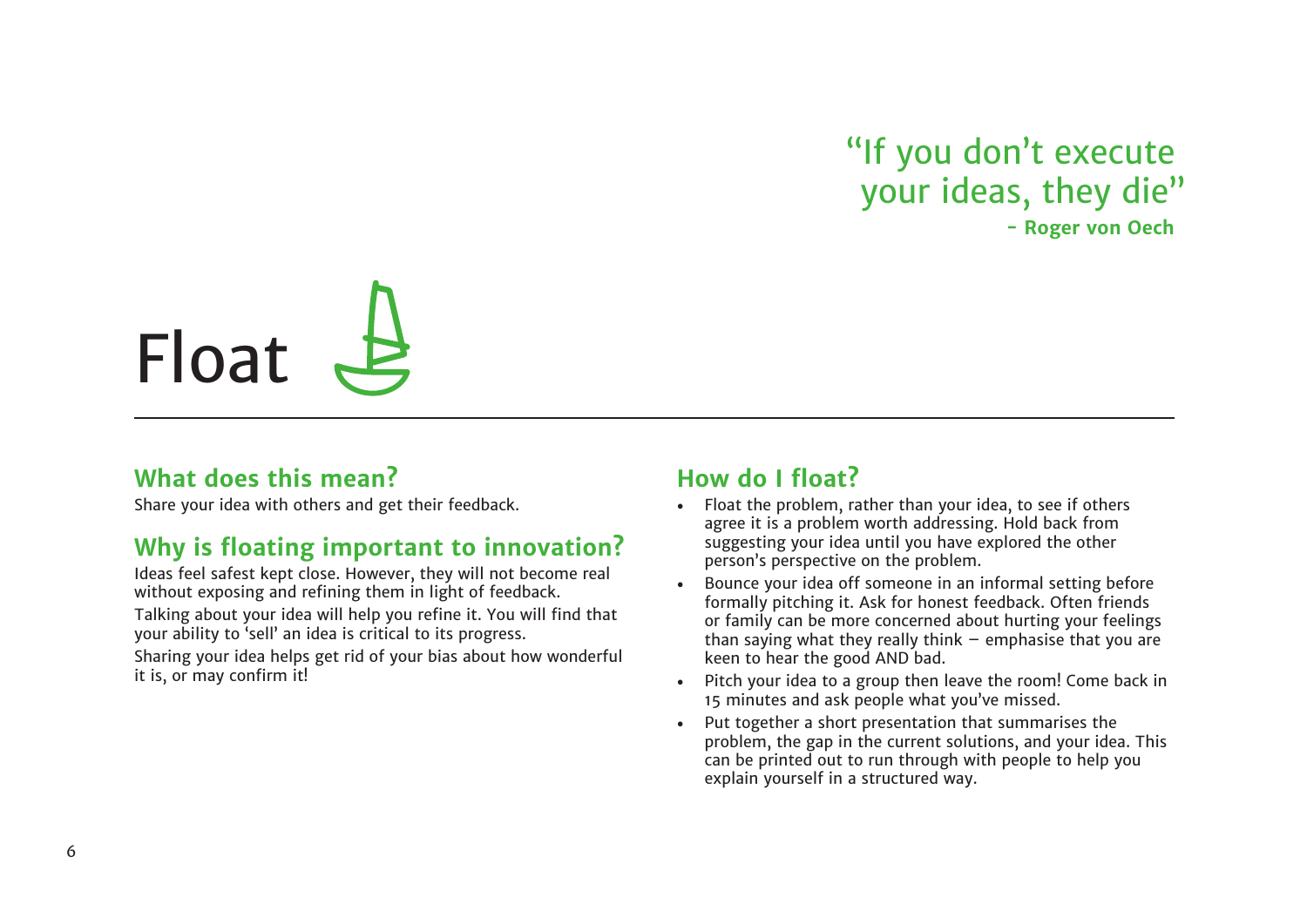"Invention is not the product of logical thought, even though the final product is tied to a logical structure " **- Albert Einstein**

# Structure 22,

# **What does this mean?**

You've got to get your idea out of your head and onto paper. Use whatever structure or tools you like to capture your ideas in a logical format.

## **Why is structure important to innovation?**

Adding structure to your creativity will really help others grasp your idea. It will help clarify the strong aspects of your idea, and the aspects that need more work.

Using templates that are accepted within your organisation helps get buy-in from others who are used to reviewing ideas in a particular way.

# **How do I structure?**

- Structure begins with simply writing your idea down.
- As you move your idea forward you might need to use templates available within your organisation. If the template seems complicated, use your own headings.
- Don't worry about budgets and milestones too early  $-$  it's more important to capture the idea, what problem it solves, who it will benefit, and what resources you will need to test it out.
- Build up the budgets and timelines once you have gathered early feedback. If you are not a details focused person use the skills of project managers and financially savvy people.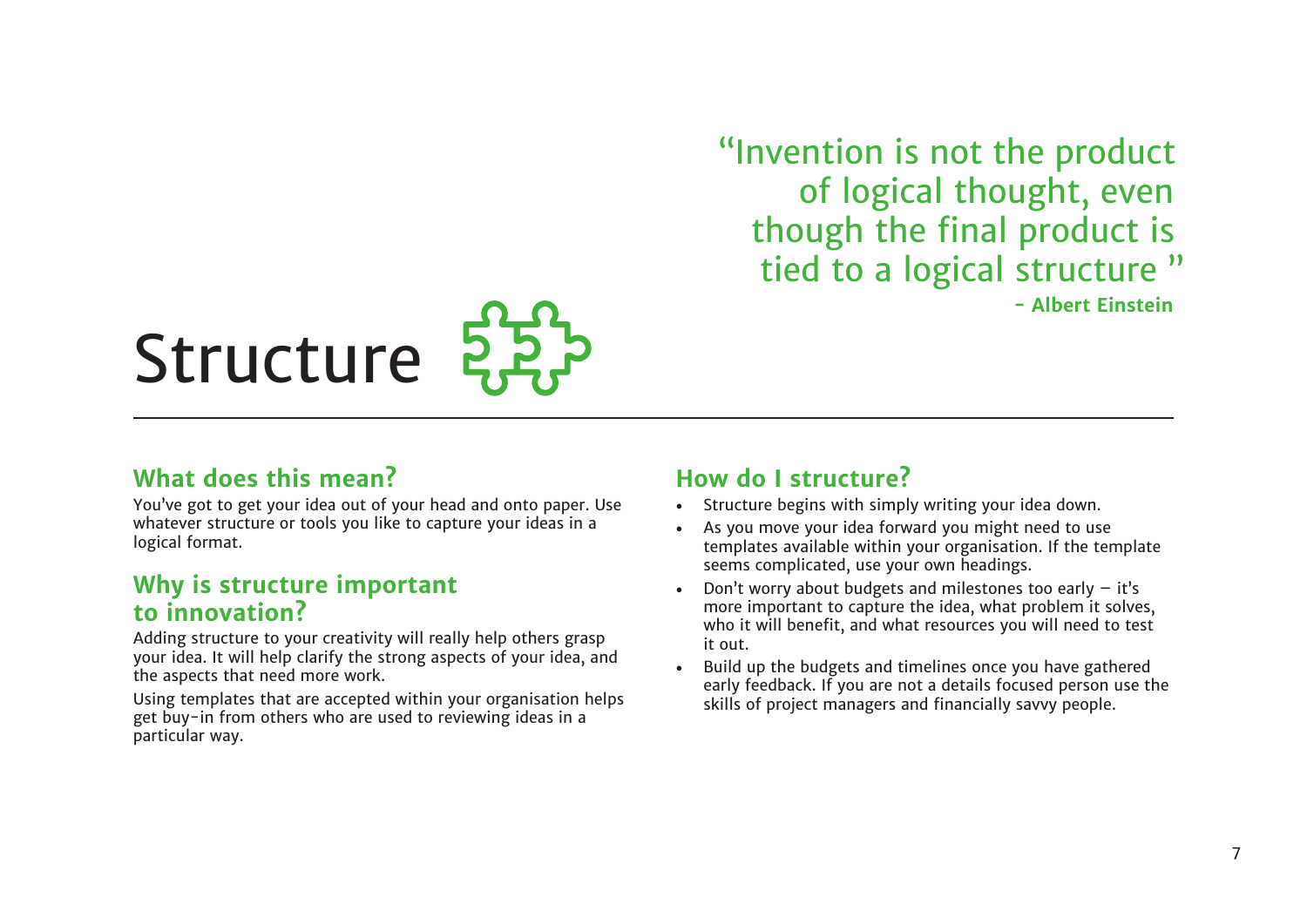"The important and difficult job is never to find the right answers, it is to find the right question"

**- Peter Drucker**

# Dig deeper

# **What does this mean?**

Gaining a deep understanding of your idea and the problem, or frustration, it aims to overcome.

# **Why is digging deeper important to innovation?**

The best ideas are deeply rooted in the understanding of a compelling problem or frustration, and the people who are affected by this.

Sometimes others have already tried out solutions  $-$  it is important to learn from others who have tried to solve the problem.

If you can understand the environment in which the problem exists, you will understand how easy or difficult it will be to solve – for example, who influences decisions about this problem, who controls spending.

# **How do I dig deeper?**

- Observe Watch how people really act. People often behave differently to what they will say they would do when you survey them.
- Question Often the first answer people give won't get to the nub of the problem. Keeping asking 'why?' to help you really understand the problem. You can easily send out online surveys, but don't rely solely on these. Face-to-face conversations will unearth the rich gems.
- Ask the experts  $-$  Who else is interested in this problem? Find articles, blogs, or research results that can help you understand the problem better.
- Compare with other industries Are there lessons to learn from other industries who had a similar problem? Has another industry created a solution that you can use as an analogy to give your idea structure?
- Check your priorities If your idea can be aligned to organisational strategies and priorities, you will have a better chance of getting support.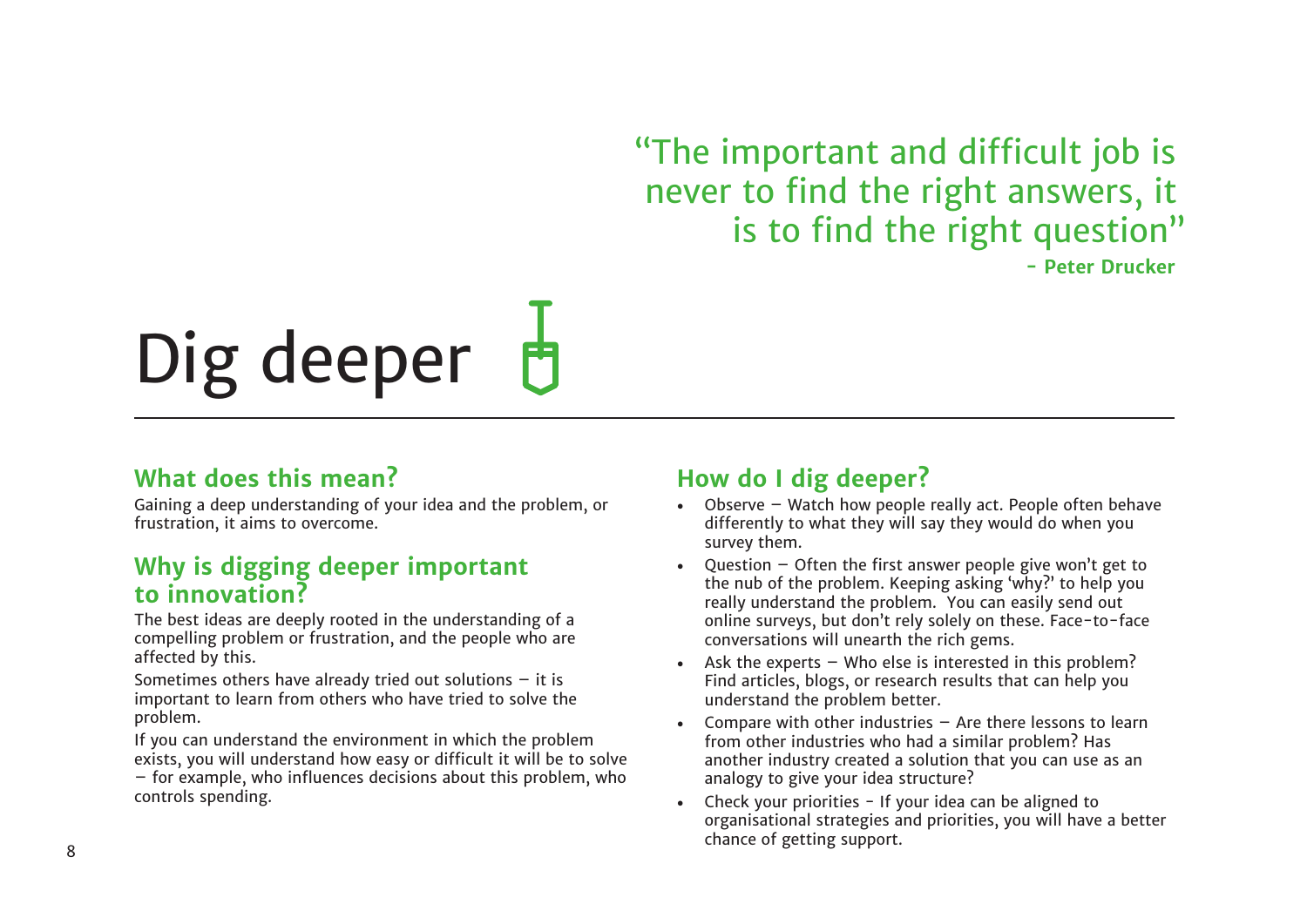# "We have always been shameless about stealing great ideas"

**- Steve Jobs**

# Build on  $n$

# **What does this mean?**

Borrowing ideas or solutions used by others, rather than starting from scratch.

## **Why is building on important to innovation?**

The best ideas are often not completely novel  $-$  they build on the successes and failures of others.

Innovative ideas do NOT need to be unique  $-$  they could be new to our organisation but based on ideas proven in other locations or industries.

# **How do I build on?**

- Ask industry experts about trends and new concepts they have seen at conferences or during their travels.
- Ask Google, search industry magazines or blogs, dig into crowdfunding sites like Pledgeme, Kickstarter, and Indiegogo to see what is hot right now.
- Find gaps in how the current solutions work  $-$  what are they missing that you could add value to?
- Consider different ways people deliver solutions  $-$  for example, to get from A to B by car, you could rent, buy, beg, borrow, steal, or hitchhike!
- Look for inspiration in other industries.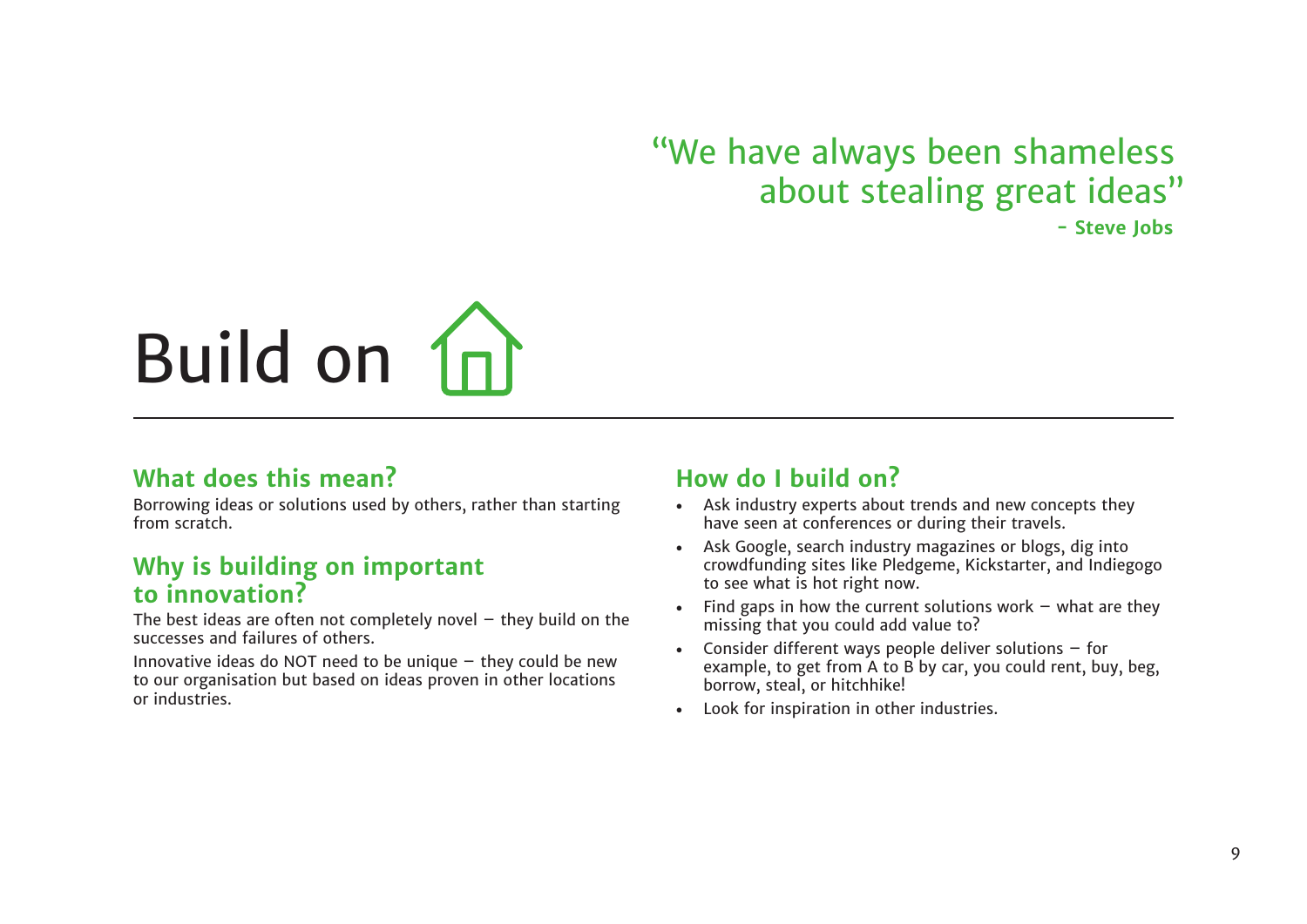"Coming together is a beginning; keeping together is progress; working together is success"

**- Henry Ford**

# Join forces

# **What does this mean?**

Seek out individuals with complementary skill sets - your idea needs groupies and you'll need help.

# **Why is joining forces important to innovation?**

If you can find people who share a personal passion for your idea, they're more likely to free up resources.

If you can find people or resources from inside or outside your organisation, your idea will move forward faster.

# **How do I join forces?**

- Tap some shoulders shout people a coffee or lunch to discuss your ideas, share newsletters, participate in email networks, or meet at seminars and conferences.
- Figure out the skills and influence your future team needs to move your idea forward.
- Consider whether there are experts or key managers who might have a personal interest in the problem. These people are more likely to go the extra mile to see your idea through.
- Be grateful for all the help you get. Allow people to support your idea in their own way – remember that not everyone is able to give the same contribution in terms of time.
- Don't ignore the detractors. It's natural to want to defend your idea when others disagree  $-$  try to avoid this and give yourself some time to try and see why they might have made their comments.
- Take your idea to a group of people outside your organisation who might have an interest in the problem  $-$  ask for feedback and any volunteers or resources that can advance your idea.
- Create temporary working groups, for example a team working solely on your idea for three months. This gives you the chance to review the mix of skills needed as your idea progresses, without asking for long term commitment from busy people.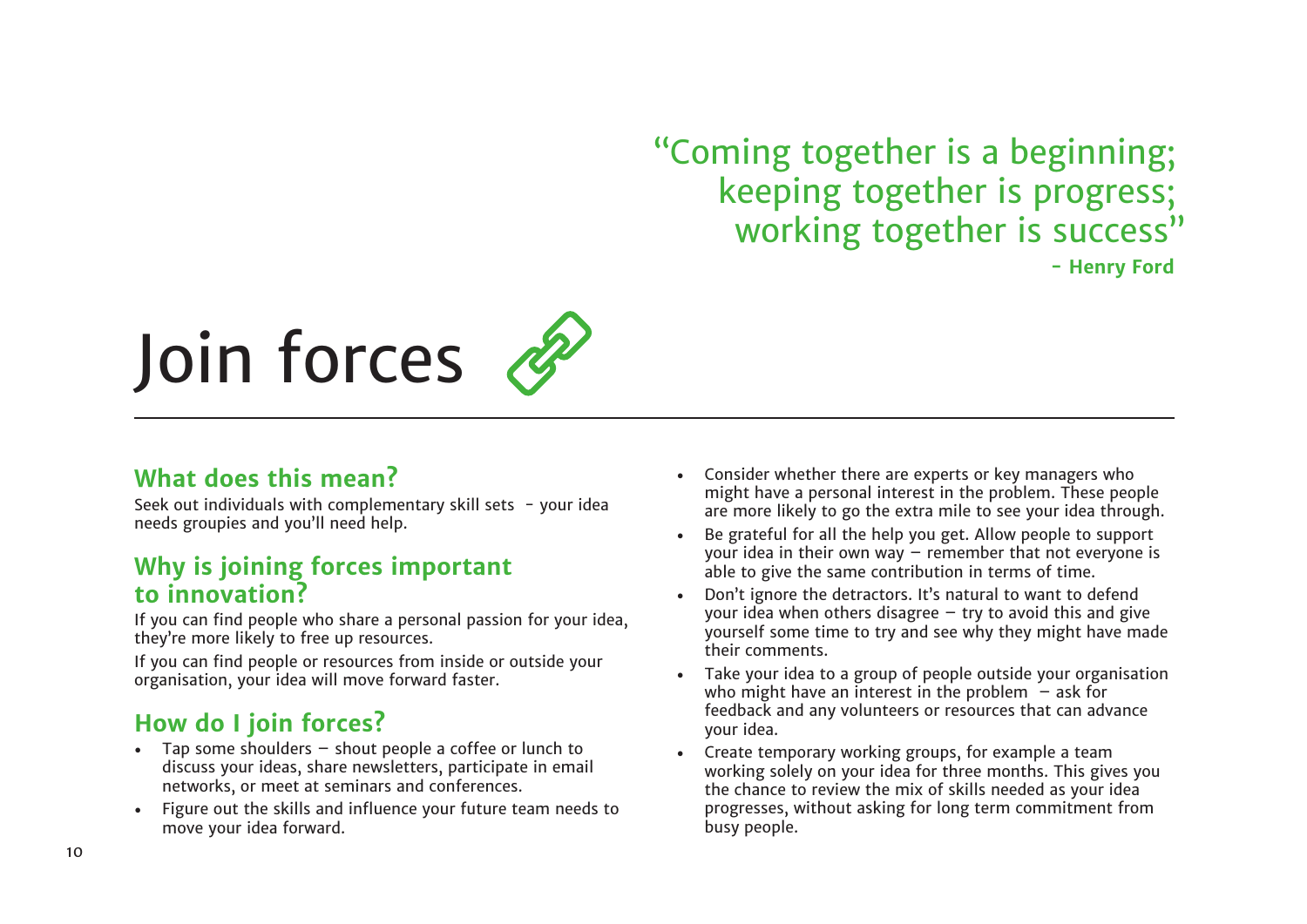"Remove any feature, process or effort that does not contribute directly to the learning you seek" **- Eric Ries**

# Boil down

## **What does this mean?**

Creating the simplest possible solution, without any 'bells and whistles', that still addresses the crux of the problem.

# **Why is boiling an idea down important to innovation?**

The smallest thing you can build lets you get feedback quickly, rather than getting bogged down in theory or assumptions. Simple prototypes need less resources. This means less people

need to say yes before you get started.

# **How do I boil down?**

- Capture the primary goal of your idea. Try to put aside the extra ideas that you or others have added along the way and focus on the main goal that must be fulfilled to make the user feel like their problem has been solved.
- Define how people will experience your solution and how simply this can happen. Sometimes physical mock-ups can be a quick way to get early feedback. Web designers often use paper mock-ups to show their ideas. Could this work for you too?
- Consider whether there is an analogy that can explain your idea.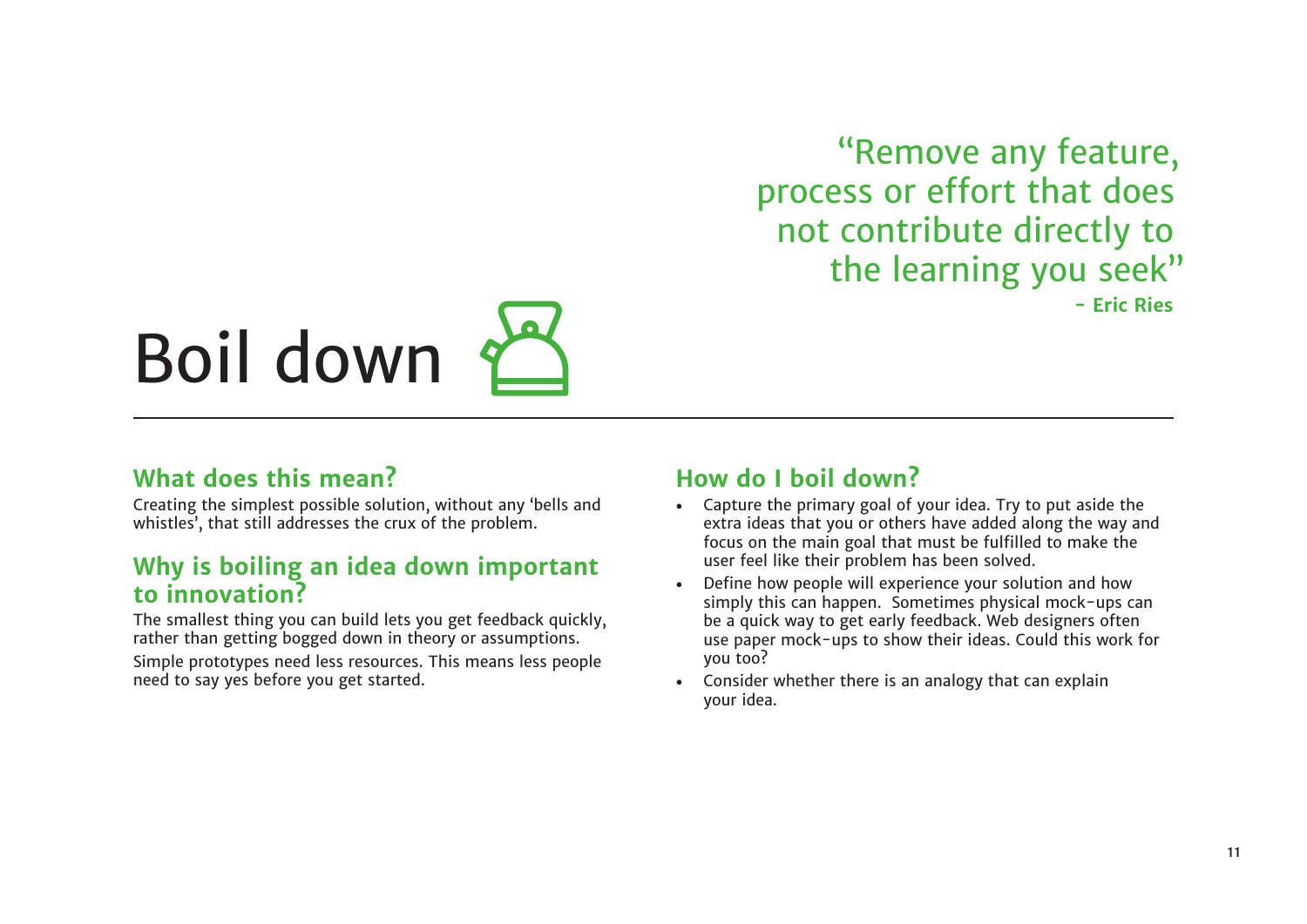"It's a prototype because it's the first of its type. We have to test it and see how it works"

# Test F

# **What does this mean?**

To pilot or prototype your idea in a quick and easy way.

# **Why is testing important to innovation?**

Often what you assume will happen doesn't match reality. Testing your idea quickly can give you feedback from users before you spend more time or resources working on your idea.

Quick testing gives a stronger voice from the user, who is ultimately more important than any expert or data.

The first solution is almost never the last  $-$  testing gives the chance to refine-retest-refine.

For the best end product, you have to anticipate real user scenarios from the prototype phase. Testing helps your idea be the best it can be!

# **How do I test?**

- Simplify the idea  $-$  focus on the most compelling part of the problem and put aside all the "wouldn't be awesome if we could also do xxx…." ideas.
- State what you're assuming will happen when your idea is carried out. How will you know it has worked?
- How will you measure your assumptions? Don't just give it a go – treat your test as an experiment. For example "Eighty percent of people who use the new thing will report they use it daily"
- What is the minimum-sized experiment you can run to get results you can believe?
- When you run your test, bring in someone impartial to run it so you don't influence those involved with your enthusiasm.
- Compare your test results against your assumptions.
- Make changes to your idea after analysing the feedback, and potentially retest to refine it further.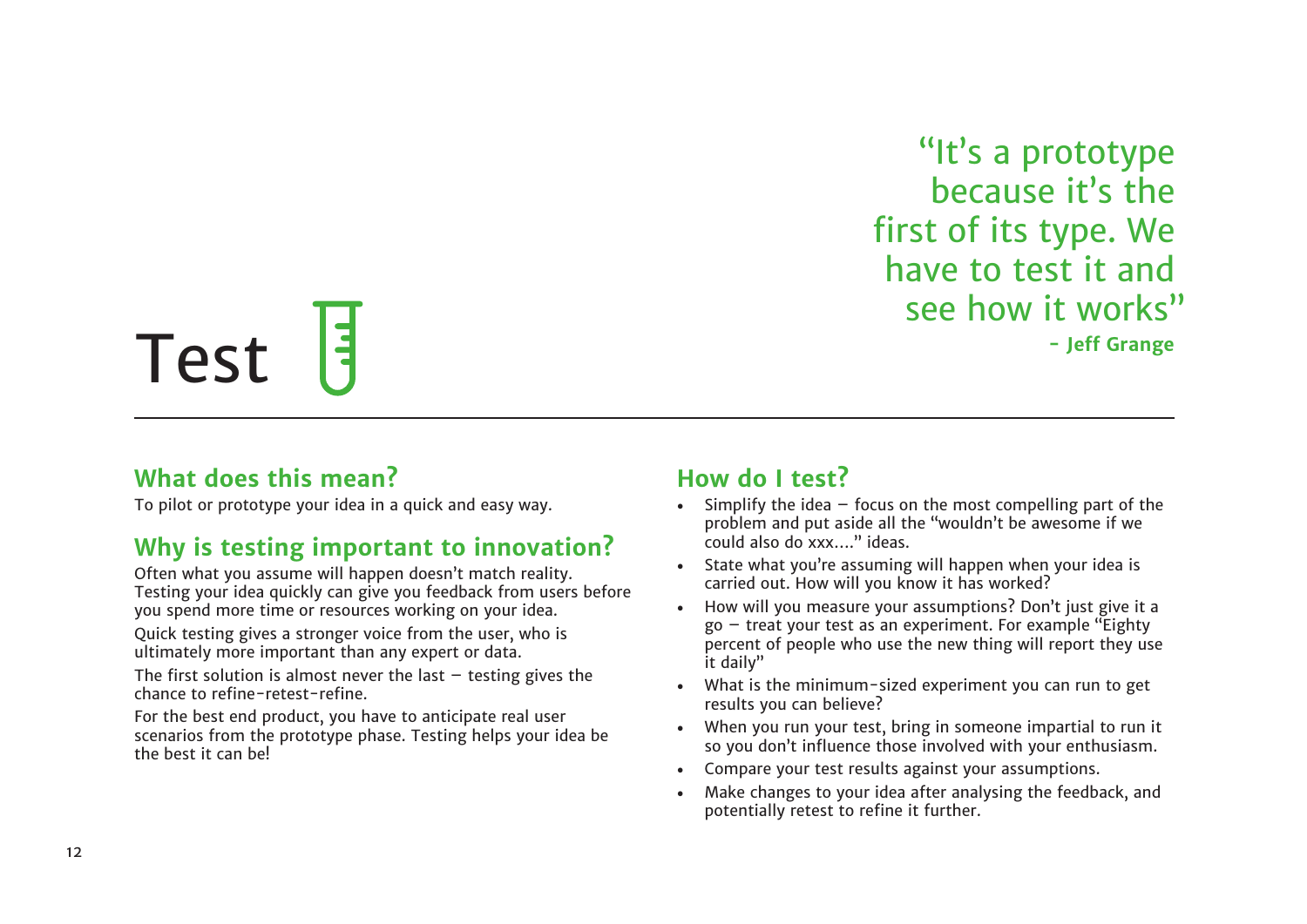# "I never teach my pupils, I only attempt to provide the conditions in which they can learn"

**- Albert Einstein**



## **What does this mean?**

Don't assume you can't do it. Sometimes you can test out your idea without skills that are expensive to buy.

There are online tools available now that weren't available a few years ago, for example online survey tools, build your own website, free project planning software etc.

You can mock-up and test things in new ways - without costly experts. It doesn't have to be perfect to test it.

# **Why is DIY important to innovation?**

If you can test out your idea with the resources you have, you need less people on board.

DIY testing opens up the opportunity to test-refine-retestrefine, on a shoestring budget.

# **How do I DIY?**

- Talk with others about what resources are available.
- Search the internet looking for free or low-cost software that is designed for everyone to use  $-$  for example, free website builders, app mock-up tools, build your own survey sites.
- Research and learn how  $-$  there are many tutorials and videos on how to use these tools. Make sure it's quick and easy, otherwise you might need to bring in the experts.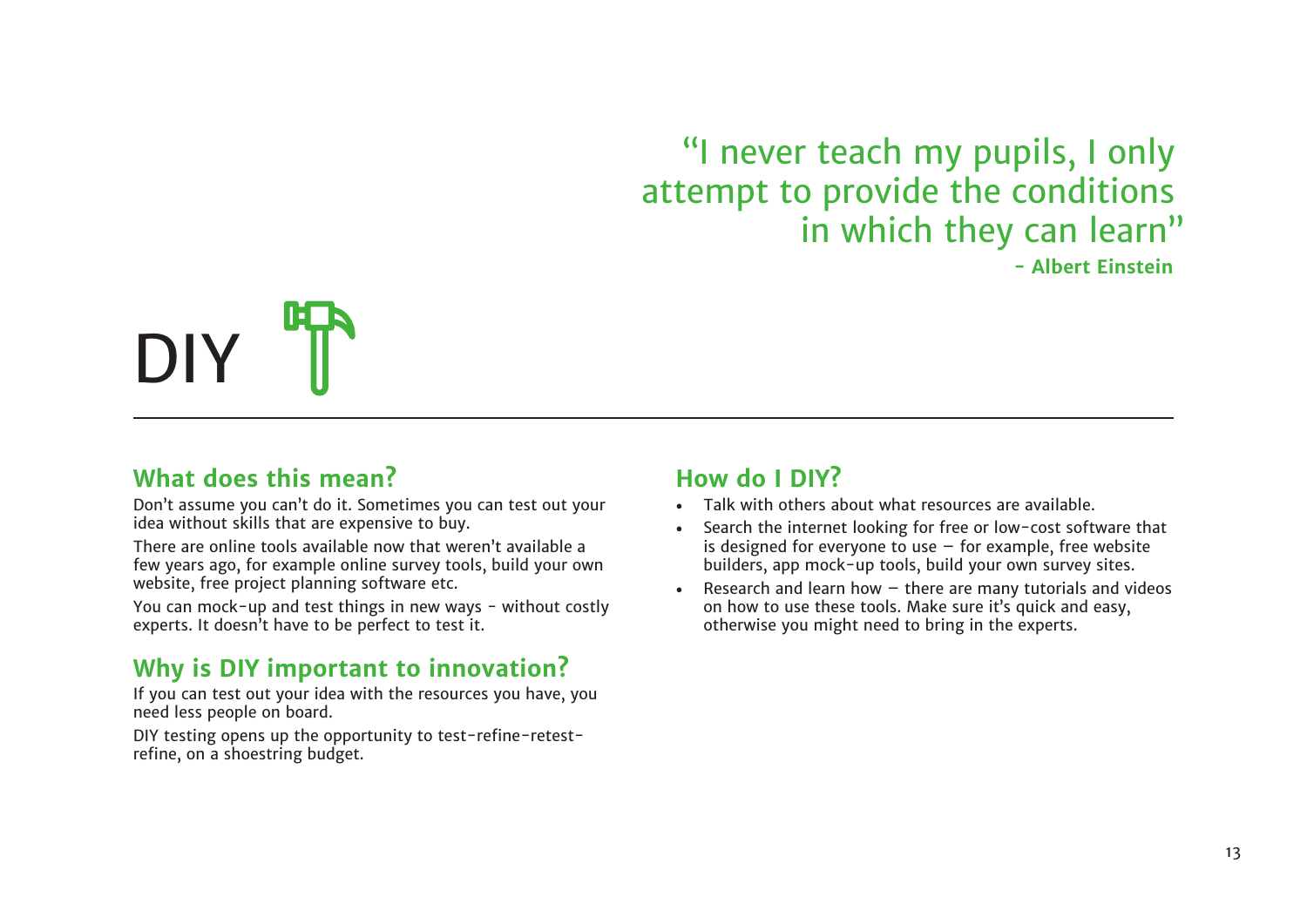"You can't solve a problem on the same level that it was created. You have to rise above it to the next level"

**- Albert Einstein**



## **What does this mean?**

You will achieve far more in a week dedicated to an idea rather than spreading the same amount of time over several weeks.

Focus is about carving out time rather than trying to find some magical 'spare time'. If you find it, let us know!

# **Why is focus important to innovation?**

Research shows that dedicated effort where you are not distracted by day-to-day work achieves faster results.

The support for ideas can wither and die if ideas are not acted on quickly once they are floated.

## **How do I focus?**

- Put dedicated time in your schedule to work on your idea.
- Find a place to work where you won't be interrupted or distracted.
- Consider joining a structured programme where others are also working on ideas at the same time, for example, Startup weekend, Lightening lab, Akina social enterprise.
- Join an online programme that inspires and motivates you each day, for example the 60-day startup programme offered by Creative HQ.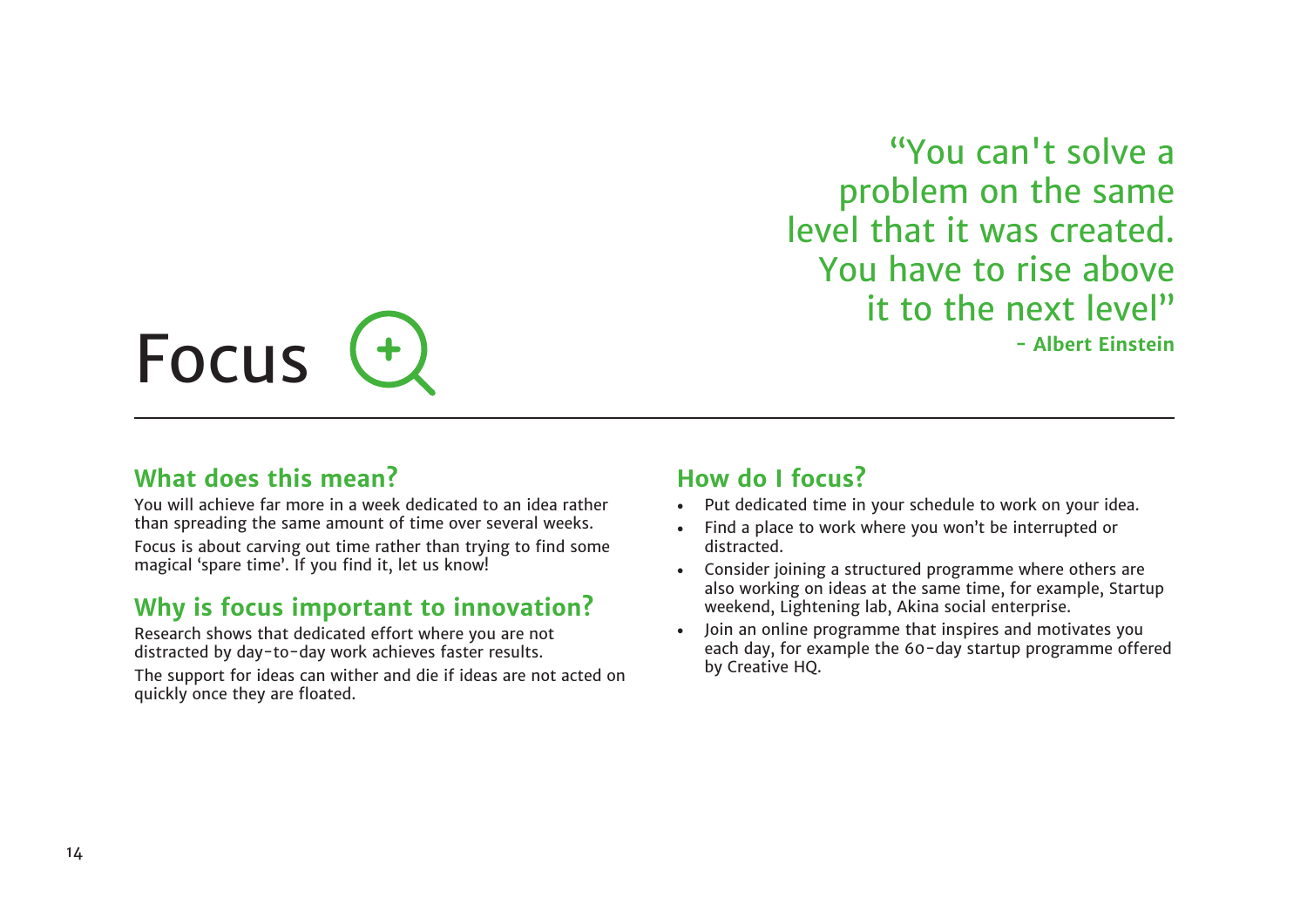

The following eight hurdles are those most likely to get in the way of getting your idea off the ground. The tools are designed to help you get over the hurdles as fast as possible.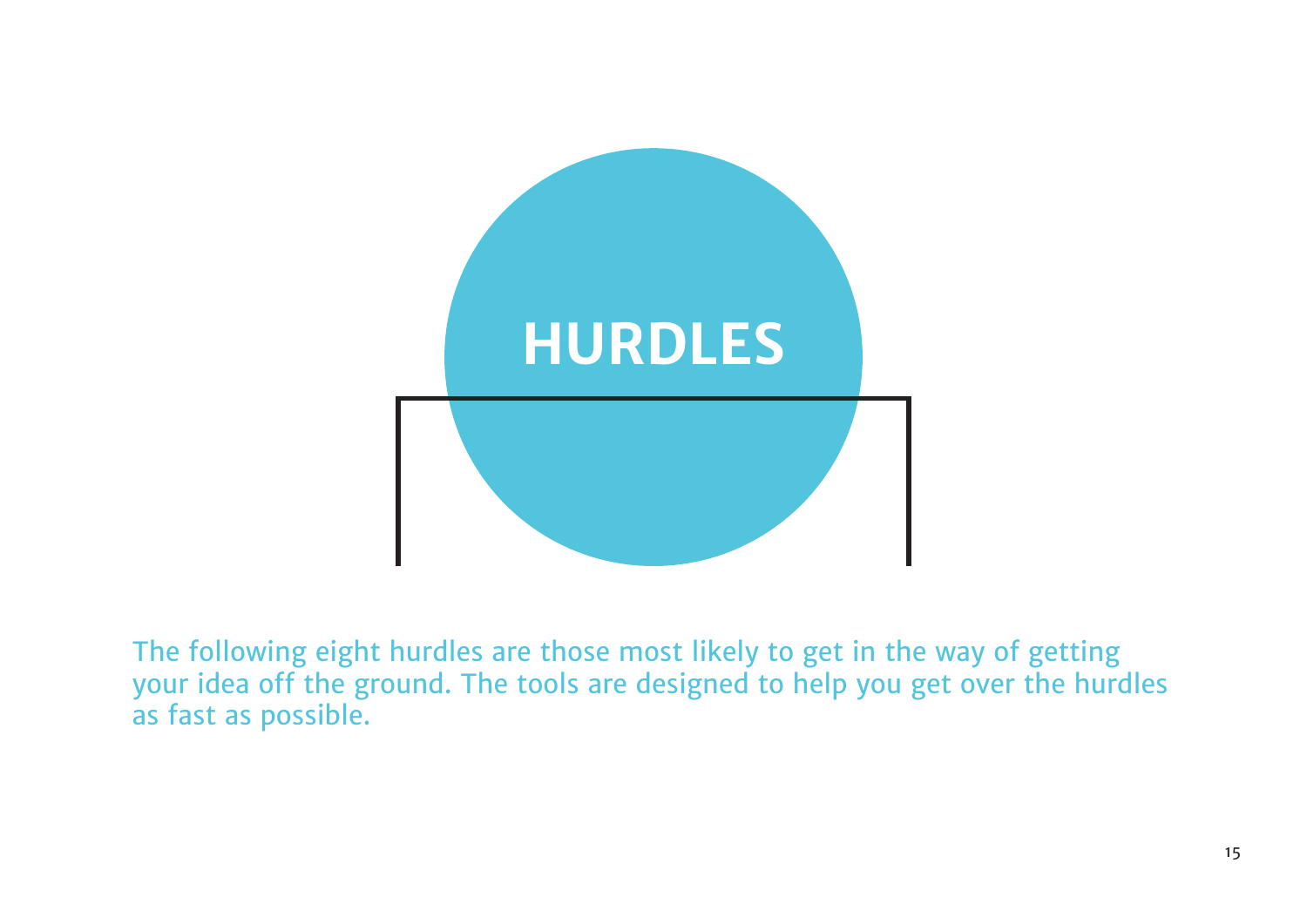# What if it's a dumb idea?

| <b>IDEAS PERSON</b><br>What if others think my idea is dumb?                                  |                  | <b>MANAGER</b><br>I'm not sure this is a great idea                                                                 |
|-----------------------------------------------------------------------------------------------|------------------|---------------------------------------------------------------------------------------------------------------------|
| Ask others about whether they've seen the same<br>problem you have.                           | Dig deeper       | Ask the ideas person how many people with the<br>problem they have talked with.<br>Ask what sparked their thinking. |
| Write it down to give it structure.                                                           | <b>Structure</b> | Ask the ideas person if you can take notes. Email<br>it back to them to check you have understood the<br>idea.      |
| Find a friendly ear to run your idea past. Ask them<br>to give you honest feedbackand listen. | Float            | Set up a conversation between the ideas person<br>and someone who could offer helpful feedback.                     |
| Is there a cheap and quick way this idea could be<br>trialled?                                | <b>Test</b>      | Collaborate with the ideas person to see if they<br>can test the idea quickly and cheaply.                          |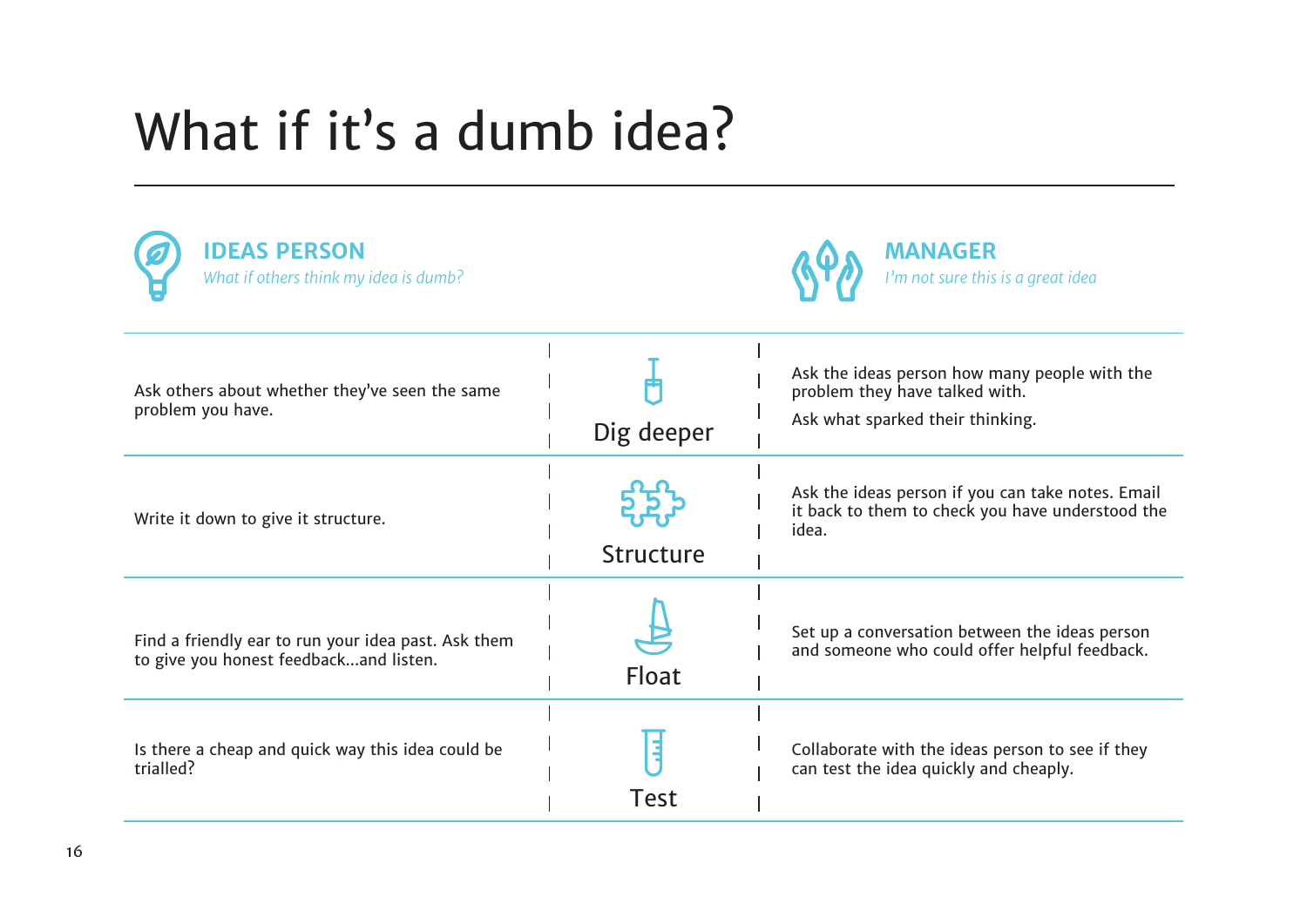# **DUMB IDEA?**

# 111 for Pets

The OPen Innovation team got a phone call from a colleague one day  $-$  she sounded a bit nervous on the end of the line  $-$  "We've had this idea but we don't know if it's worth exploring".

Deborah Murphy and Audrey Campbell from Vet Nursing had noticed that students about to go on placement in vet clinics were nervous about how they'd cope with a phone call from a client with a sick pet. Deborah and Audrey wondered whether the clinics, and the students, would benefit from a 'pet triage' system that could help.

Rather than jump into setting this up, OPen Innovation gave Deborah and Audrey a small grant to do some research into the problem. The researcher found out that clinics never put students in a situation where they would take such phone calls. The clinics didn't see the need for a triage system because their common response would be "If you are worried, we suggest you bring your pet in asap".

So, the 'pet triage' idea changed because of the clinic feedback. Deborah and Audrey were pleased not to have wasted time creating a solution that vet clinics wouldn't value. Instead, they went on to change the teaching and learning experience for their students.



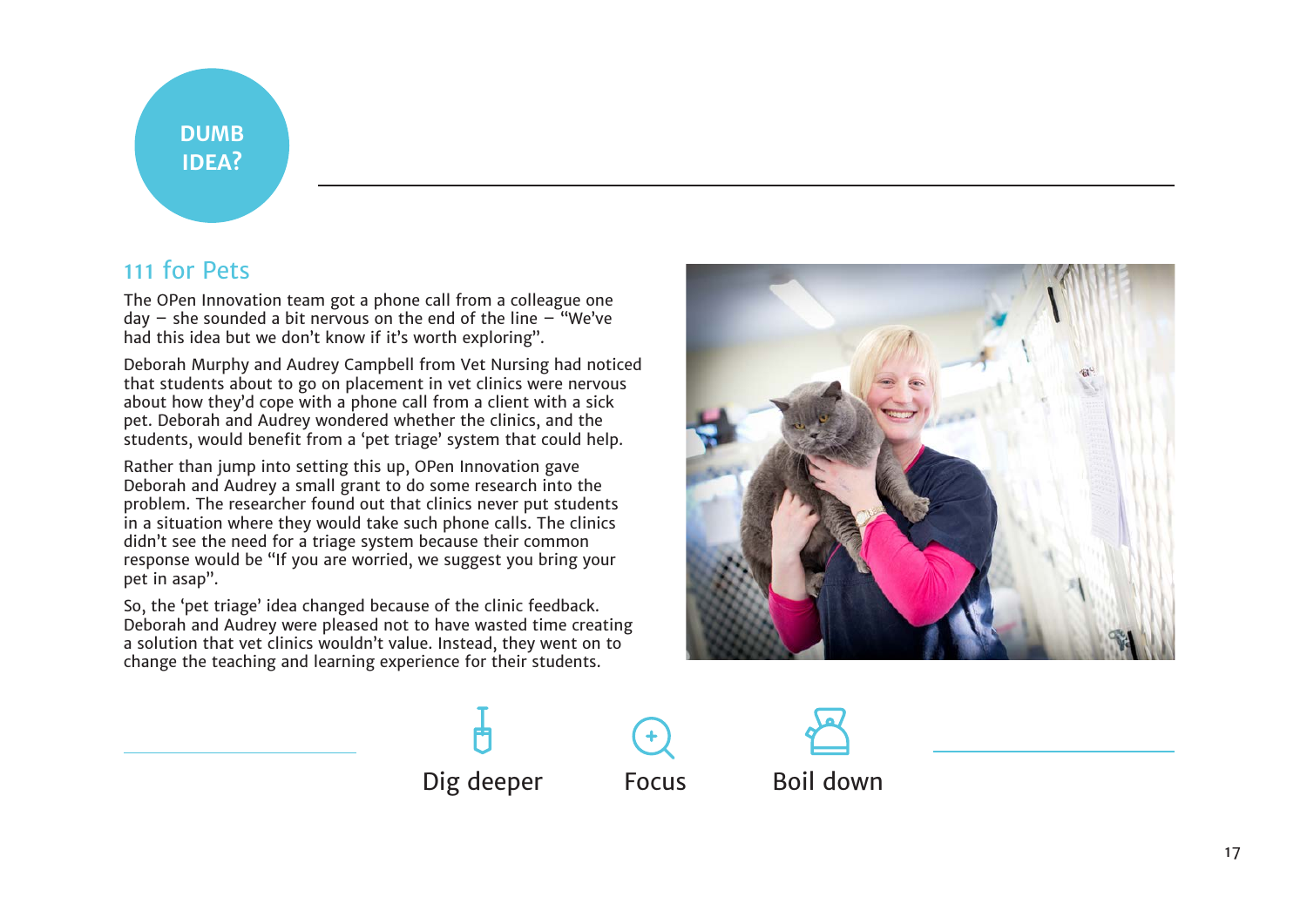**TIME**

# How to talk with your mouth full

As part of our Culinary Arts courses, students develop dishes and ask for feedback about things like acidity, flavour, sweetness, and saltiness. This feedback system has always caused students stress in the past, as tasters would rate the different tastes on paper students struggled to work with the data and graph it.

Stephen Ellwood came up with the idea of creating an app, called Taste IT, where tasters could give feedback using their mobile phone or tablet and the data would be automatically graphed.

"Everyone loved the idea but I didn't realise the amount of time it would take to put together!

I have spent lots of extra time on it over and above my normal hours but the positive encouragement from other staff and students meant it didn't feel like a bind  $-$  it felt like I was doing something that could make a difference.

If wanted to be paid for every extra hour, the idea would never have happened. Now students can focus on adjusting their recipes rather than how to graph the data. All that extra time feels worth it."



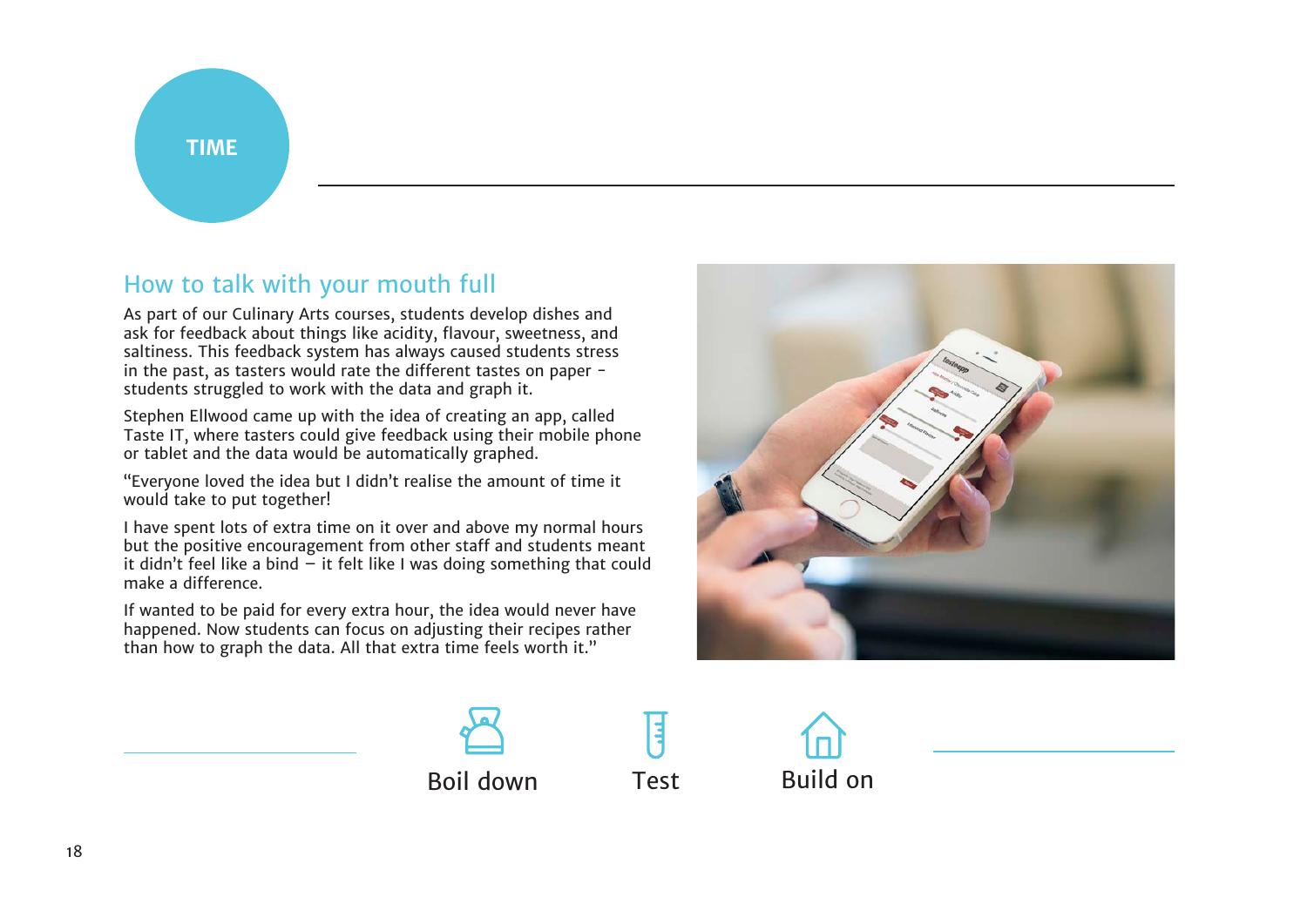# There's not enough time!

| <b>DEAS PERSON</b><br>I'm already busy enough                                                         |                  | <b>MANAGER</b><br>How can I support this when my staff are<br>already stretched?                                    |
|-------------------------------------------------------------------------------------------------------|------------------|---------------------------------------------------------------------------------------------------------------------|
| How can I inspire others to get on board so it<br>becomes 'our' idea?                                 | Join forces      | How can I help the whole team embrace the idea<br>and spread the workload?                                          |
| Is there a way I could trial my idea within the time I<br>can find myself?                            | <b>Boil down</b> | How can we trial the idea with the minimum input<br>of time?                                                        |
| How could I free up time from my daily tasks yet<br>still reassure the boss I'm getting the job done? | <b>Structure</b> | What can I do to support the ideas person and still<br>be comfortable that business as usual will still be<br>done? |
| How could I get 100% focus on the idea? How long<br>would I need?                                     | <b>Focus</b>     | Ask the ideas person, "If you were freed up from<br>your usual work, how long would it take to finish<br>this?"     |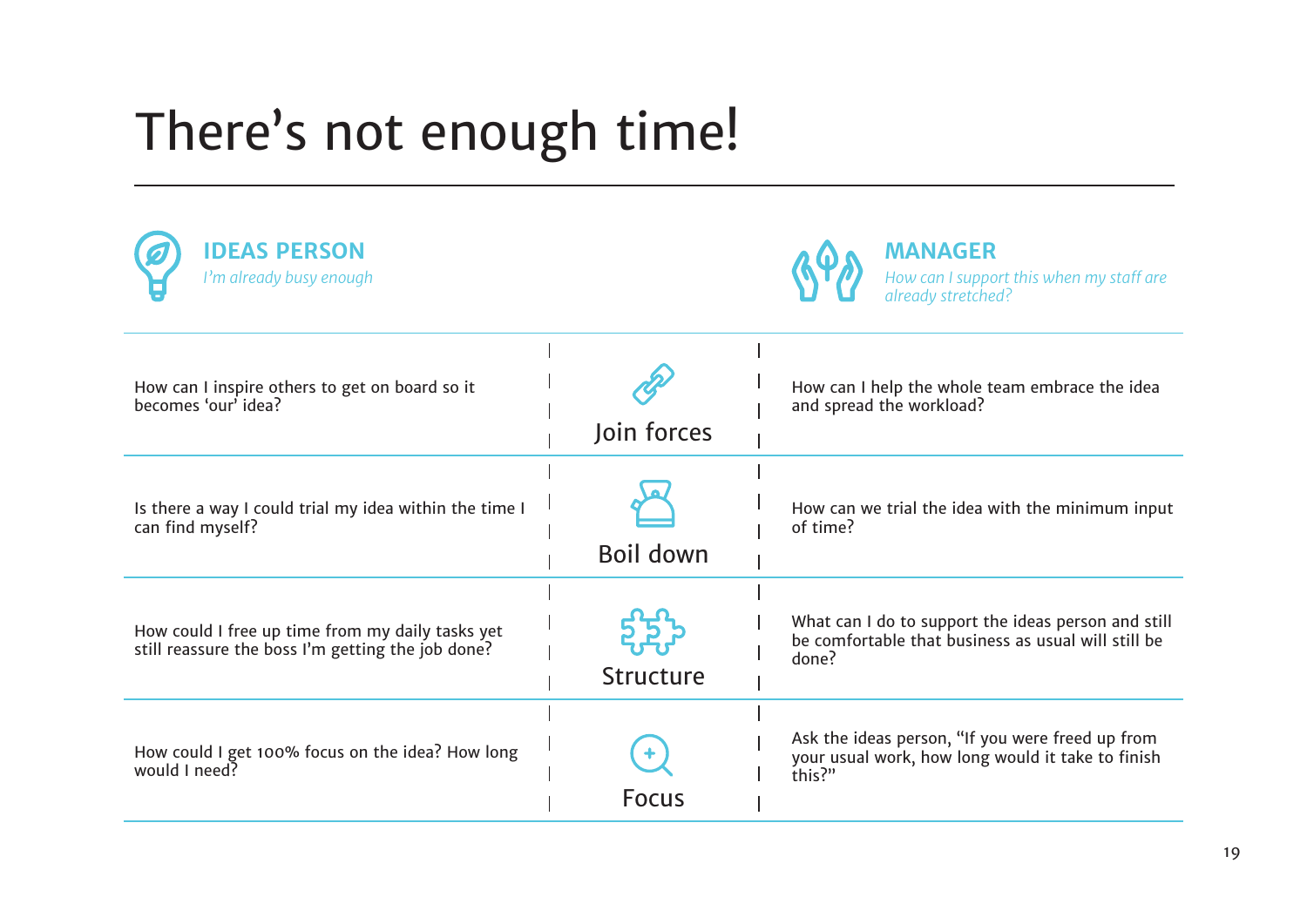# I just don't have all the skills I need

| <b>DEAS PERSON</b><br>This idea needs skills I don't have                                                       |                 | <b>MANAGER</b><br>This idea needs skills this person<br>doesn't have                                           |
|-----------------------------------------------------------------------------------------------------------------|-----------------|----------------------------------------------------------------------------------------------------------------|
| Is there anyone I know who has the skills I<br>need, and has a passion for the problem this idea<br>will solve? | Join forces     | Who has the relevant expertise? Run the idea past<br>them to see what they think.                              |
| Can I present my idea in a simple way to help<br>inspire others who have the skills we need?                    | Boil down       | What is the minimum version of the idea that<br>could be tested so we minimise the skills we need<br>to find?  |
| Is there anything already out there that is<br>similar? Who are the experts we could tap into?                  | <b>Build on</b> | Has something similar been done here or in our<br>industry that we could build on?                             |
| Is there technology available that means<br>we can carry out some tasks without needing<br>specialist skills?   | DIY             | Is there technology available that means it is<br>possible to do it ourselves? Who do I talk to about<br>that? |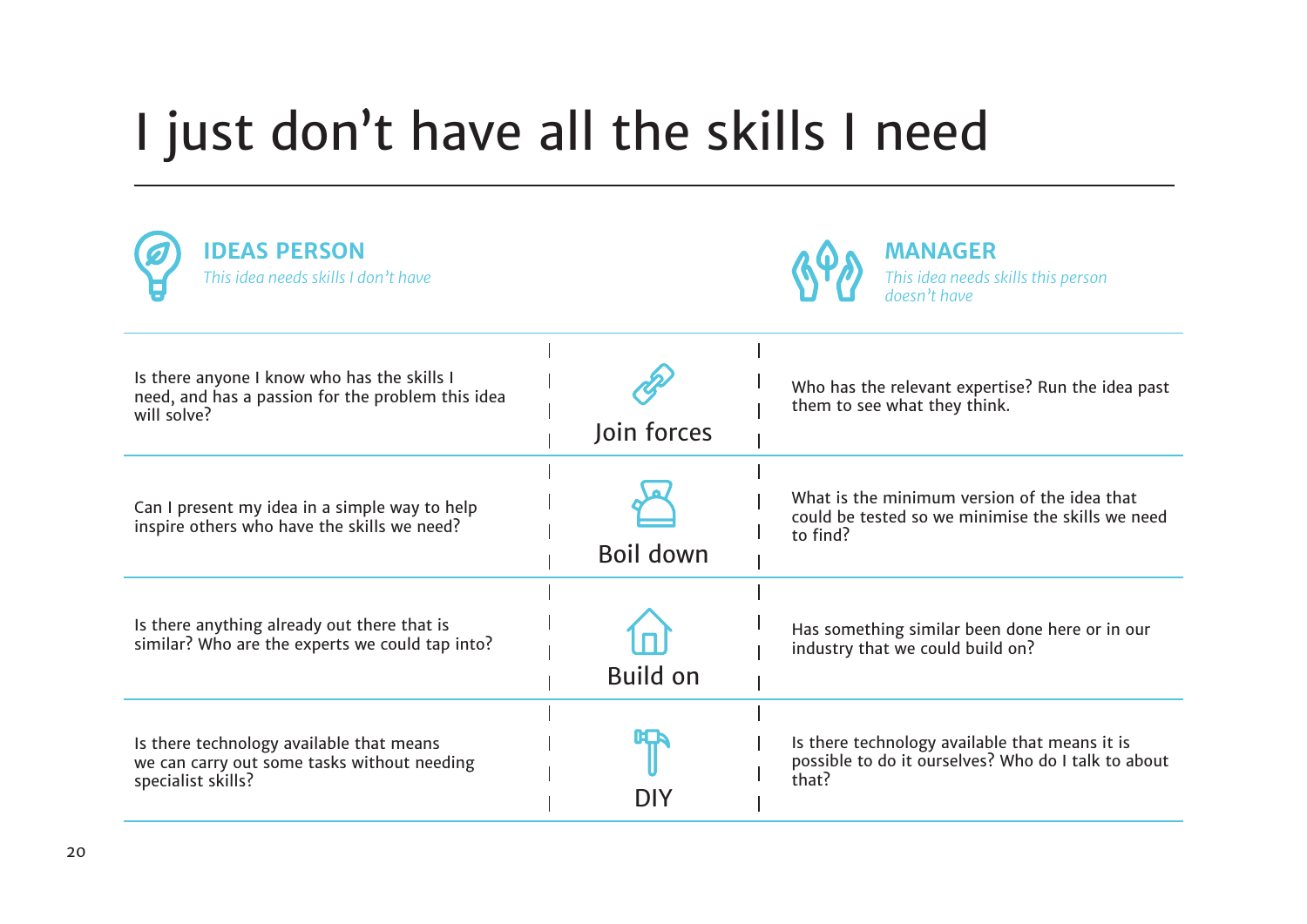#### **SKILLS**

# Kiwi ingenuity is alive and well

Our Building and Property Services wanted to improve communication for teams spread across the Southern Region by creating a better way for groups to meet without the need for travel. So, they duct-taped a webcam to an old IV stand, got a bracket from Mitre 10 and engineered it so that life is easier when more than a couple of people are present for a meeting ."We don't all have to crowd round a laptop screen anymore, especially as video-conferencing facilities are (far) away in other parts of the hospital" said Neil Fibbens, IS Project Manager.





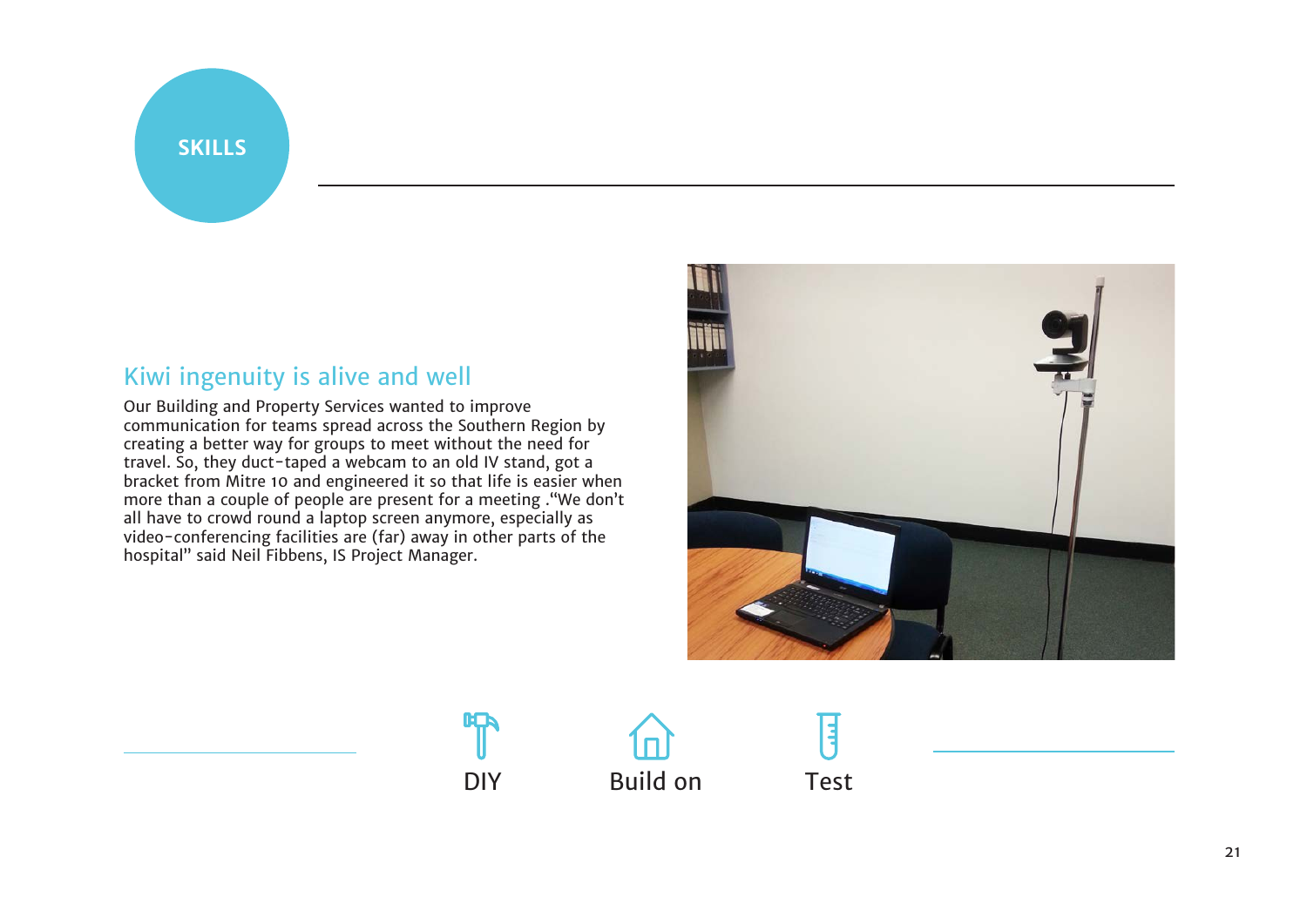#### **MONEY**

### Bringing a sense of relief

A great idea doesn't always need money to make it happen. Nicky Gray and Abby Bond  $-$  two radiation therapists  $-$  were aware that the daily bladder preparation for men having radiation treatment for prostate cancer was causing many of them a lot of distress. This preparation involves making sure the patient's bladder is full during treatment. However, for many men with prostate cancer, keeping a full bladder for any length of time can be almost impossible. Often trying to achieve this resulted in a lot of unnecessary embarrassment for the men... and it could also be extremely time consuming for them.

Nicky and Abby were certain there had to be a way they could help these patients. So, they started a conversation with the Continence Nurse Specialists. Together they set up regular continence education for the men in the months before the start of treatment. The team is a truly multidisciplinary one and more recently has expanded to include a Continence Physiotherapist. This new and improved service didn't involve a budget change, achieving successful results with collaboration, inter-disciplinary understanding, and a degree of reorganisation. The patients feel less stressed because they have improved bladder control, their side effects are kept to a minimum, and the visit time for many men is shorter. Triple win.







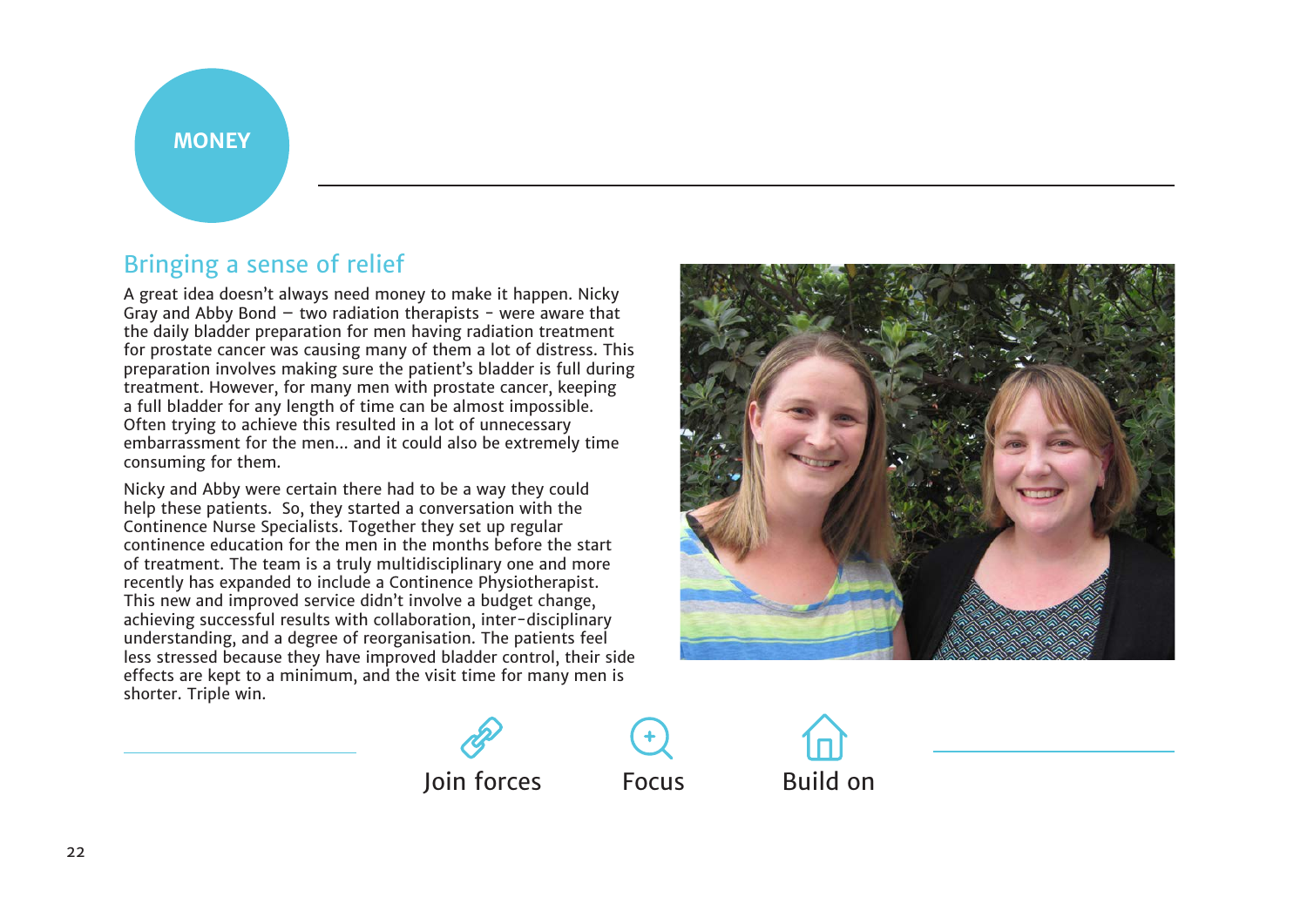# Money

| <b>IDEAS PERSON</b><br>This idea needs external expertise or<br>equipment. Where can I find the money?                              |             | <b>MANAGER</b><br>My budget doesn't include money for this<br>idea. Where could this money come from?                                                                                                   |
|-------------------------------------------------------------------------------------------------------------------------------------|-------------|---------------------------------------------------------------------------------------------------------------------------------------------------------------------------------------------------------|
| What are the minimum resources I need to test<br>my idea?                                                                           | Boil down   | Can I find any money in the budget for this idea?                                                                                                                                                       |
| Who else from outside the organisation is interested<br>in my idea?<br>What external funding is available for this type<br>of idea? | Join forces | How can I ensure that internal resources are<br>available when we need them? How can I help my<br>staff apply for external funding? How can I help<br>my staff collaborate with external organisations? |
| Could my idea end up saving time and resources?<br>How can I convince our organisation to invest in my<br>idea, in order to save?   | Structure   | How can I work with the ideas person to build the<br>business case for this idea?                                                                                                                       |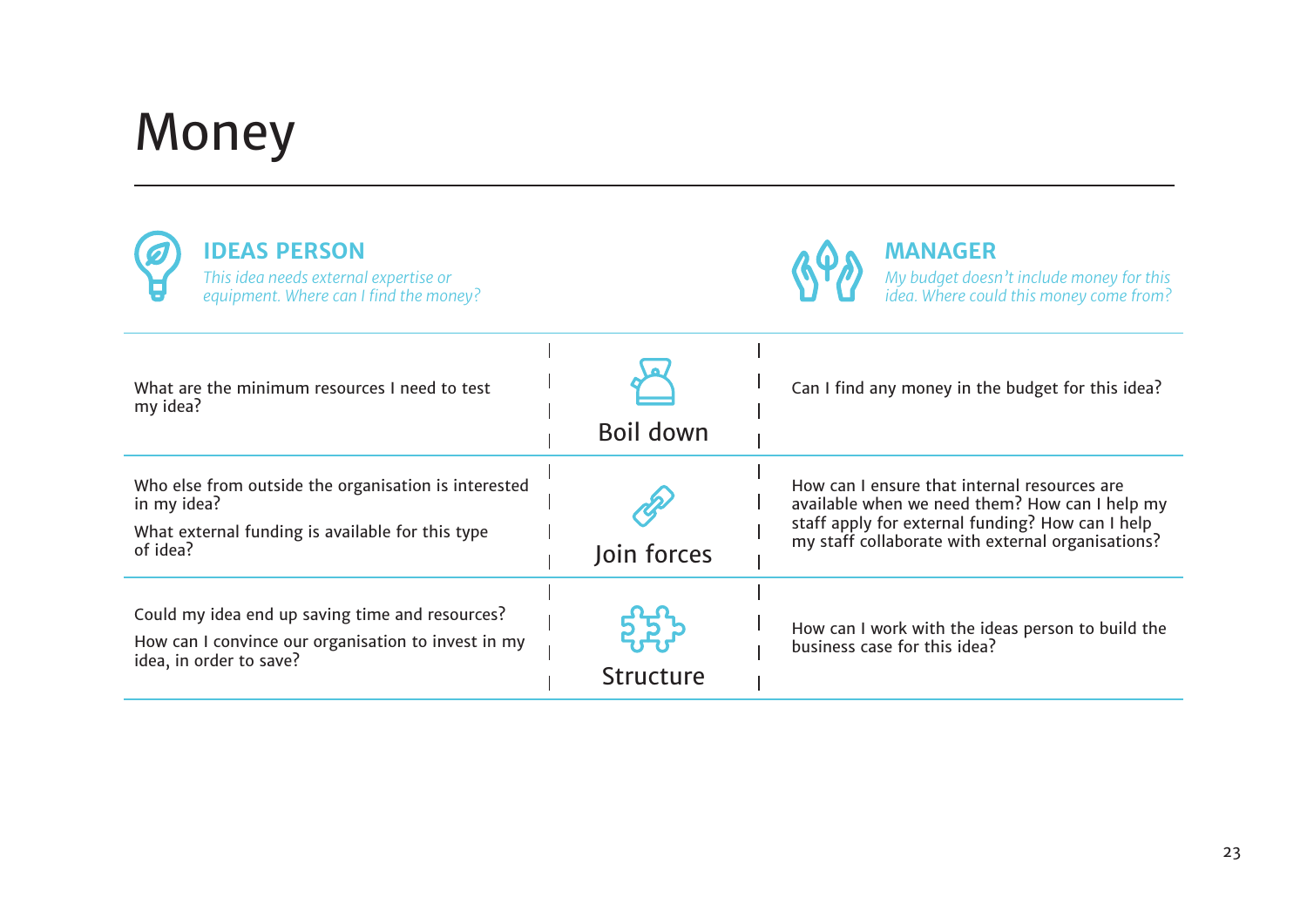# I need approval

| <b>IDEAS PERSON</b><br>Who do I need to ask for approval?                                                         |              | <b>MANAGER</b><br>Does the risk of this idea require<br>approval? Can I give it?                                         |
|-------------------------------------------------------------------------------------------------------------------|--------------|--------------------------------------------------------------------------------------------------------------------------|
| Can I alleviate the risks of testing my idea?<br>Can I minimise the resources I need so I don't need<br>approval? | Boil down    | Can the ideas person test the idea in a risk-free<br>way that doesn't require extra resources?                           |
| Can I explain how my idea lines up with current<br>priorities or strategies?                                      | Dig deeper   | Does this idea line up with strategic priorities?                                                                        |
| How can I suggest my idea while still being open to<br>input from others?                                         | <b>Float</b> | Who could help this happen and who could block<br>this idea?<br>How can I support the ideas person to float the<br>idea? |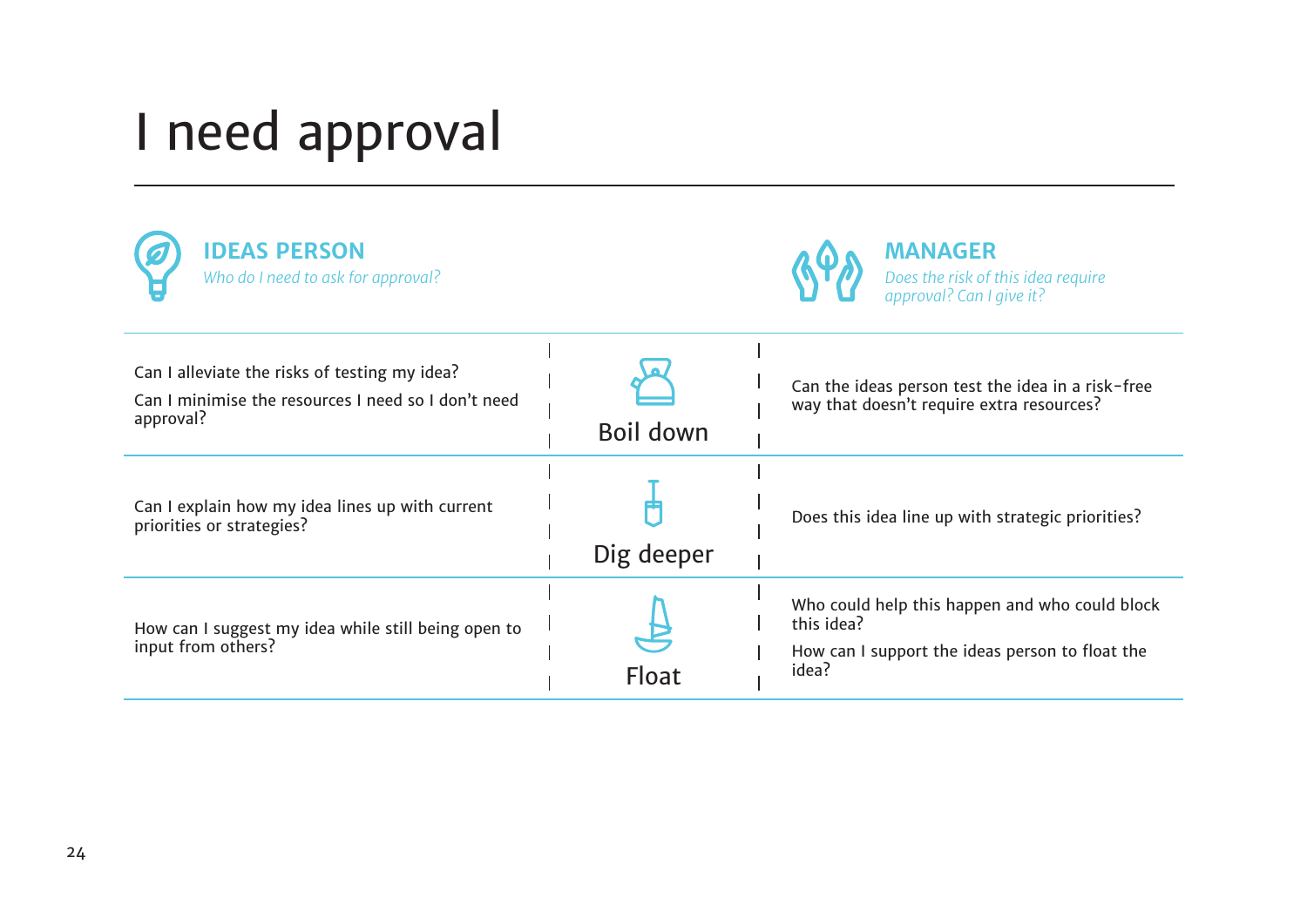### **APPROVAL**

# Sense-able energy

As a contractor to Otago Polytechnic, Neville Auton did an energy audit of our buildings way back in 2012. At the time he could see the opportunity for smart sensors to be installed around the campus, tracking energy usage and showing us where the problem spots were.

So, when Neville was hired as a staff member a few years later, he created a business case for his idea and submitted it to the Leadership team.

They gave the green light and teamed Neville up with the Campus Services team to help with installation. Now over 100 smart sensors have been installed around campus. Monitoring these will save us thousands of dollars in energy bills each year.

As an added bonus, the sensors can be sold commercially to other organisations who are keen to save energy.





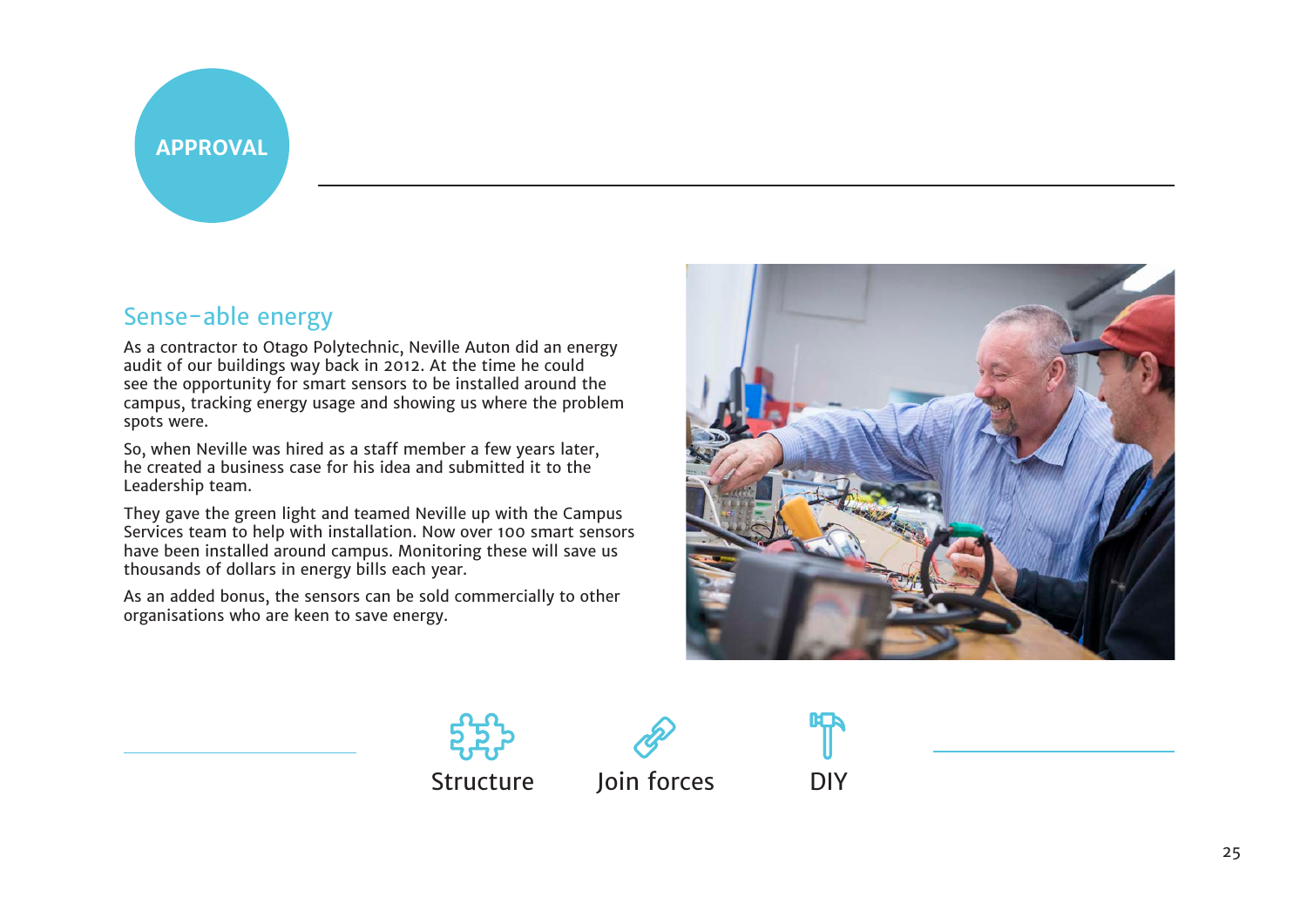#### **BUY-IN**

# Meals with a message

The Older Persons' Health Service came up with a way to help prevent falls by using placemats at the dining tables! They wanted to use the mats to reinforce messages on fall prevention strategies. Rather than launching straight into designing and developing the placemats they tested the idea by drawing their messages on the placemats and then talked with patients and their families. They then went on to boil down and refine the idea by talking with colleagues.

What they discovered in this testing phase was that the placemats stimulated supportive conversations between the patients about falls prevention strategies. The end product is a variety of colourful, non-slip placemats with key messages vital in keeping people safe from falls.



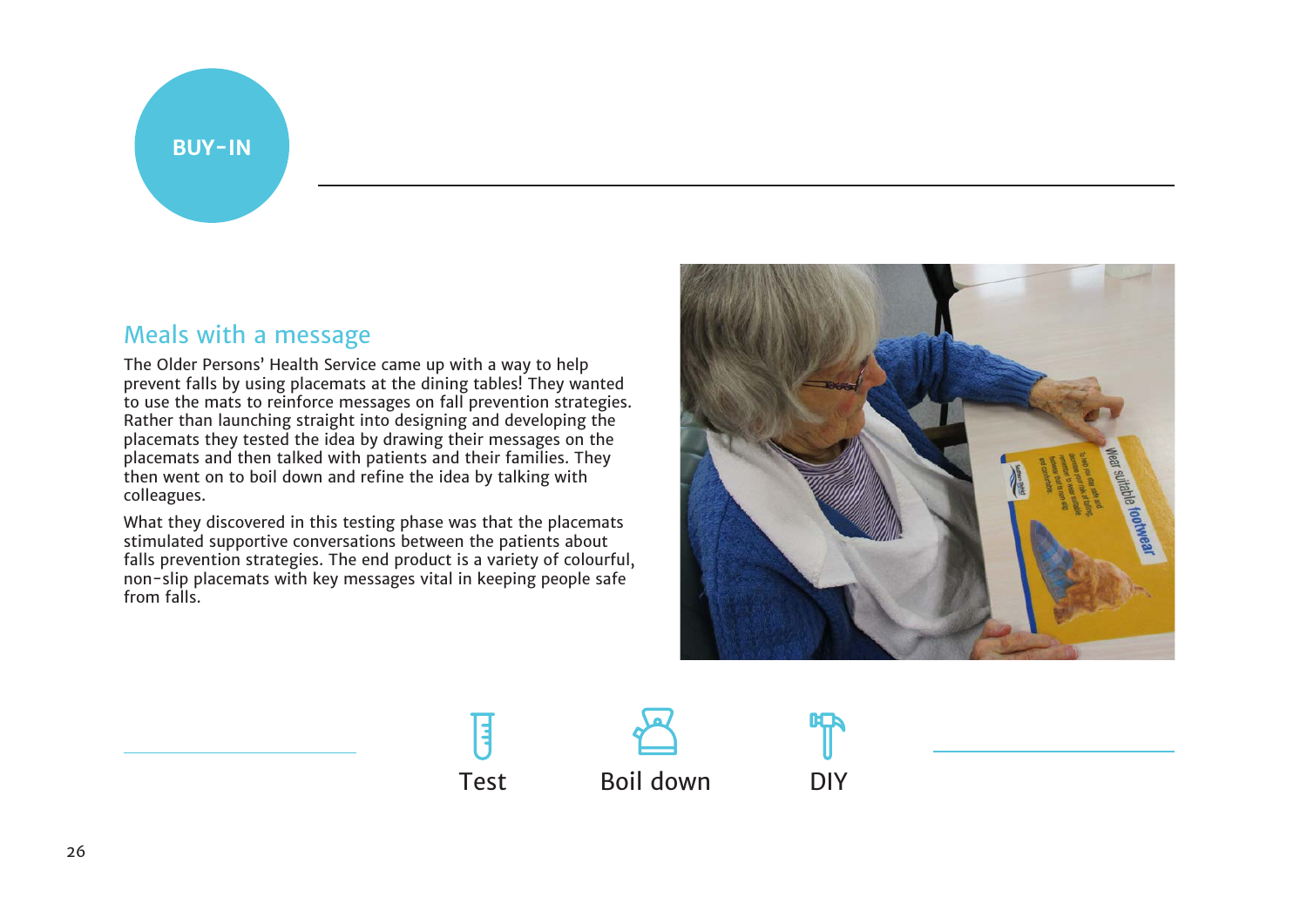# Buy-in

| <b>IDEAS PERSON</b><br>I'm convinced of my idea, but no-one<br>else seems to be                                           |                  | <b>MANAGER</b><br>This person seems locked into their idea<br>and isn't open to feedback         |
|---------------------------------------------------------------------------------------------------------------------------|------------------|--------------------------------------------------------------------------------------------------|
| Who else can I talk to who deeply understands<br>the problem?                                                             | Dig deeper       | Ask the ideas person who else they have talked to<br>about the idea? What feedback did they get? |
| Am I willing to ask for feedback on how I present<br>my idea?<br>Who do I need to convince to get support for<br>my idea? | <b>Float</b>     | Who will the ideas person listen to and how can I<br>help this happen?                           |
| Can I explain the idea easily to someone who knows<br>nothing about it?                                                   | <b>Boil down</b> | Is the problem, solution, and benefit clear? Can I<br>help the ideas person explain it?          |
| Could someone else be a better person to float my<br>idea? Could my skills kick in later?                                 | Join forces      | How can I help the ideas person gain the support<br>of others?                                   |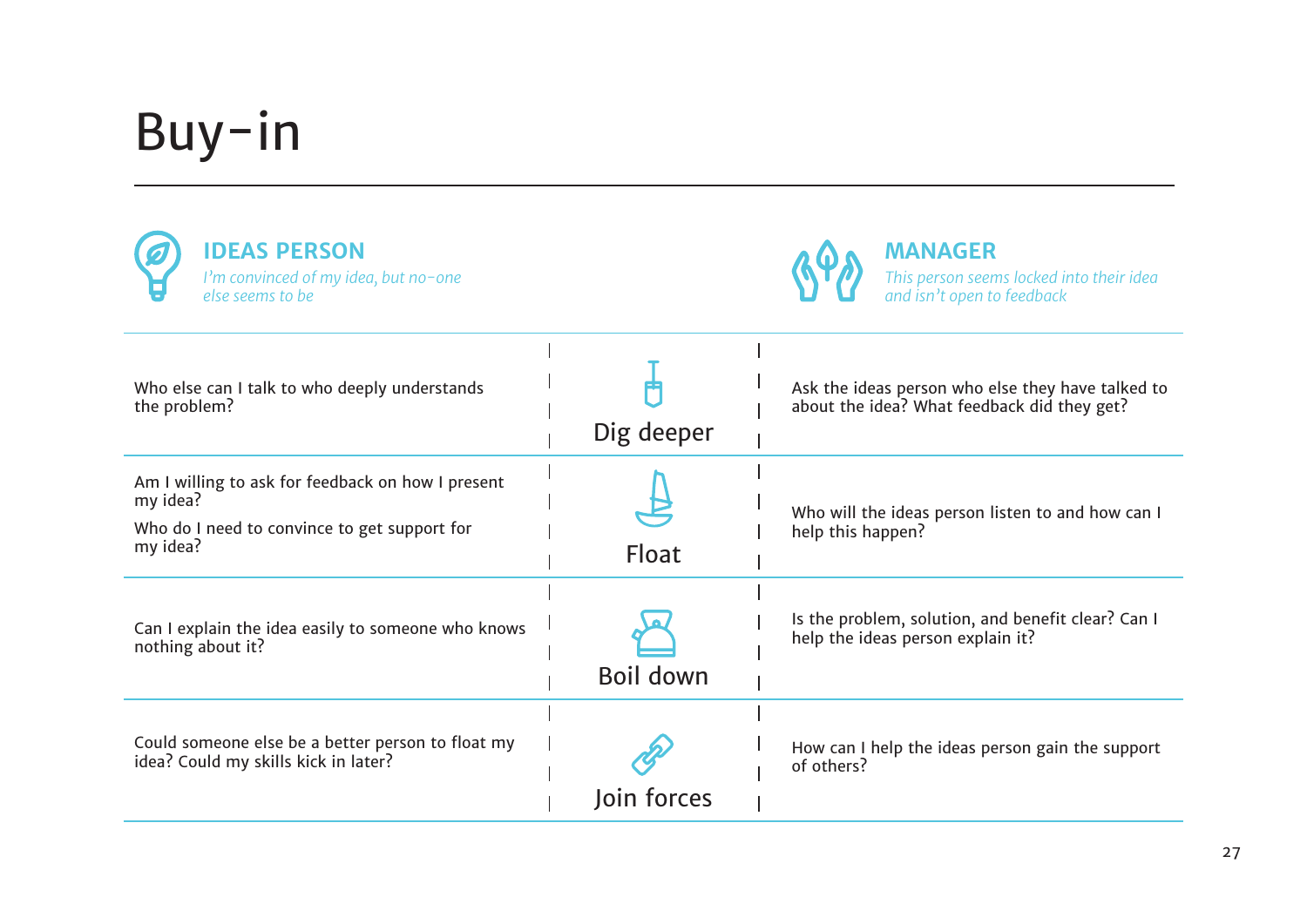# Navigating the system

| <b>IDEAS PERSON</b><br>What personalities, roles, and dynamics in our<br>organisation could help or hinder this idea?                                                                                  |              | <b>MANAGER</b><br>Who do I need to influence to help<br>progress this idea?                                                                                                                                      |
|--------------------------------------------------------------------------------------------------------------------------------------------------------------------------------------------------------|--------------|------------------------------------------------------------------------------------------------------------------------------------------------------------------------------------------------------------------|
| Who influences decision-making informally with<br>the organisation, possibly outside their formal role?<br>Can I line up my idea with priorities/strategies that<br>are important to the organisation? | Dig deeper   | How can I use my position to help gain the support<br>of the informal influencers who could have an<br>impact on this idea?<br>Can I help this idea align with current priorities<br>that are getting resourced? |
| How can the problem my idea addresses be more<br>visible within our organisation?<br>How can I make it easy for people to say 'Yes!' to<br>my idea?                                                    | <b>Focus</b> | What contacts or information can I help access<br>that will reinforce the problem, and/or endorse the<br>solution?                                                                                               |
| Who can I meet with who would help influence a<br>formal decision?                                                                                                                                     | <b>Float</b> | Who do I need to meet with who has a strong<br>influence on decision-making?                                                                                                                                     |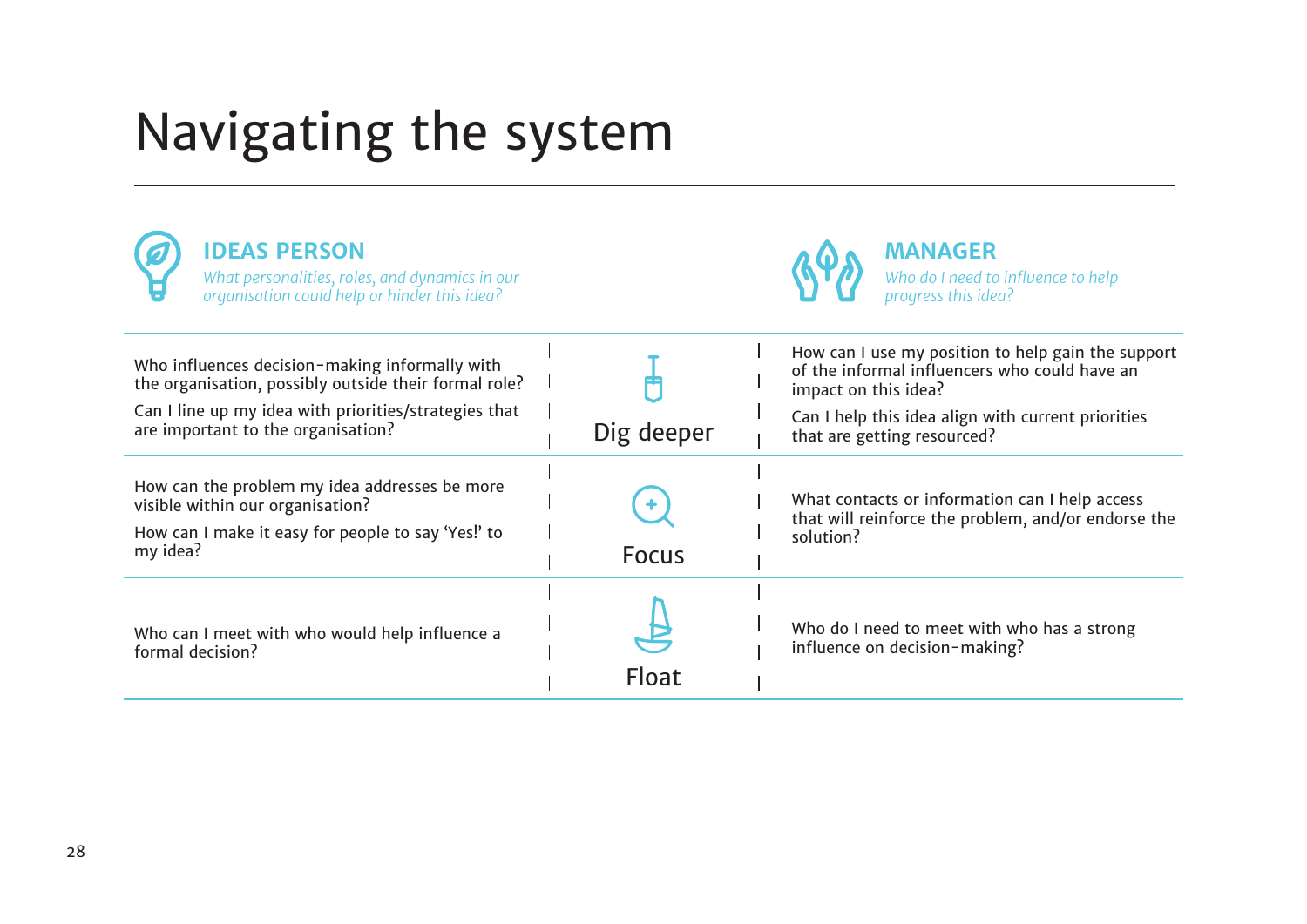# **NAVIGATING**

# Food for thought

Richard Mitchell from Food Design wanted to take culinary arts and put it on the map. He had a vision to launch our innovative qualification with an international festival.

After about a year of leg work - floating his idea, getting people on board, and digging deeper into what the audience wanted - the International Food Design Conference & Studio was born.

It brought famed food designers from Europe and all around New Zealand to Otago Polytechnic for three days of workshops, events, and eating. Attended by hundreds of industry professionals, food writers, and members of the public, it was a huge success.



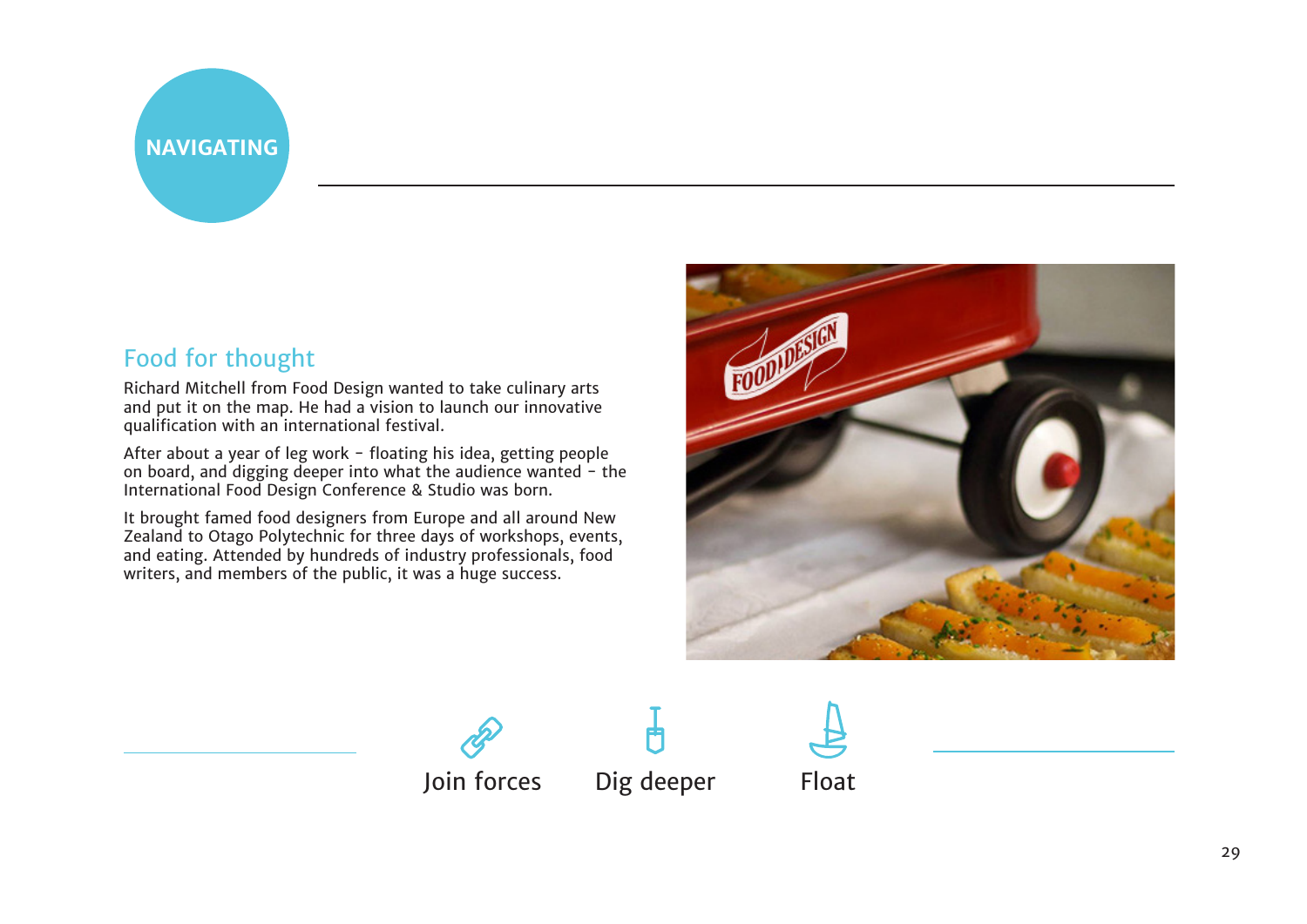# **A BETTER WAY**

# Introducing...

This idea built on the Safewards initiative where staff are encouraged to do things to enhance relationships, and reduce conflict and containment as much as possible. Within the mental health setting the development of therapeutic relationships is the heart of nursing. Staff in Ward 9B have used simple technology to create an environment of mutual familiarity that helps form faster therapeutic relationships. They create a sense of trust and warmth. There is a prominent presence of staff photos and personal information about each staff member such as hobbies they participate in and interests they have.



Hi, my name is David, I'm the Ward 11 Unit Manager. I'm also an Occupational Therapist, I have 3 young children, I enjoy playing guitar and doing building and renovation work around my home.

**DAVID JAGGARD - UNIT MANAGER** 





Build on Boil down Dig deeper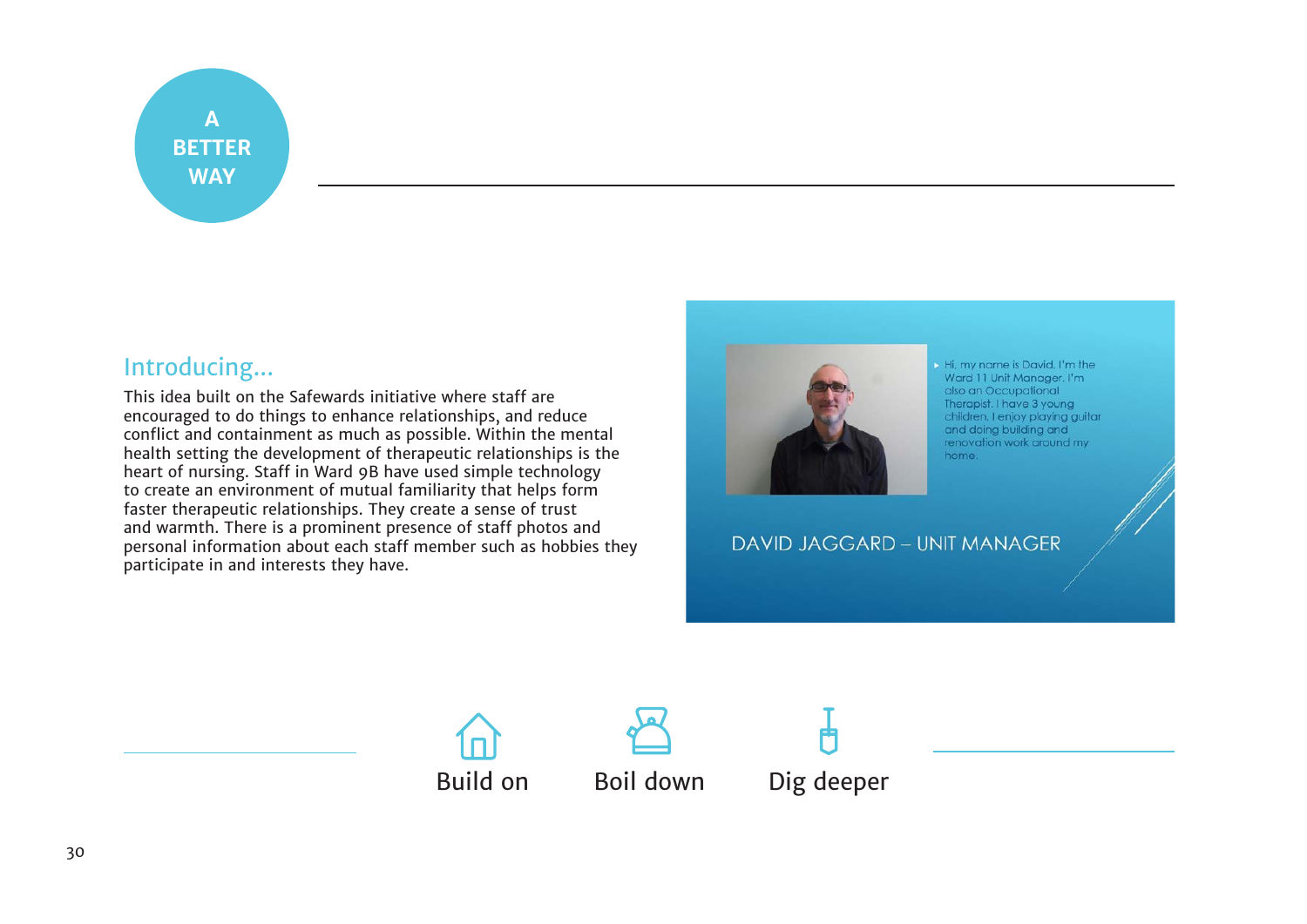# "That's just how we do things around here"

| <b>IDEAS PERSON</b><br>But I'm sure there's a better way                                                                  |            | <b>MANAGER</b><br>Everyone is comfortable with how we do<br>it now, why change?                                                 |
|---------------------------------------------------------------------------------------------------------------------------|------------|---------------------------------------------------------------------------------------------------------------------------------|
| Does anyone else in your team or wider organisation<br>share your frustration?                                            | Boil down  | How can we raise this idea in the team in a way<br>that encourages a focus on the difference it could<br>make to our customers? |
| Could your idea be trialled alongside current<br>processes?                                                               | Dig deeper | Can we maintain the status quo AND test a change<br>at the same time?                                                           |
| How can I capture the scale of the problem or<br>frustration for our users? Is this strong enough to<br>justify a change? | Float      | How can we keep the focus on the user while<br>making sure those who want to keep the status<br>quo are heard?                  |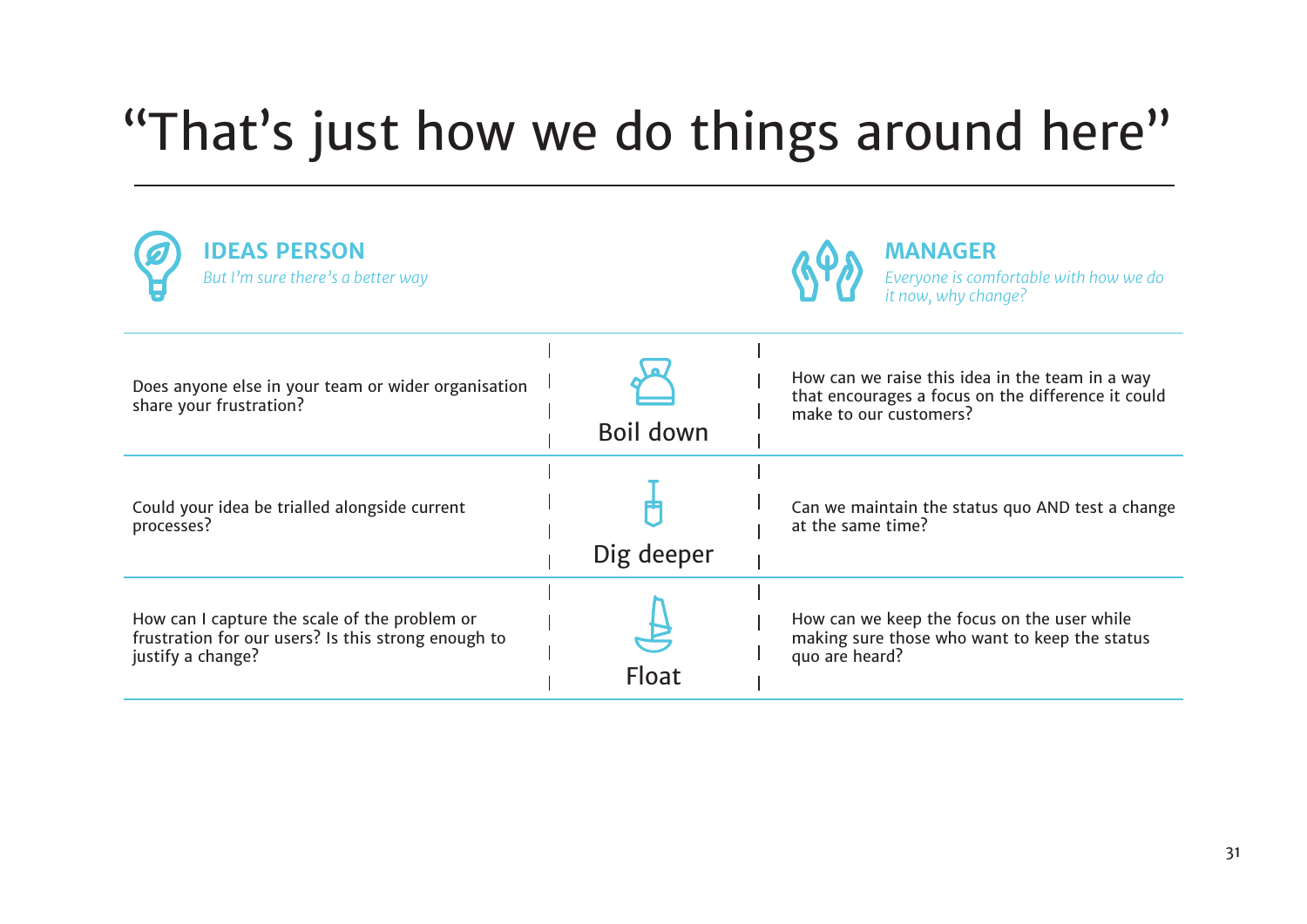# **NAVIGATING**

## X-ray vision

Emma Guglietta, a Senior Cardiac Physiologist noticed that patients who arrived acutely at the Cardiac Catherisation Lab (Cath Lab) generally came via the Emergency Department. These patients usually already had defibrillator pads attached, however they were having to be removed and replaced in the Cath Lab with radiotransparent pads that allowed x-ray images to penetrate. Emma found out who could help her solve this problem, and joined forces with the team in the Emergency Department. Placing the radiotransparent pads on the patient right at the beginning eliminated the need for extra monitoring/cables as the patient's rhythms are able to be monitored via the pads. This saves time as it is easy to quickly attach the x-ray capable pads to the Cath Lab defibrillator on arrival. This improved process gets the patient treated faster.





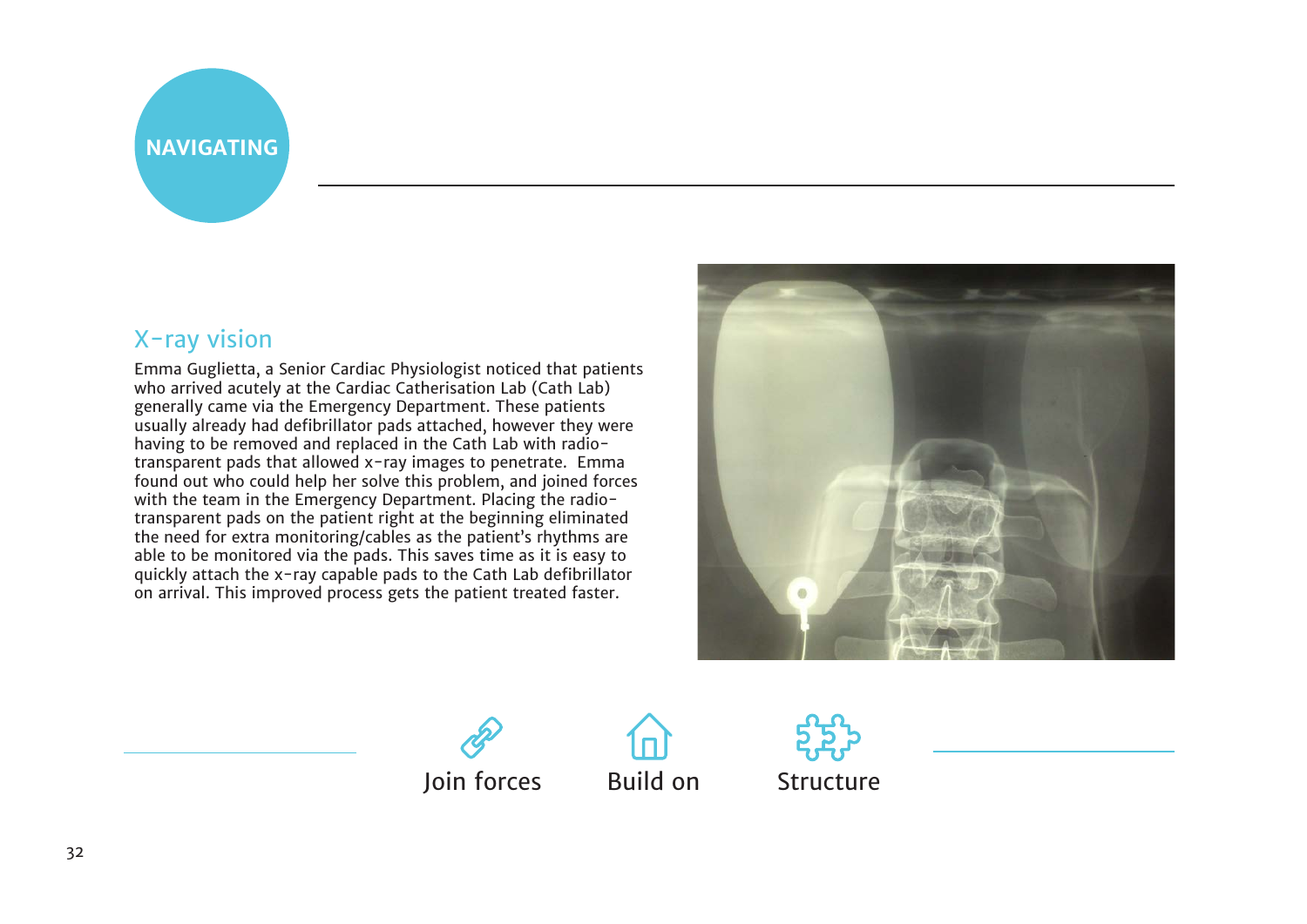#### **MONEY**

## Getting into the swing

A rugby academy had been run in the past by Otago Polytechnic but had been disestablished a while ago. Staff had floated other ideas for other academies, but we needed to figure out if they were worth doing. Because our Sports and Adventure staff are so passionate about what they love, they needed an objective opinion.

We commissioned an outside consultant to research the potential for a new sports academy. The research was positive, and golf was settled on as the sport we could run with, as it would appeal to our international clients.

The strength of this work has meant that Megan Gibbons from Sport and Adventure is working to put the golf academy into place and has had it 50% funded by government agency Education New Zealand.







Join forces Dig deeper Structure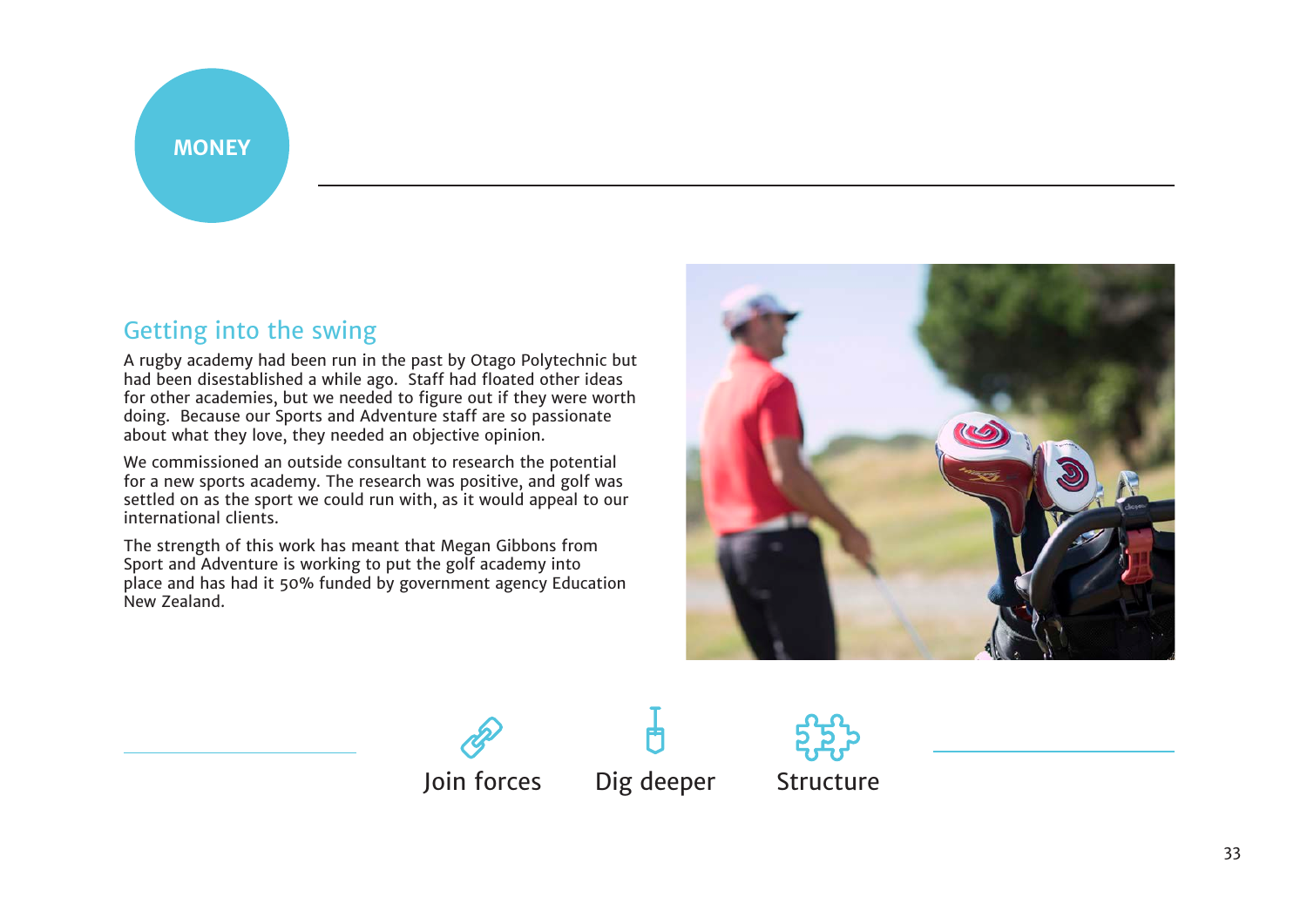

Put simply, innovation is doing something different that has an impact. Innovation is for all of us. **It is about team.** It isn't necessarily about technology or about inventing something. And it definitely isn't about a solitary genius. It's not even about being unique. Borrowed ideas are good, too.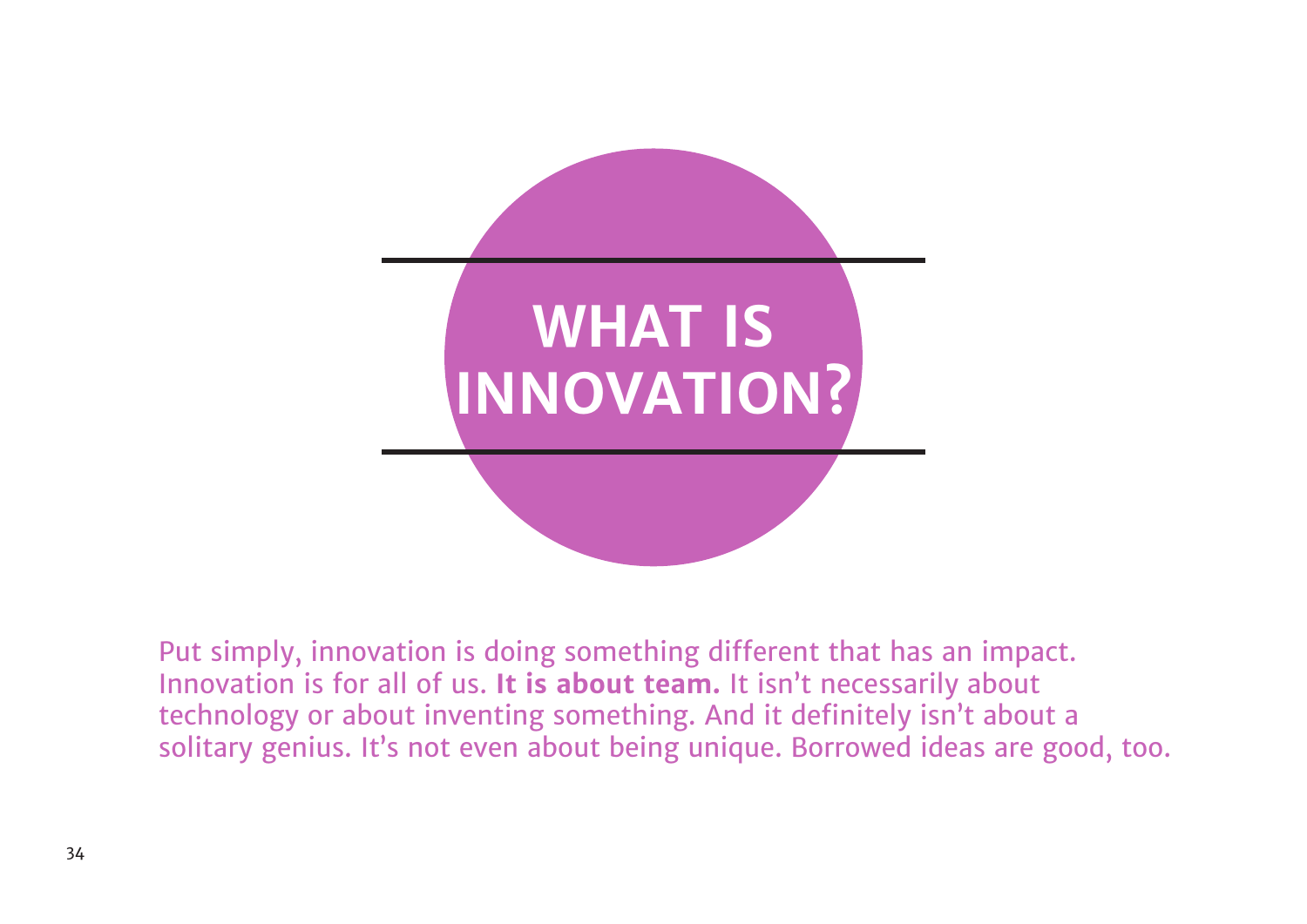# Thinking allowed!

# Innovation comes from ideas and is the process of bringing those ideas to life...

...and ideas come from thinking, so thinking is definitely allowed! Professor Ieuan Ellis, Pro Vice Chancellor for the Faculty of Health and Social Sciences at Leeds Beckett University, noted "I always wondered why somebody didn't do something about that...but then I realised I am somebody!"

Sadly, many people are overly concerned about how their ideas will be perceived. Most ideas never leave the thinker's mind because of this internal editing, so thinking aloud really is good. Share your idea - no-one is going to steal it...and feedback is so useful. Your idea may change when you share it, and that is good. The fantastical, big ideas in our heads are important, yet you will

find that many small insights come together to bring these big ideas into the world.

Never underestimate the importance of thinking. It will be the powerhouse of your whole innovation process. Thinking is how you identify your problem - how you make sure you are clear about what you want to achieve.

Albert Einstein summed up the importance of thinking when he said, "If I were given one hour to save the world, I would spend 59 minutes defining the problem and one minute resolving it!"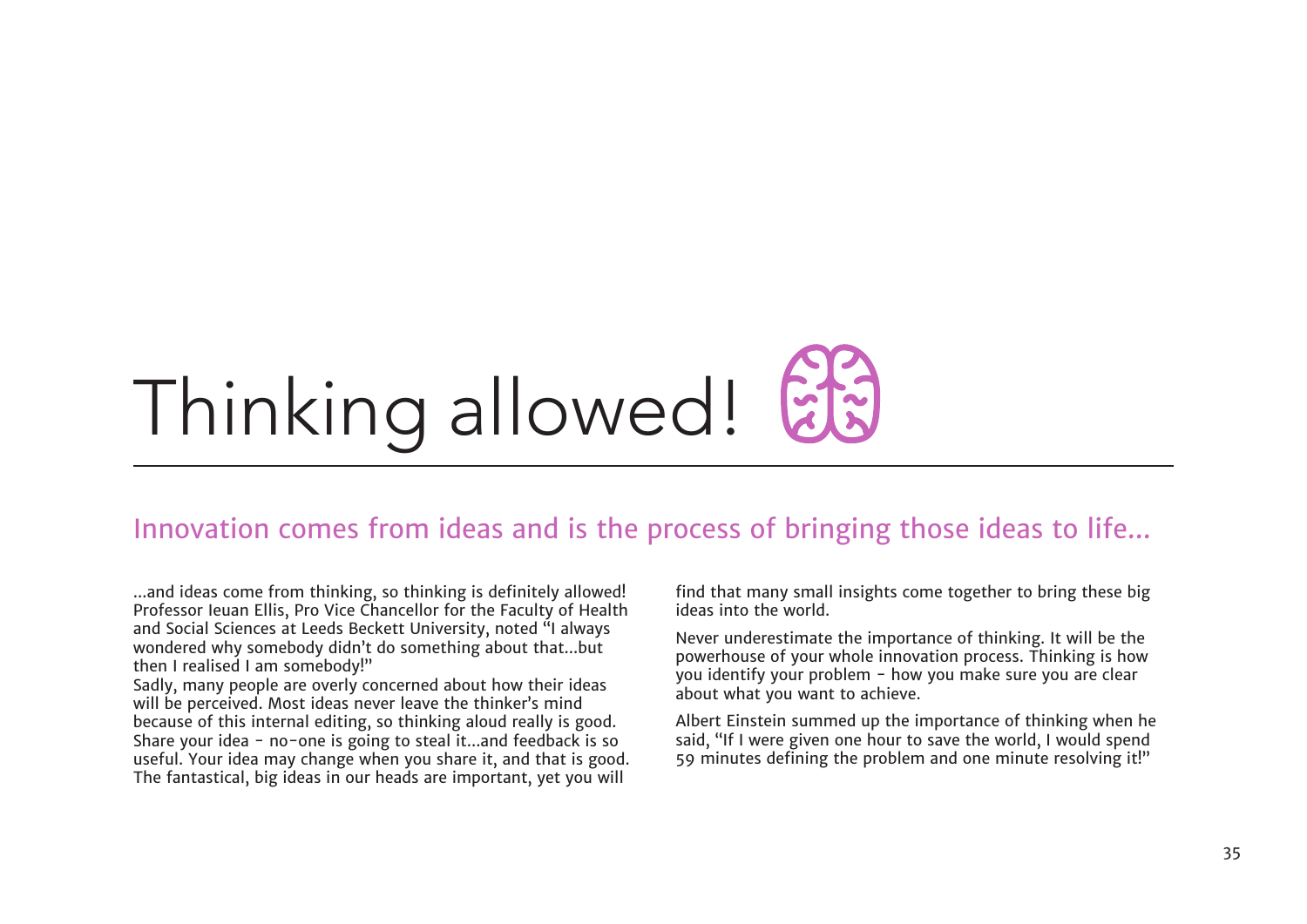

Adapted from The Process of Design Squiggle by Damien Newman, Central Office of Design. This image is licensed under a Creative Commons Attribution-No Derivative Works 3.0 United States License.

# The journey of your idea

So, once you've had your idea it needs to go through a process of refinement. Sometimes this can feel chaotic and confusing. As you develop your idea further, it is critical to collaborate and make use of your organisation's formal mechanisms that support innovation.

Your first iteration may be misleading and not reflect what you want it to. You will find yourself working your way through a mass of information as you seek to further define what the real problem is. And don't necessarily accept the problem as you first saw it. Probe. Prototype. Collaborate. Ask why. But above all, act. This step often consumes more time than actually finding the

solution. And therein lies the real danger - that we jump to the solution before we really know what the problem is.

It's a work in progress...but never lose sight of your purpose or your problem.

Eva Gluyas, Commercial Strategist and Innovation Co-ordinator at Otago Polytechnic, is only too well aware of how this phase feels and affirms how important the process is to the overall outcome. "Once we have our idea, we often get seduced by all sorts of distractions - how to do it, how it can work, what it can do," she says "and we lose sight of why it is needed...what its purpose is." Always keep the purpose behind your idea at the forefront of your mind...and talk to people who can help you.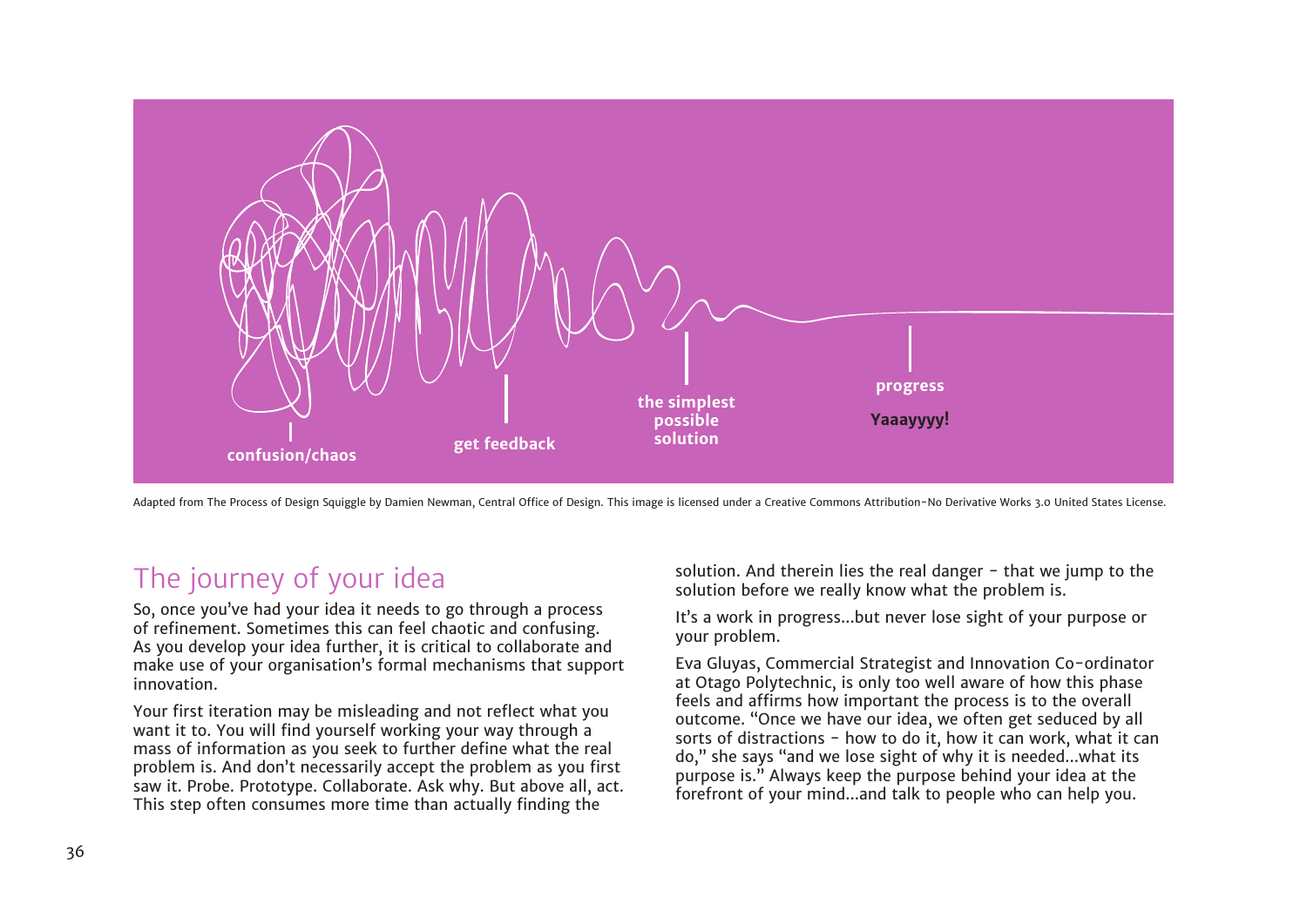

# Not all ideas work...but that's OK too

Sometimes, despite everything you have done and despite a lot of collaboration and careful thinking, your idea just won't work. That's OK. Jeff Bezos, the founder and CEO of Amazon says "... the good thing is...there isn't a last nugget (of gold). Every new thing creates two new questions and two new opportunities." You will have other ideas worth exploring.

"The best way to have a good idea is to have lots of them" **- Linus Pauling**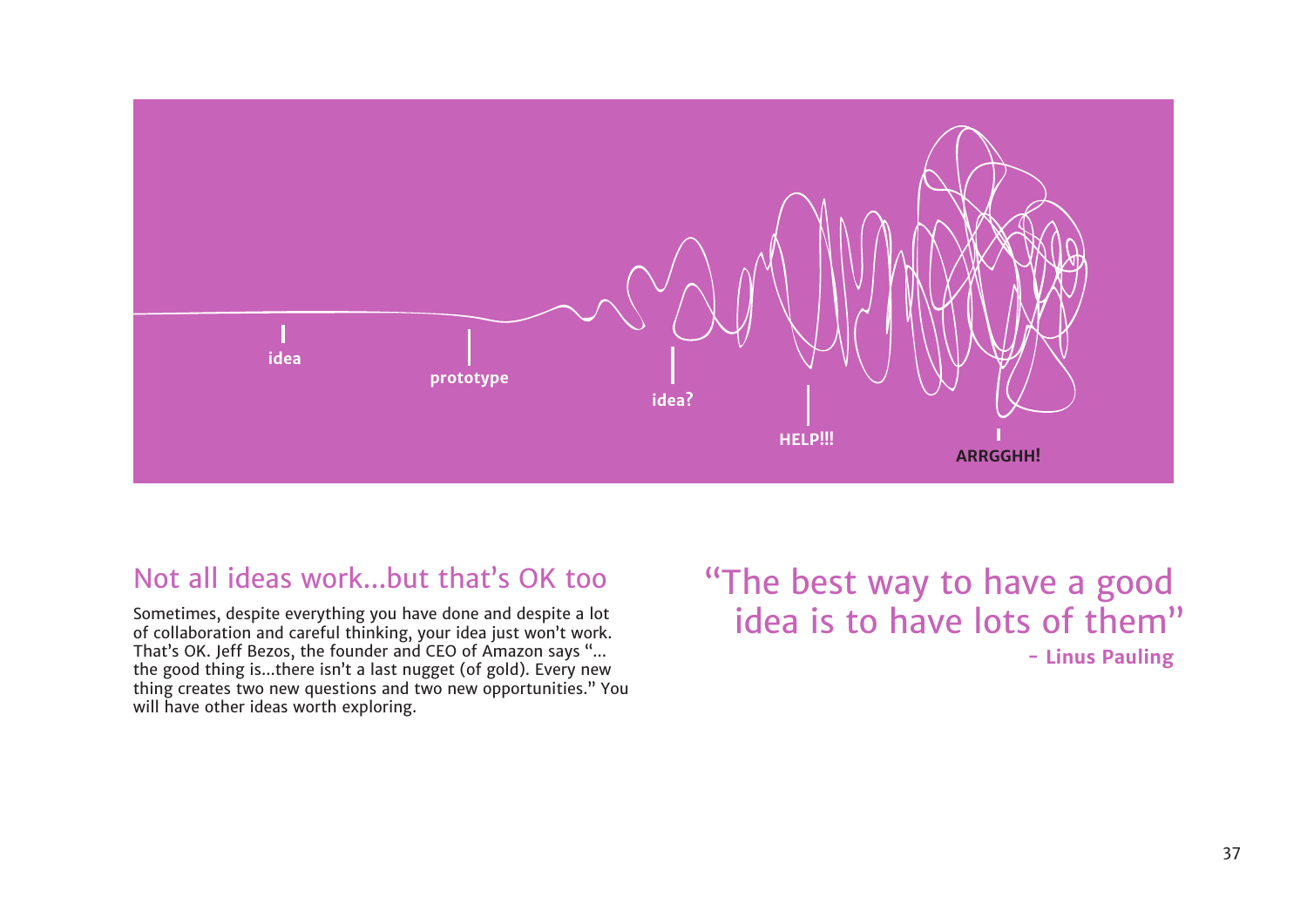# **If your idea doesn't fly, don't give up! There are lots of techniques to spark another idea. Here are three:**

- **1. Five innovation skills you can practice and use to discover new ideas**  Google "The innovators DNA"; there's a video too.
- **2. 101 Design methods you can choose from**  http://www.101designmethods.com/
- **3. Alternatives to brainstorming**  http://blog.gotomeeting.co.uk Google "Five alternative ways to brainstorm"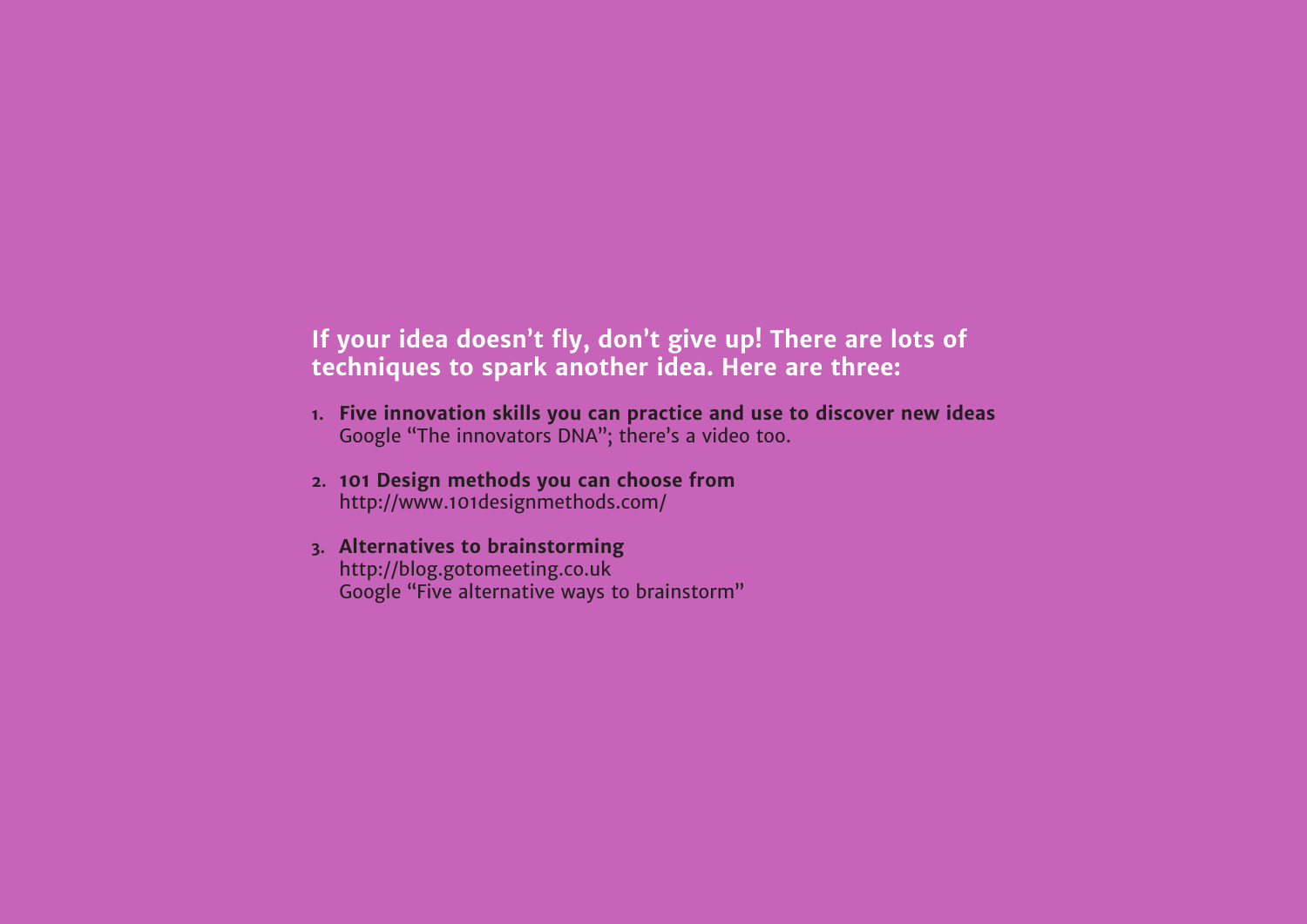

6 innovation myths BUSTED!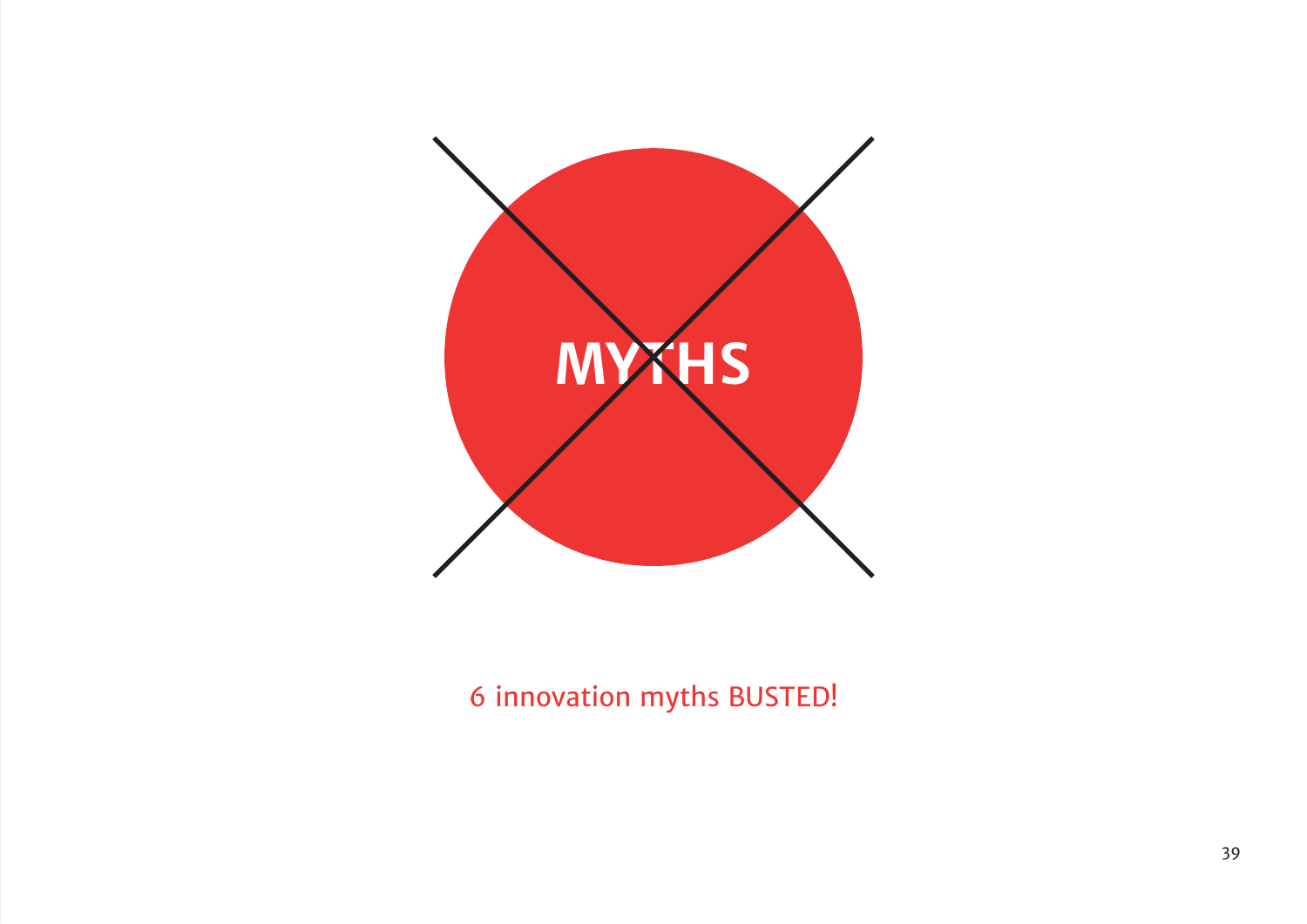



### **Innovation is for creative people**

Images of innovation are dominated by hipster-looking designer types in rooms plastered with post it notes. While this might be photogenic, real innovation needs people who can get stuff done, keep track of things, make things, report on progress, and juggle resources – work usually best NOT done by designer types!

Graham Strong, commercialisation manager for Otago Innovation Limited, suggests "A creative person is only one wheel on the cart. All the other wheels need to be there to make this thing go forward."

### **Build it and they will come**

The Apple iPod story is sometimes used as an example of how people don't know what they need until you offer it to them. Advocates of this approach suggest that you shouldn't put too much time into asking people what they want as they may not know.

While people may not be able to articulate exactly what they want, digging into their frustrations and desires should always be the starting point. "Fall in love with the problem, not the solution" Uri Levine suggests. The iPod was actually built on the desire people have for music wherever they are, and the success of car stereos, walkmans, and portable CD players.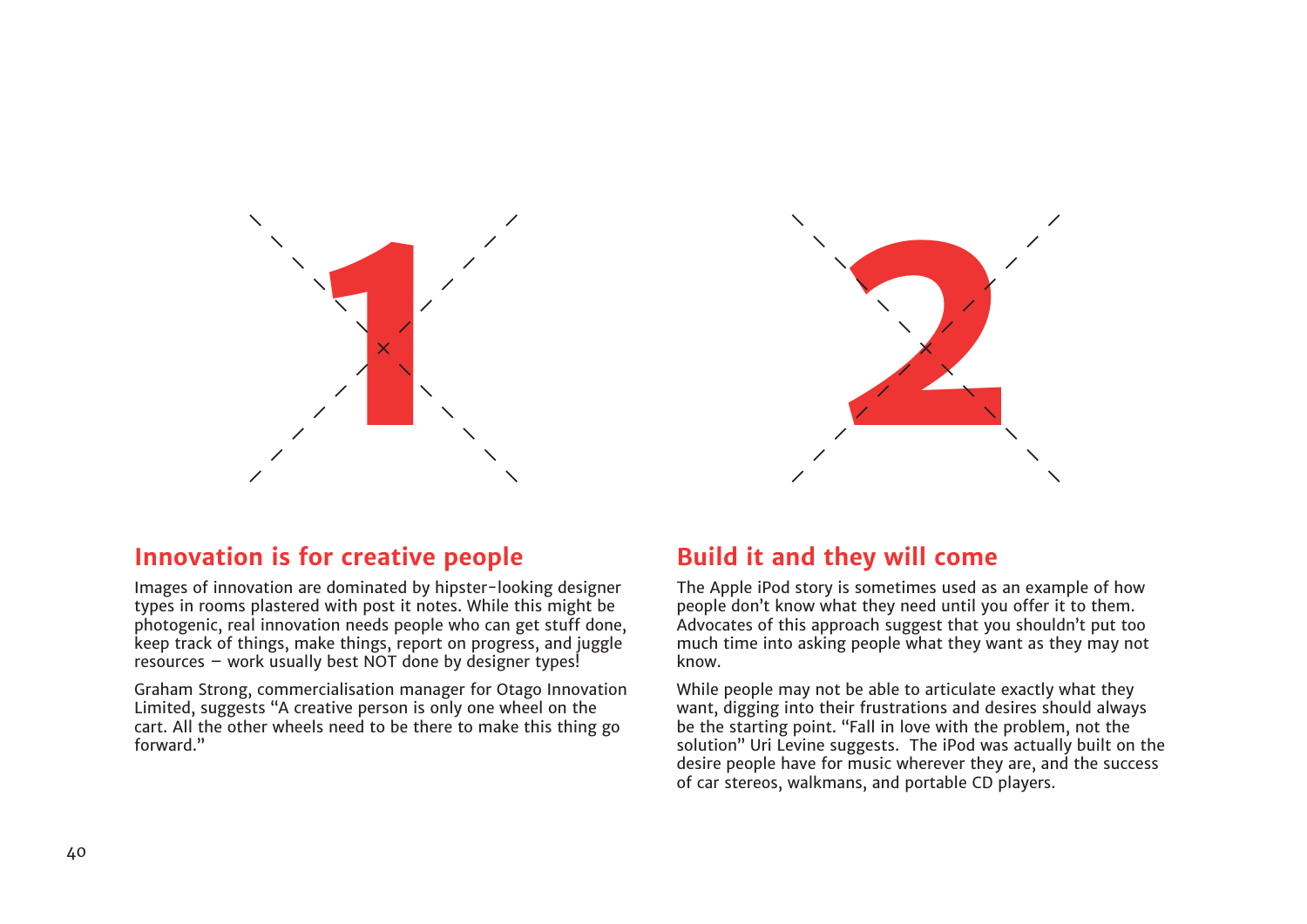

# **Innovation is exciting**

Coming up with ideas can be exciting, but Thomas Edison summed it up as "success is 10% inspiration and 90% perspiration."



## **Innovative ideas have to be big and unique**

We love stories about audacious world-first ideas that have made it big, but innovation can be as simple as adopting a small idea that has worked somewhere else. Ideas don't have to be unique – ideas can simply be new to you and your organisation.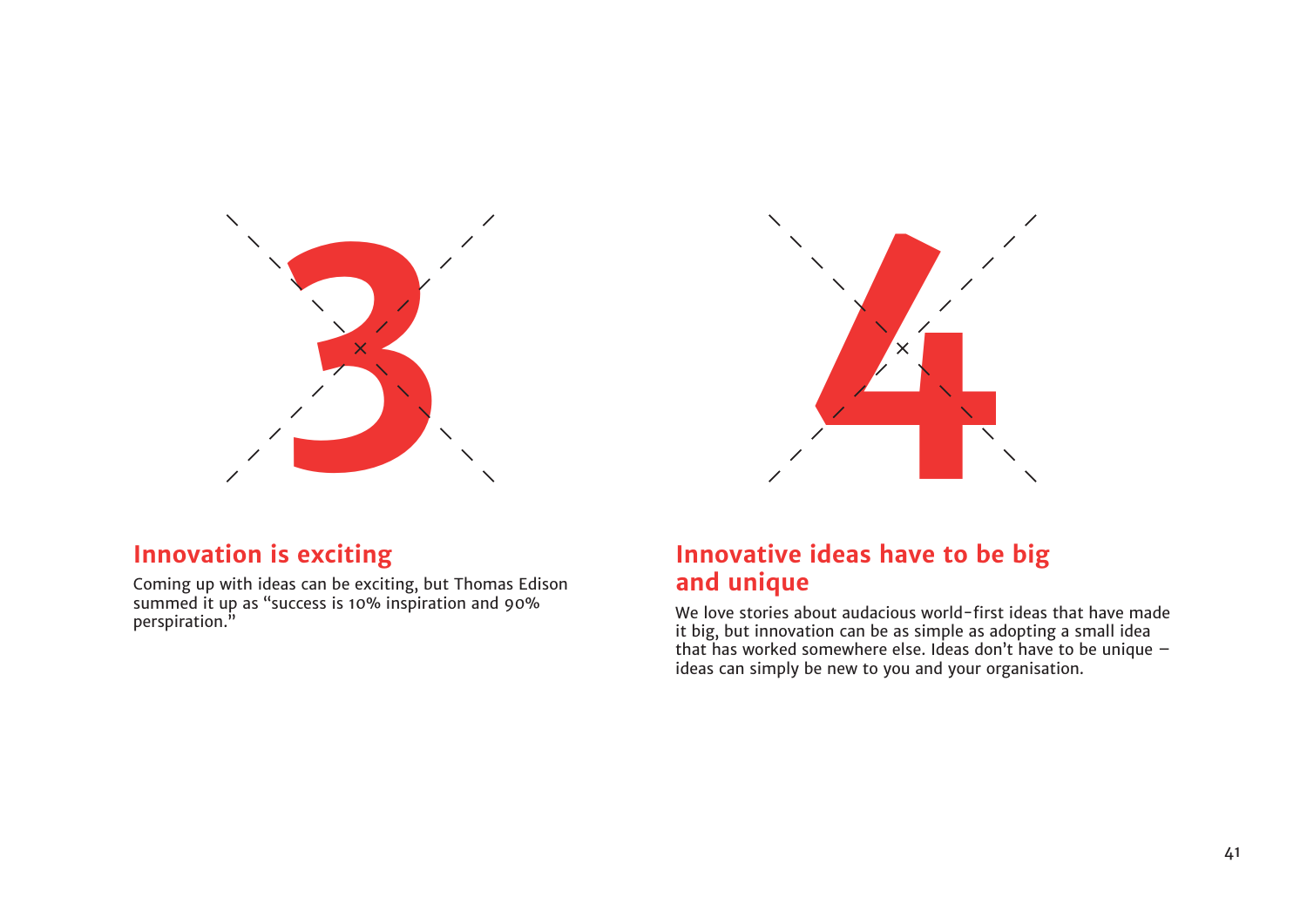

## **Innovation is driven by inspirational individuals**

The media has created rock star innovators that make it seem like it's about one person at the top. In reality they have all surrounded themselves with other incredible people who add value behind the scenes. Innovation is always a team effort, not an individual one, and it isn't always accompanied by a fanfare.

# **My job is to do my job well – innovation is for managers to worry about**

Ken Aitcheson, regional manager for NZ Trade and Enterprise, believes we must destroy the belief that innovation is the responsibility of management or senior leaders.

Innovation needs people working at the coalface to recognise problems that need solving, and to take the lead in helping solve them. A manager's role is to encourage staff to explore challenges, float ideas, and find the resources and time to let them be trialled.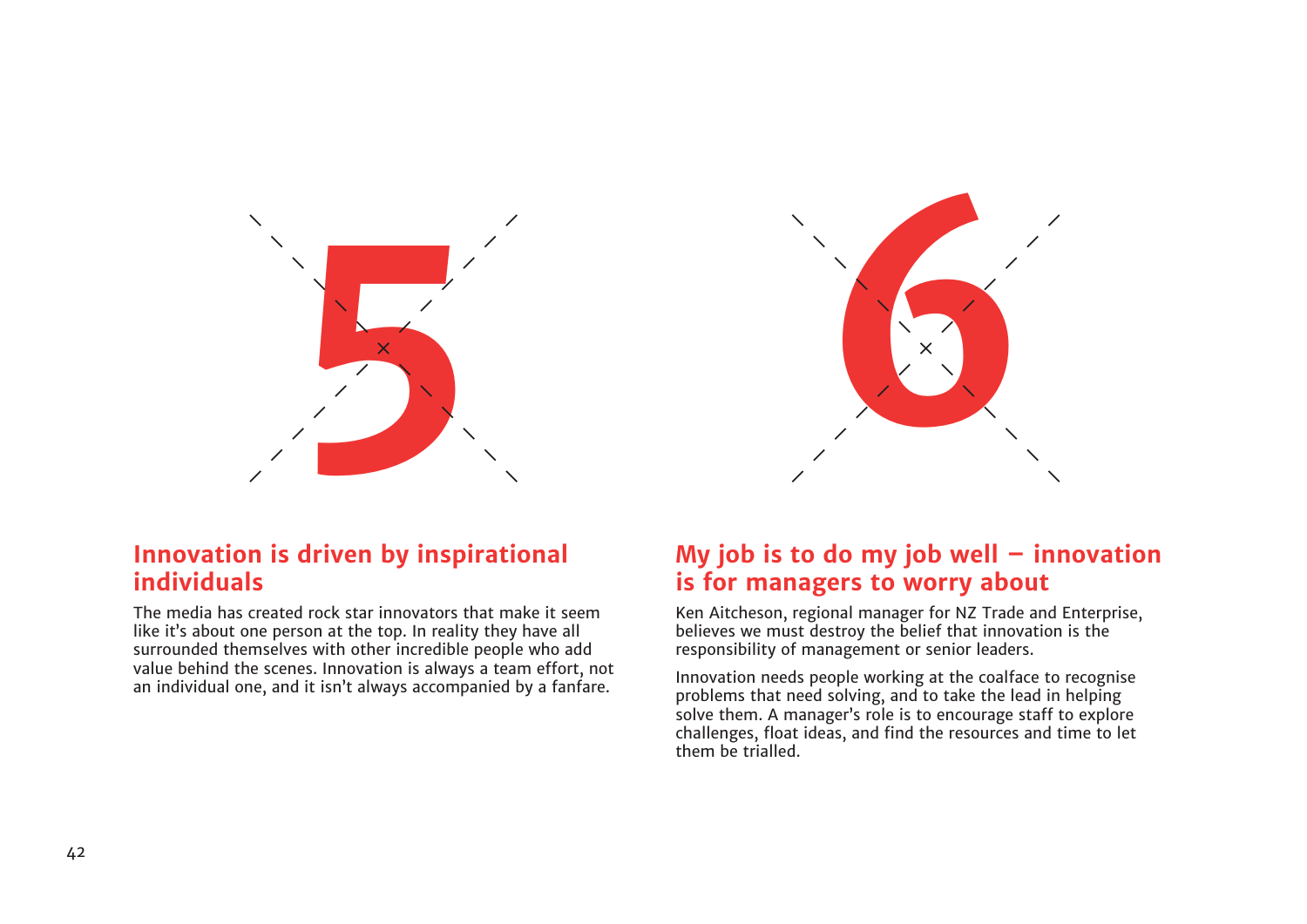

Our 'best of' innovation reading, resources, and events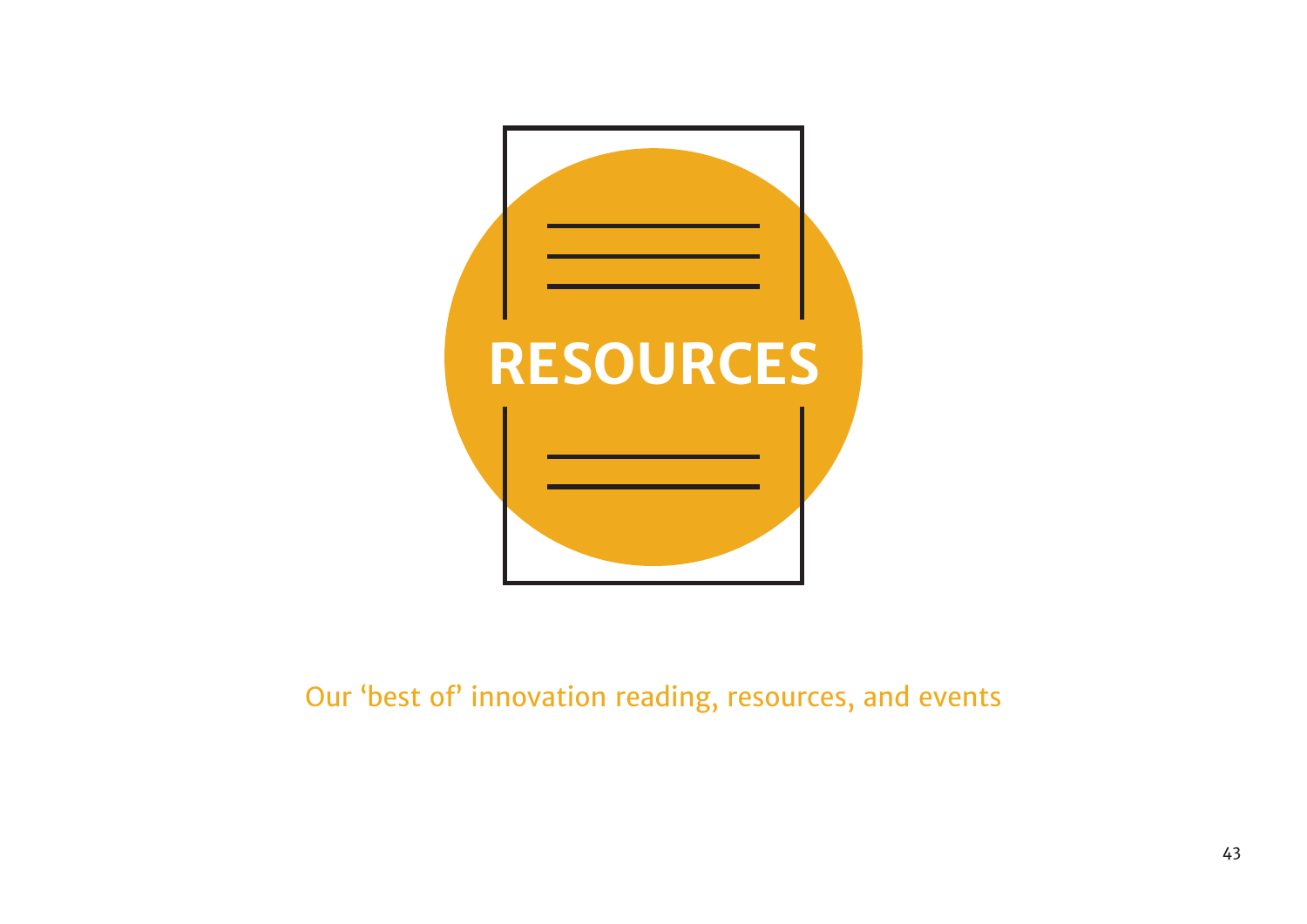"The breakthrough innovations come when the tension is greatest and the resources are most limited. That's when people are actually a lot more open to rethinking the fundamental way they do business" **- Clayton Christensen**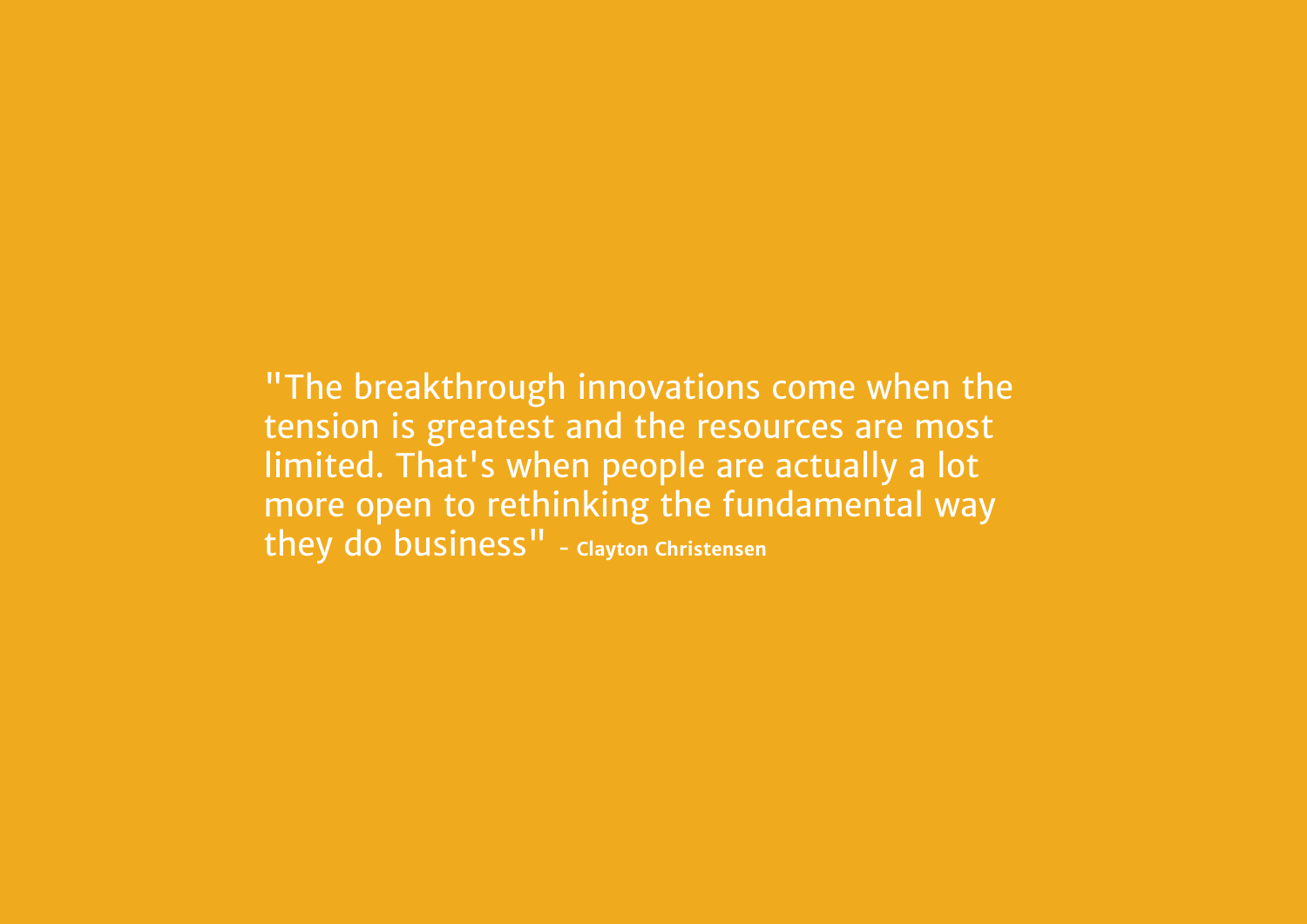

### **BOOKS**

#### **Thinking Differently - NHS Institute for Innovation and Improvement**

Lynne Maher, Paul Plsek, Sarah Garrett, Helen Bevan

*"While UK-centric, this book is focussed on health innovation and it's easy to navigate. The case studies are informative and offer insights into lessons learnt" Cherie McConville, Director of Performance, Southern DHB* 

#### **The Innovators Method – Bringing the lean startup into your organisation**

Nathan R. Furr and Jeffrey H. Dyer

*"This is packed with tips gleaned from research into over 500 organisations and what the most innovative of them do differently – gets 5/5 stars on Amazon reviews. When there are so many innovation books available, this is high praise" Peter Harris, Innovation Facilitator, Otago Polytechnic* 

#### **101 Design methods – a structured approach for driving innovation in your organisation**  Vijay Kumar

*"I love this book because it offers structure for how to approach innovation but you can also dip into it and find inspiring methods to make innovation easier" Veronica H Stevenson, workSpace Story Strategist* 

#### **The Little Black book of Innovation – How it works and how to do it**  Scott Anthony

*"This offers a great grounding in the leading innovation thinkers, and suggests a 28-day programme for anyone to try who wants to become more innovative" Peter Harris, Innovation Facilitator, Otago Polytechnic*

#### **Think Big Start Small Move Fast - The Blueprint for Transformation. The Mayo Clinic Center for Innovation**  Nicholas LaRusso, Barbara Spurrier, Gianrico Farrugia

*"Truly great organizations do not just achieve great results; they are also relentless in the pursuit of continual improvement. This book offers both methods and motivation to leaders in any industry who understand that the pursuit of excellence is never-ending." Donald Berwick, President Emeritus and Senior Fellow, Institute for Healthcare Improvement*

#### **Agile Innovation -The revolutionary approach to accelerate success, inspire engagement, and ignite creativity**  Langdon Morris, Po Chi Wu

*"This book provides practical advice that is easy for anyone to pick up and read" Viv Allen-Kelly, Innovation Facilitator, Southern DHB*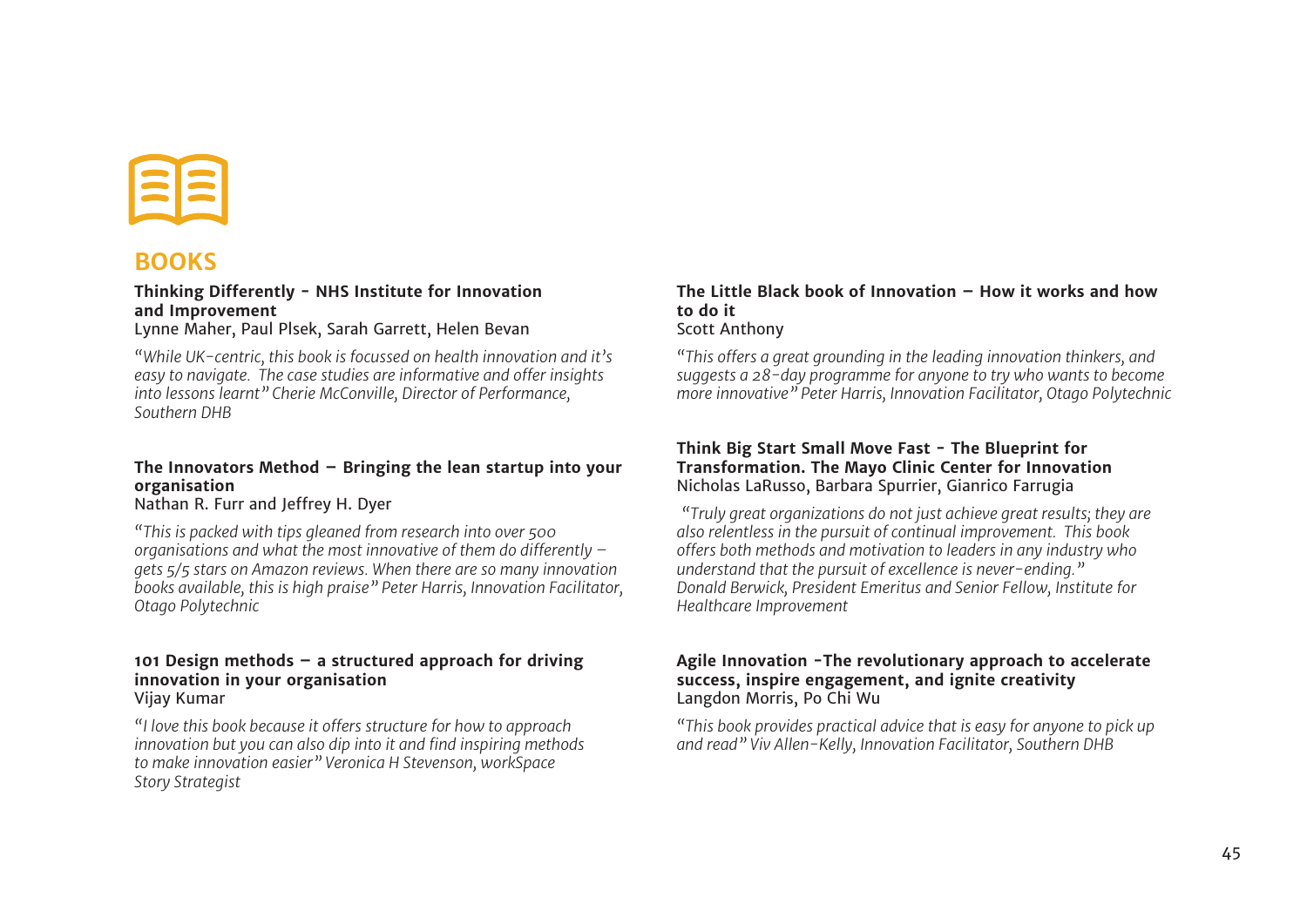

## **ONLINE**

#### **www.innovationexcellence.com/blog/**

*"They have articles from some leading innovators and consultants from around the world on everything from culture to leadership to processes." Neil Meekin, Director, Hunchbuzz Ideas platform* 

#### **www.coursera.org/learn/design-thinking-innovation**

*"This online course is free and offers some great examples of innovation methods and case studies." Peter Harris, Innovation Facilitator, Otago Polytechnic*



#### **EVENTS**

#### **Startup weekend**

Events to be held in Dunedin, Invercargill and Queenstown in 2016

*This is a 48-hour event where ideas are floated on Friday night and people form teams around the ideas that appeal. Mentors support the teams to explore and test the ideas before pitching to a panel on Sunday night.The event offers a chance to float an idea or to be part of exploring an innovative idea over a weekend of intensive team work – NO prior business experience needed.* 

*Danny Healy - 2015 Startup Weekend participant "Its incredibly intense and you can pack a lot of learning into a very short amount of time. I'm so glad I signed up for it, it's been incredibly worthwhile."*

#### **Southern Innovation Challenge**  Southern DHB wide yearly event

*This is an opportunity for all staff to pitch an idea to a panel of judges for a chance to secure funding to bring the idea to life!*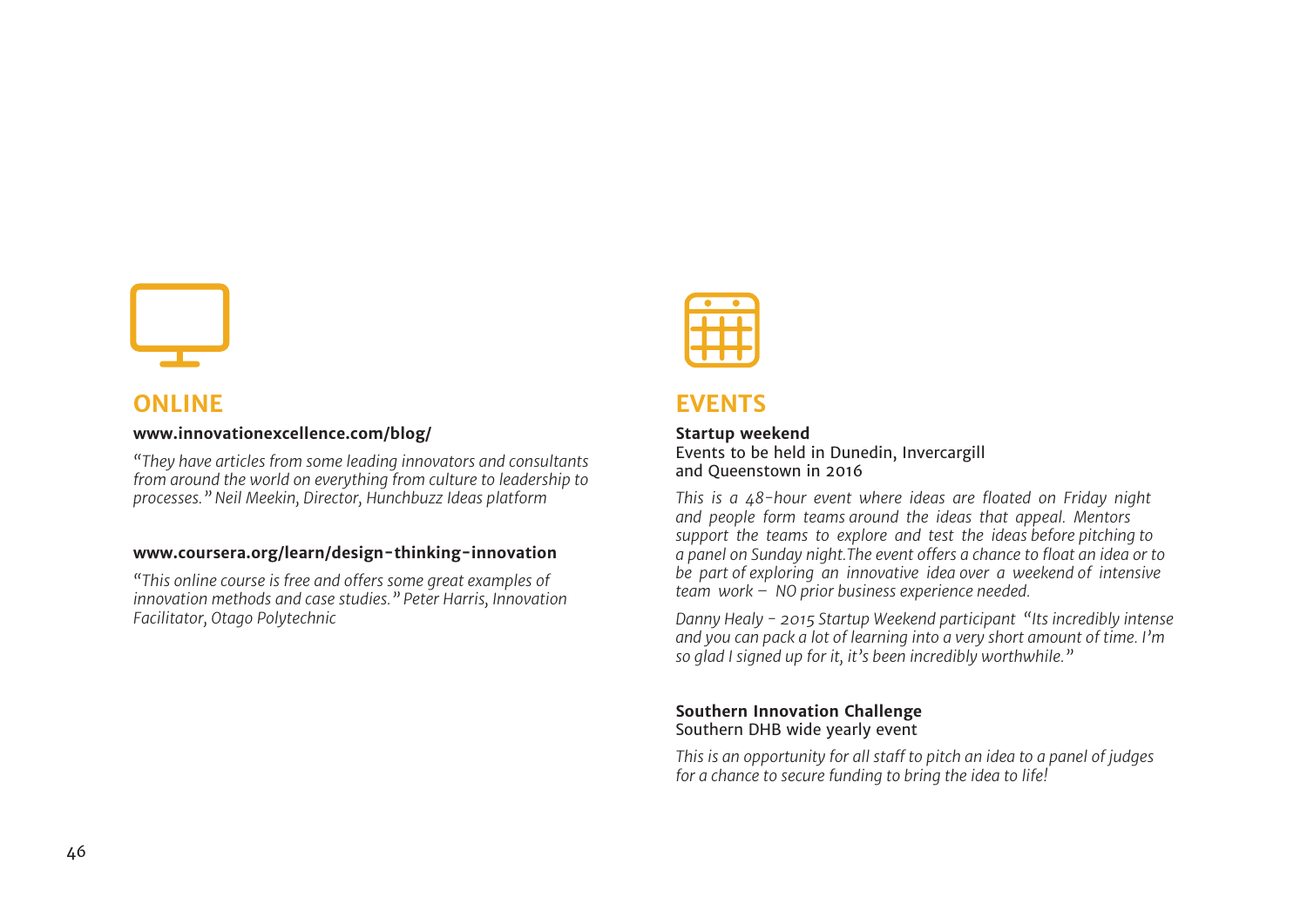

# **Creating a book is no mean feat, let alone writing one in a week!**

But that is what we did, and our leaders wholeheartedly supported a group of us to take time out of our busy work lives to create what you have in your hot little hands. We believe this demonstrates our leaders' supportive and open-minded commitment to innovation in our organisations.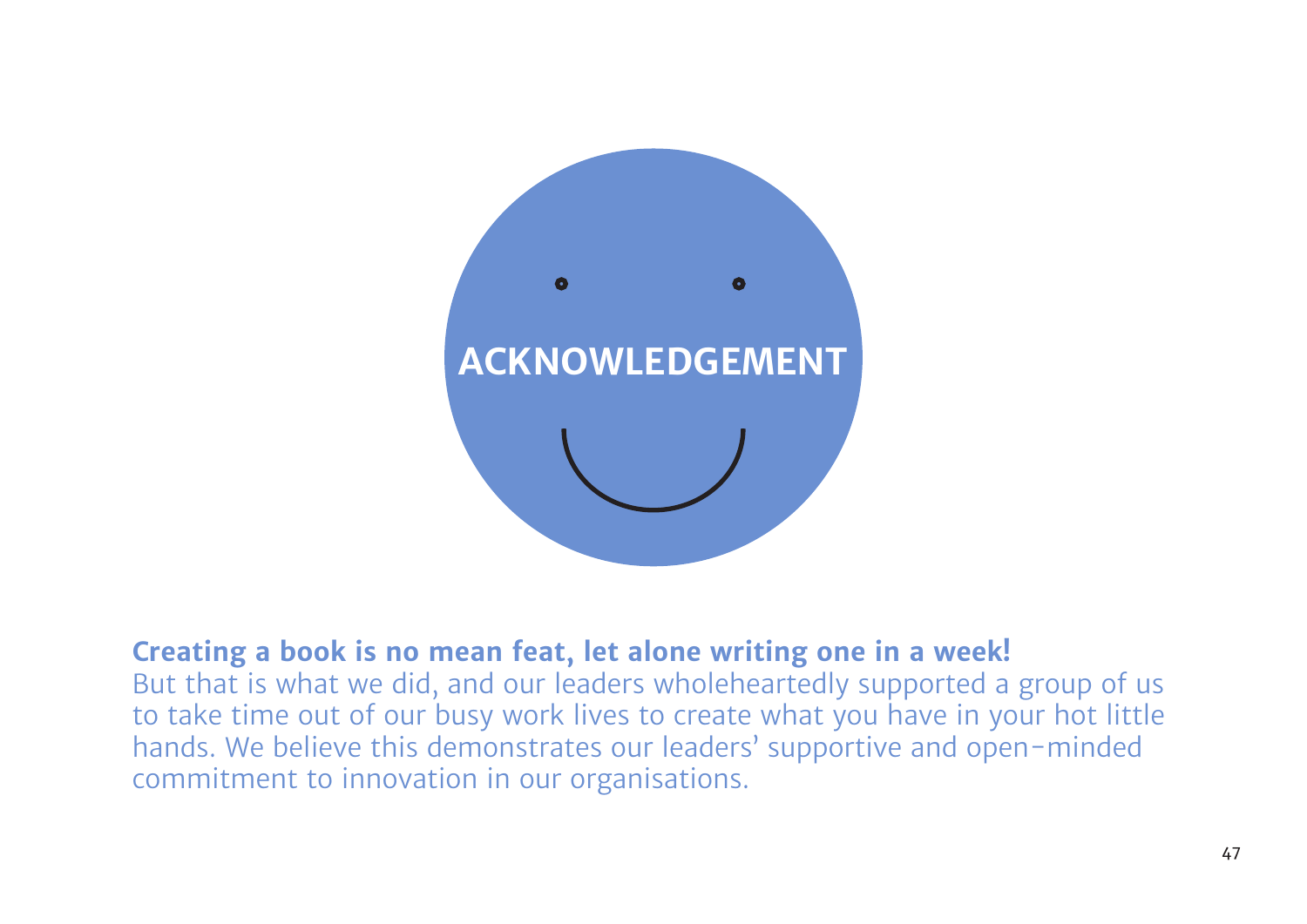"Our staff are like CEOs. At home they manage the finances, make strategic decisions, come up with ideas and innovative solutions to everyday problems" **- Sister Mary Jean Ryan**

Thank you to all those who came along and told us what you loved and what you didn't. Here are some of you, and please know that even if your name isn't here, we thank you wholeheartedly for your help.

| <b>Graham Strong</b> | Ken Aitcheson          |
|----------------------|------------------------|
| Jean Tilleyshort     | Lance Elder            |
| Jonathan Duncan      | Liz Gordon             |
| Jon Bones            | <b>Richard Blaikie</b> |
|                      |                        |

Finally, and most importantly, a huge appreciation to anyone who has an idea, innovates, implements the idea, or thinks creatively. Essentially we thank you for innovating everyday  $-$  it may be as simple as talking with a colleague to change a process, or bending some number 8 wire to fix a problem.

We believe this talent can and is transferred to the work environment everyday.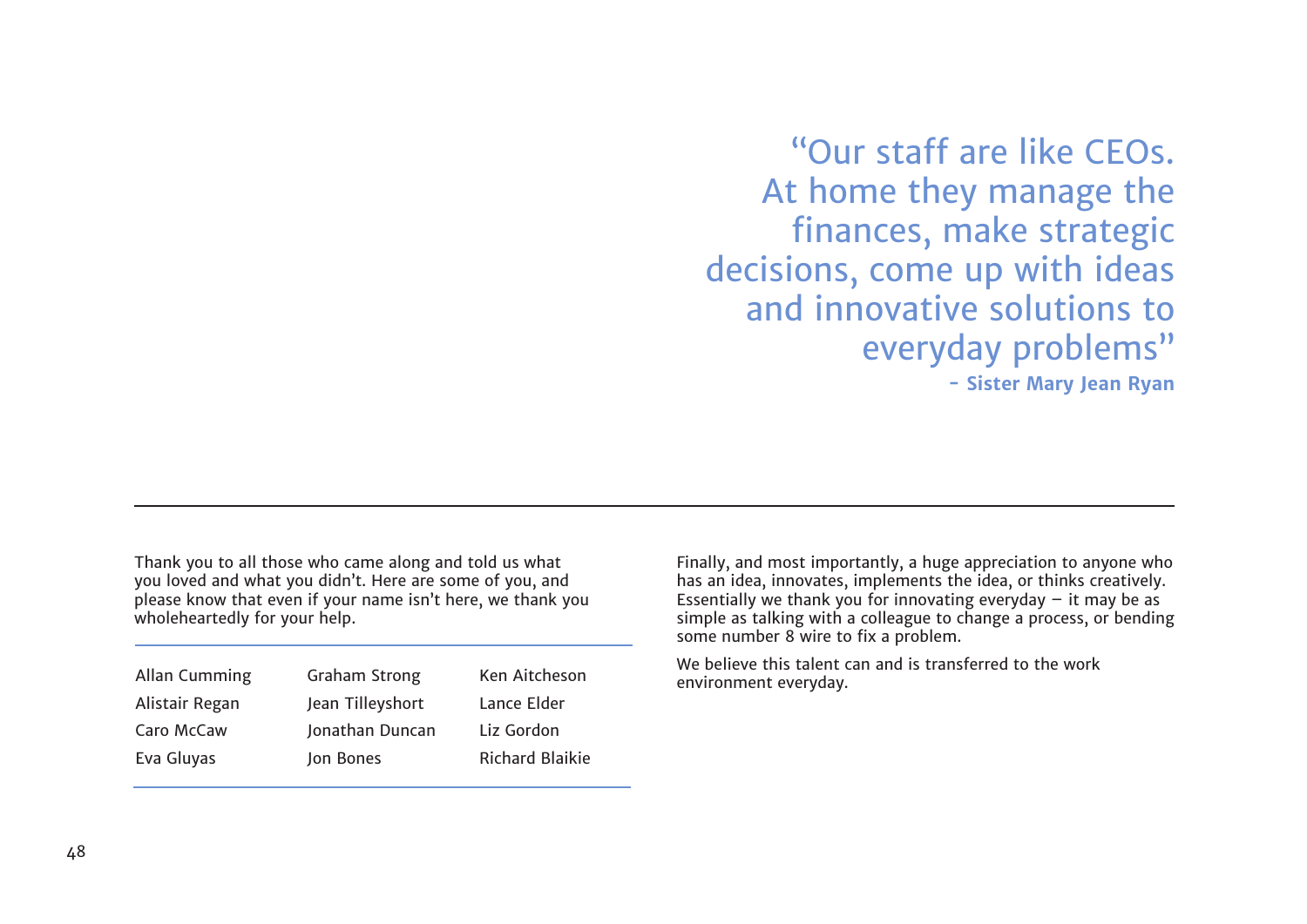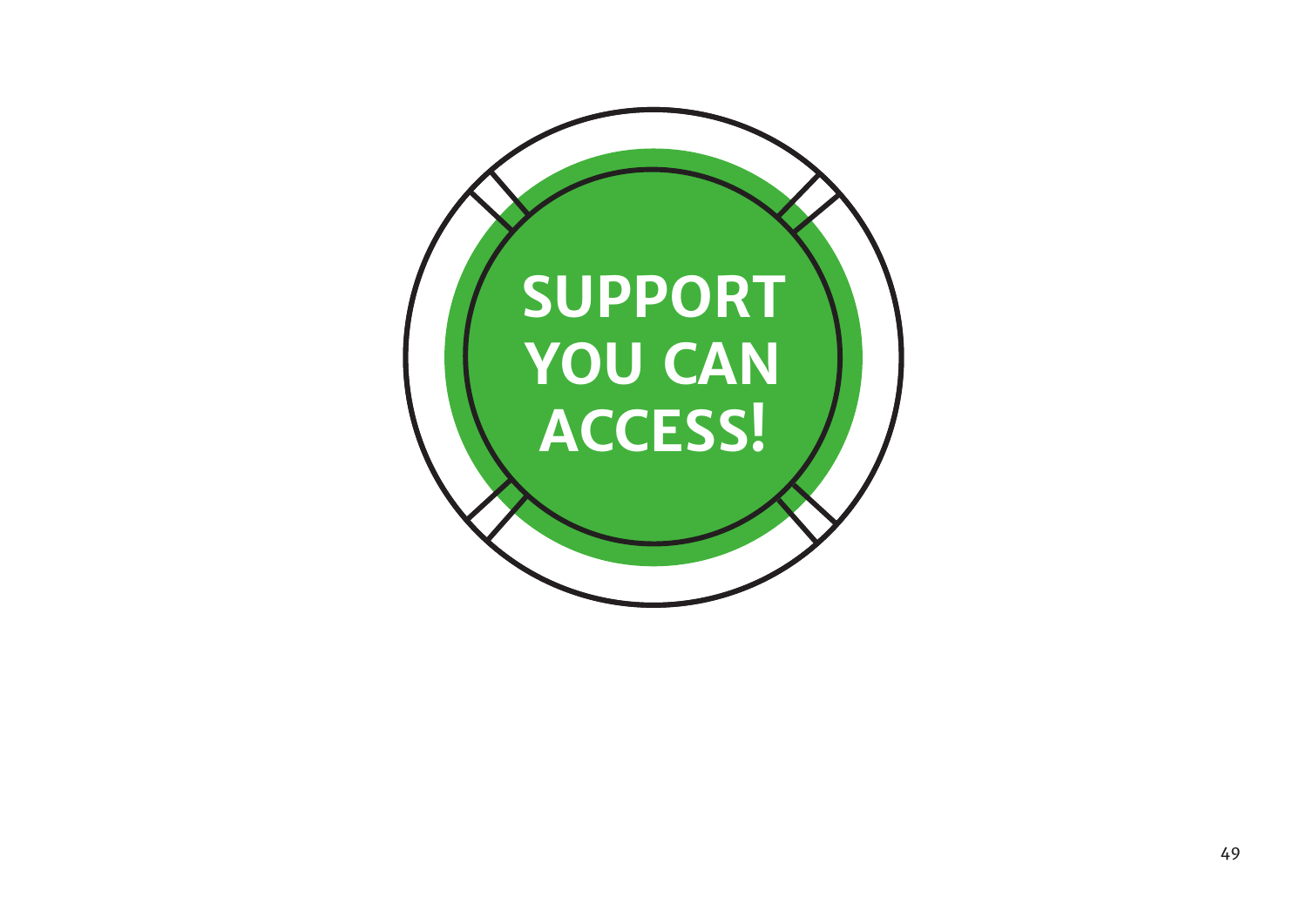| People to float your idea past who are employed to help                                                                                                                                                                                                                                           |                                                                                                                                                                                                                                                                                                                                                            |  |
|---------------------------------------------------------------------------------------------------------------------------------------------------------------------------------------------------------------------------------------------------------------------------------------------------|------------------------------------------------------------------------------------------------------------------------------------------------------------------------------------------------------------------------------------------------------------------------------------------------------------------------------------------------------------|--|
| Peter Harris, Innovation Facilitator<br>pharris@op.ac.nz<br>027 230 9971<br>Hannah Sinclair, Innovation Project Assistant<br>hsinclair@op.ac.nz<br>021 162 2298                                                                                                                                   | Vivienne Allen-Kelly, Innovation Facilitator<br>Viv.allen-kelly@southerndhb.govt.nz<br>0274 693 602                                                                                                                                                                                                                                                        |  |
| Funding that can help                                                                                                                                                                                                                                                                             |                                                                                                                                                                                                                                                                                                                                                            |  |
| Pursuits fund $-$ helps you test an idea. The Make it Fly grant<br>can help you with background research.<br>Insite > Service Areas > OPen Innovation<br>Before filling out the forms contact Peter or Hannah so they<br>can help you! We can also help identify any external funding<br>sources. | Southern Innovation Challenge is a yearly event where staff are<br>encouraged to present an idea to a panel of judges for a chance<br>to secure funding and bring the idea to life!<br>To access application form go to Sharepoint, Performance Team,<br>Innovation library or email innovate@southerndhb.govt.nz<br>The HealthCare Otago Charitable Trust |  |
| Finding the skills you need                                                                                                                                                                                                                                                                       |                                                                                                                                                                                                                                                                                                                                                            |  |
| If you know people who could help, get on the phone, invite<br>them for coffee, or ask Peter, Hannah, or your manager to help<br>set up a meeting.                                                                                                                                                | Think of the team around you and outside of your service that<br>may bring value to your idea, or ask Vivienne or your manager to<br>help support your request for help                                                                                                                                                                                    |  |

50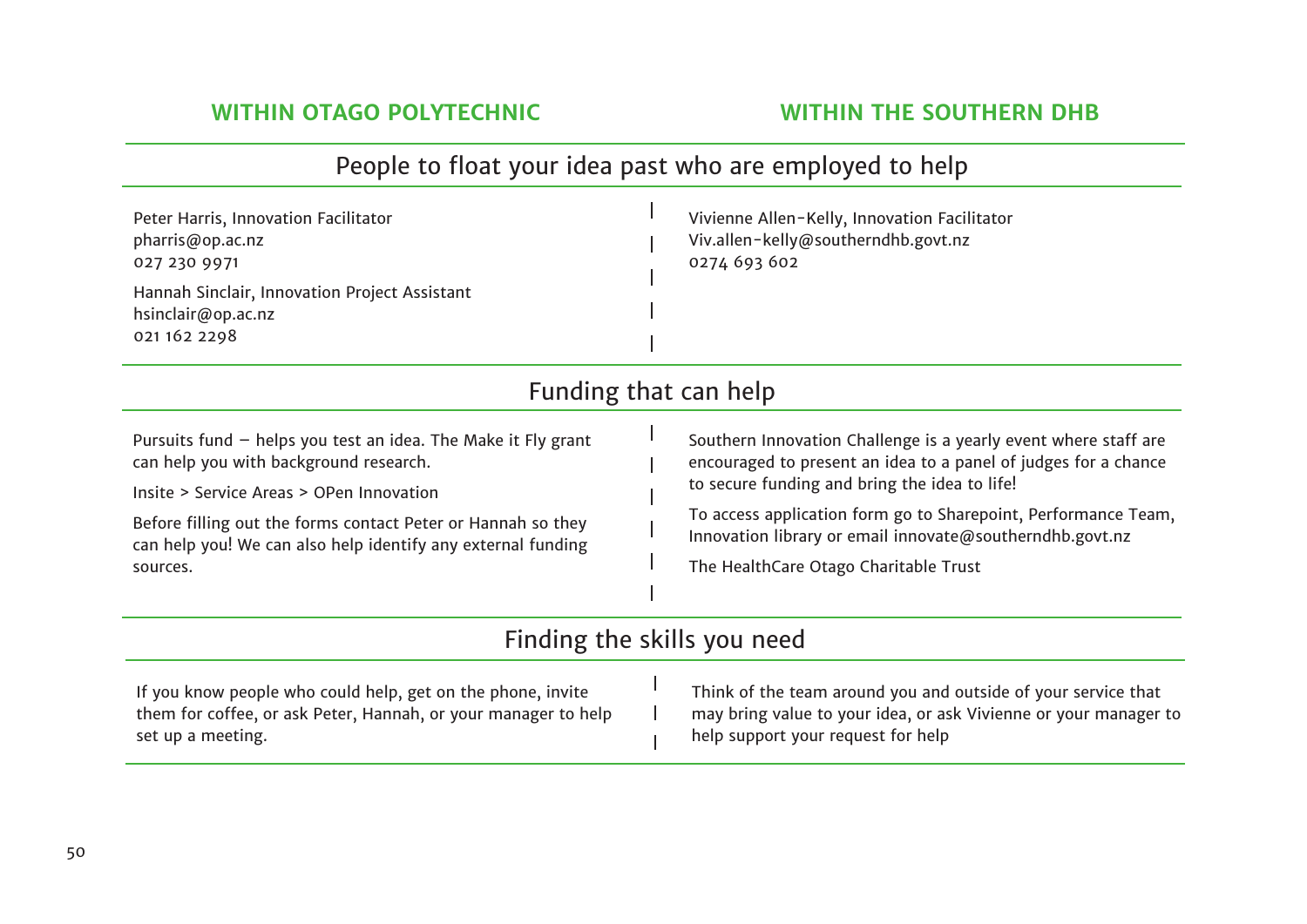| The Performance Portal provides OP statistics<br>Insite > Performance Portal<br>The Organisational Research team has details of staff and<br>student feedback<br>Insite > Service Areas > Organisational Research | Access the Performance Team, Innovation library site on<br>Sharepoint or email innovate@southerndhb.govt.nz for the<br>following:<br>· Case Studies on DHB staff<br>$\cdot$ Readings and Research<br>$\cdot$ Media articles<br>· Brochure<br>$\cdot$ Calendar<br>Take a look on the Southern DHB Library website or contact<br>Library@southerndhb.govt.nz for further resources<br>Innovate $-$ an online discussion board is where staff are able to<br>place their idea for others to give feedback. |
|-------------------------------------------------------------------------------------------------------------------------------------------------------------------------------------------------------------------|---------------------------------------------------------------------------------------------------------------------------------------------------------------------------------------------------------------------------------------------------------------------------------------------------------------------------------------------------------------------------------------------------------------------------------------------------------------------------------------------------------|
|                                                                                                                                                                                                                   | Strategies that could add weight to your idea                                                                                                                                                                                                                                                                                                                                                                                                                                                           |
| Insite > OP Strategy                                                                                                                                                                                              | Access the Performance Team, Innovation library site on<br>Sharepoint or email innovate@southerndhb.govt.nz for the<br>Culture of Innovation document                                                                                                                                                                                                                                                                                                                                                   |
|                                                                                                                                                                                                                   | Examples of our staff that have innovated successfully                                                                                                                                                                                                                                                                                                                                                                                                                                                  |
| Check out our website: www.op.ac.nz                                                                                                                                                                               | Take a look on Southern DHB Innovate YouTube channel to hear<br>stories from DHB staff on their innovation.<br>Innovate Newsletter is produced bi-monthly to showcase<br>remarkable staff, update on innovative ideas received and<br>interesting snippets.                                                                                                                                                                                                                                             |

# Sources of research to help you dig deeper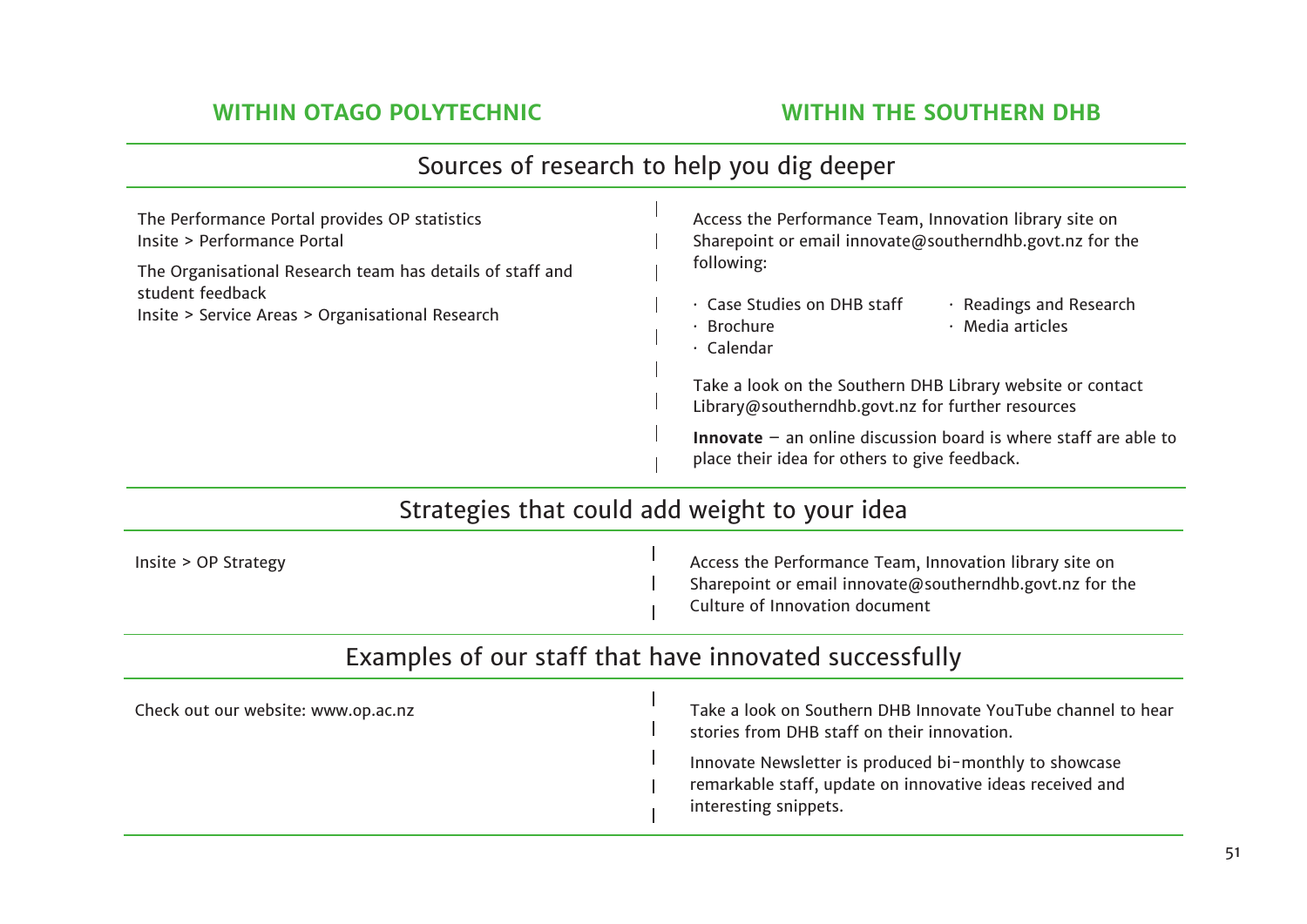**We encourage you to:**

# **Keep going. Make a start. Act. Act like a CEO. Get support. Keep talking about your ideas. Encourage others. Help us all create a culture of innovation.**

### **Yours in innovation – The Creators:**

Cherie McConville Hannah Sinclair Noelle Bennett Peter Harris

Veronica Stevenson Victoria Griffin Viv Allen-Kelly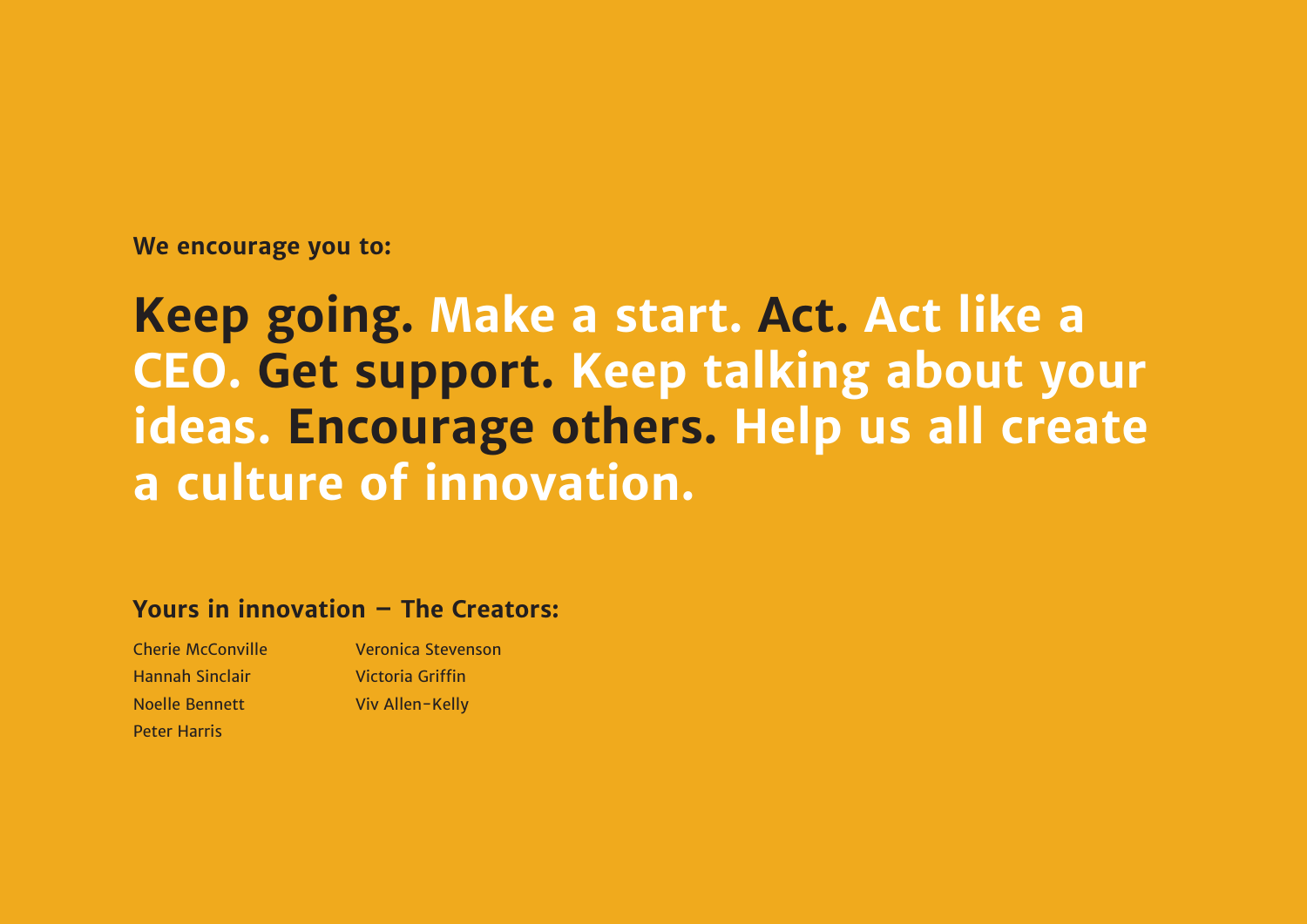# **Ticket to innovate**

#### You have our permission!

**This ticket offers the bearer total backing to innovate within your institution if you...**

- 1. Are motivated by improving things for our clients, students, service users, and staff
- 2. Have uncovered a real problem that frustrates a whole bunch of people, and can back it up with data or case studies
- 3. Are open to testing your idea, getting feedback, and refining it to make it the best it can be
- 4. Have found others to join forces with this can be people inside or outside your organisation but SOMEONE needs to share your vision
- 5. Can reassure us that any risks can be managed. Basically, any aspect of your idea must not put our users or organisation at risk

#### **Go forth and innovate!**

PR1er

Phil Ker CEO, Otago Polytechnic

Carole Heatly CEO, Southern District Health Board